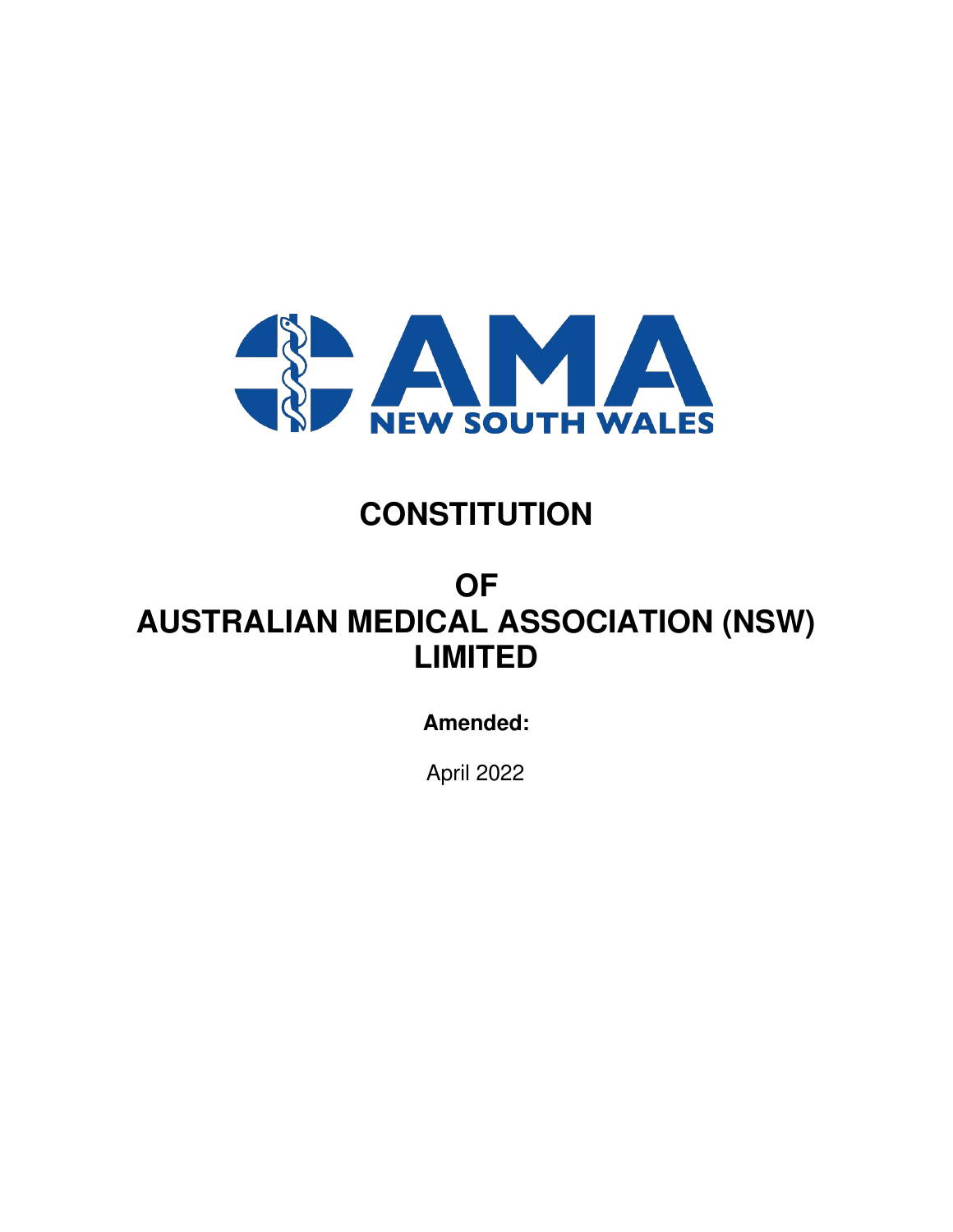## **TABLE OF CONTENTS**

|     | Contents |  |
|-----|----------|--|
|     |          |  |
| 1.  |          |  |
|     |          |  |
| 2.  |          |  |
| 3.  |          |  |
| 4.  |          |  |
| 5.  |          |  |
| 6.  |          |  |
| 7.  |          |  |
| 8.  |          |  |
| 9.  |          |  |
|     |          |  |
| 10. |          |  |
| 11. |          |  |
| 12. |          |  |
| 13. |          |  |
| 14. |          |  |
| 15. |          |  |
| 16. |          |  |
| 17. |          |  |
| 18. |          |  |
| 19. |          |  |
| 20. |          |  |
| 21. |          |  |
| 22. |          |  |
|     |          |  |
| 23. |          |  |
| 24. |          |  |
| 25. |          |  |
| 26. |          |  |
| 27. |          |  |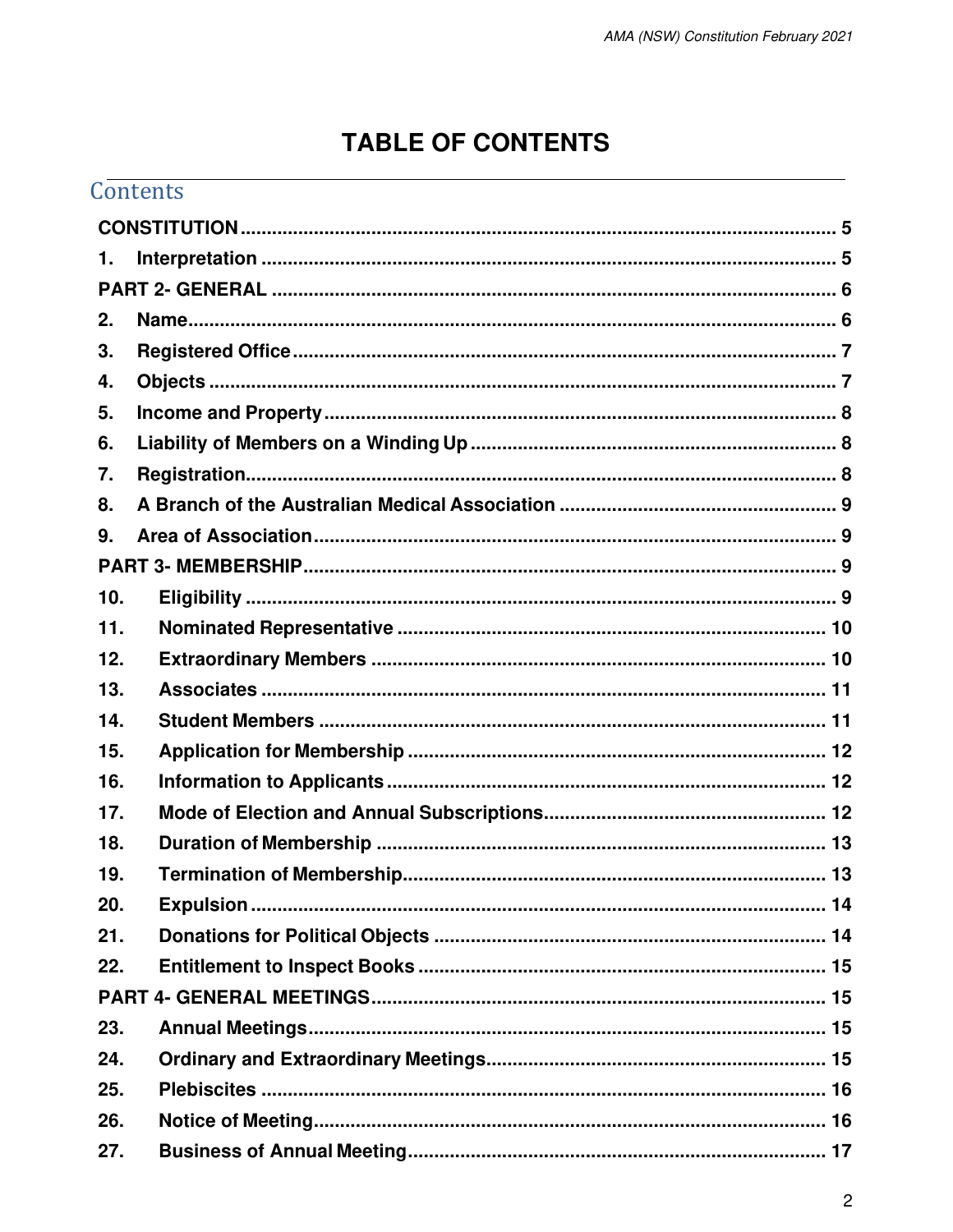| 28.  |  |  |  |  |
|------|--|--|--|--|
| 29.  |  |  |  |  |
| 30.  |  |  |  |  |
| 31.  |  |  |  |  |
| 32.  |  |  |  |  |
| 33.  |  |  |  |  |
|      |  |  |  |  |
| 34.  |  |  |  |  |
| 35.  |  |  |  |  |
| 36.  |  |  |  |  |
| 36A. |  |  |  |  |
| 37.  |  |  |  |  |
| 38.  |  |  |  |  |
| 39.  |  |  |  |  |
| 40.  |  |  |  |  |
| 41.  |  |  |  |  |
| 42.  |  |  |  |  |
| 43.  |  |  |  |  |
| 45.  |  |  |  |  |
| 46.  |  |  |  |  |
| 47.  |  |  |  |  |
| 48.  |  |  |  |  |
| 49.  |  |  |  |  |
| 50.  |  |  |  |  |
|      |  |  |  |  |
| 51.  |  |  |  |  |
| 52.  |  |  |  |  |
| 53A. |  |  |  |  |
| 53.  |  |  |  |  |
| 54.  |  |  |  |  |
| 55.  |  |  |  |  |
| 56.  |  |  |  |  |
|      |  |  |  |  |
| 57.  |  |  |  |  |
|      |  |  |  |  |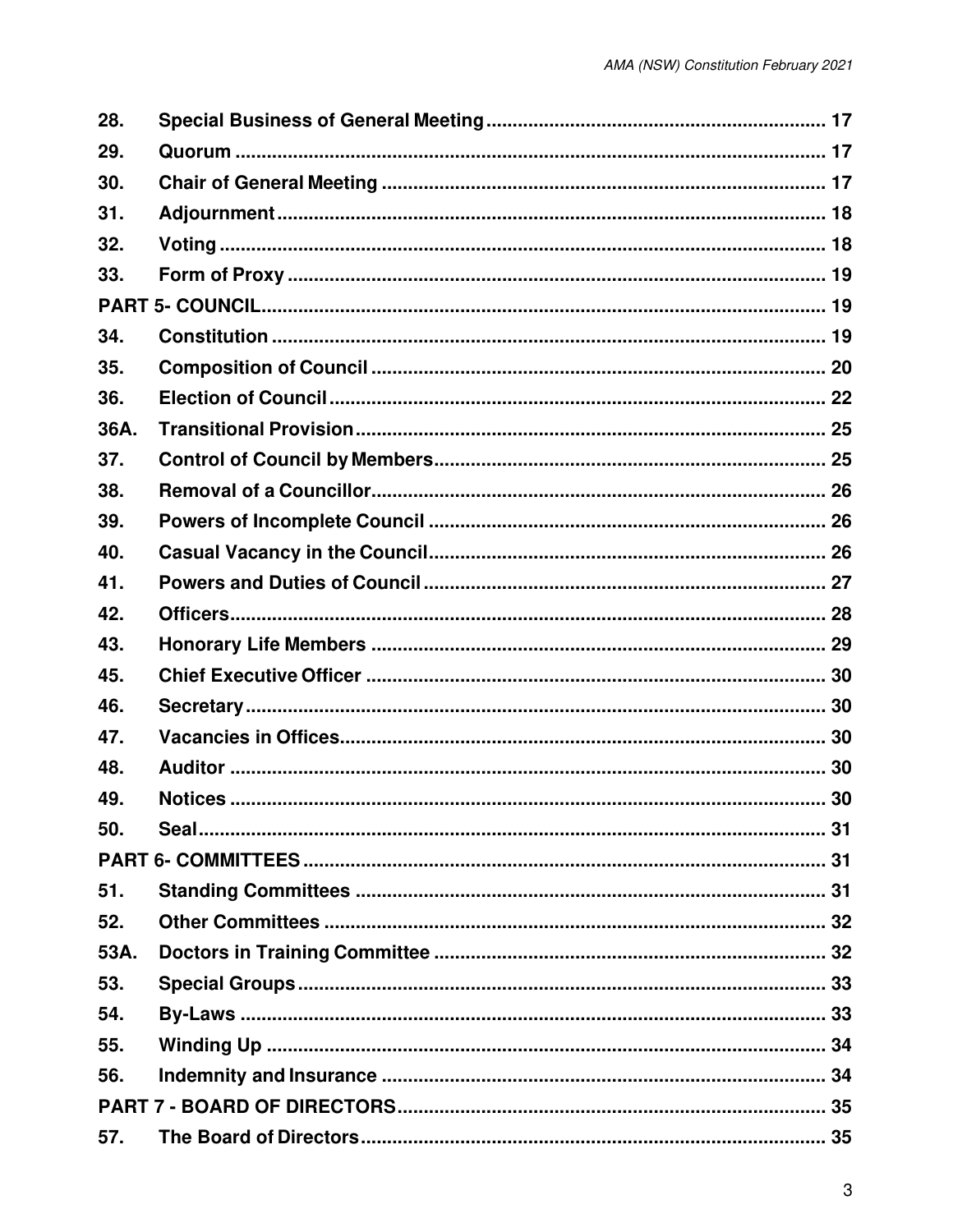| 58. |  |
|-----|--|
| 60. |  |
|     |  |
|     |  |
|     |  |
|     |  |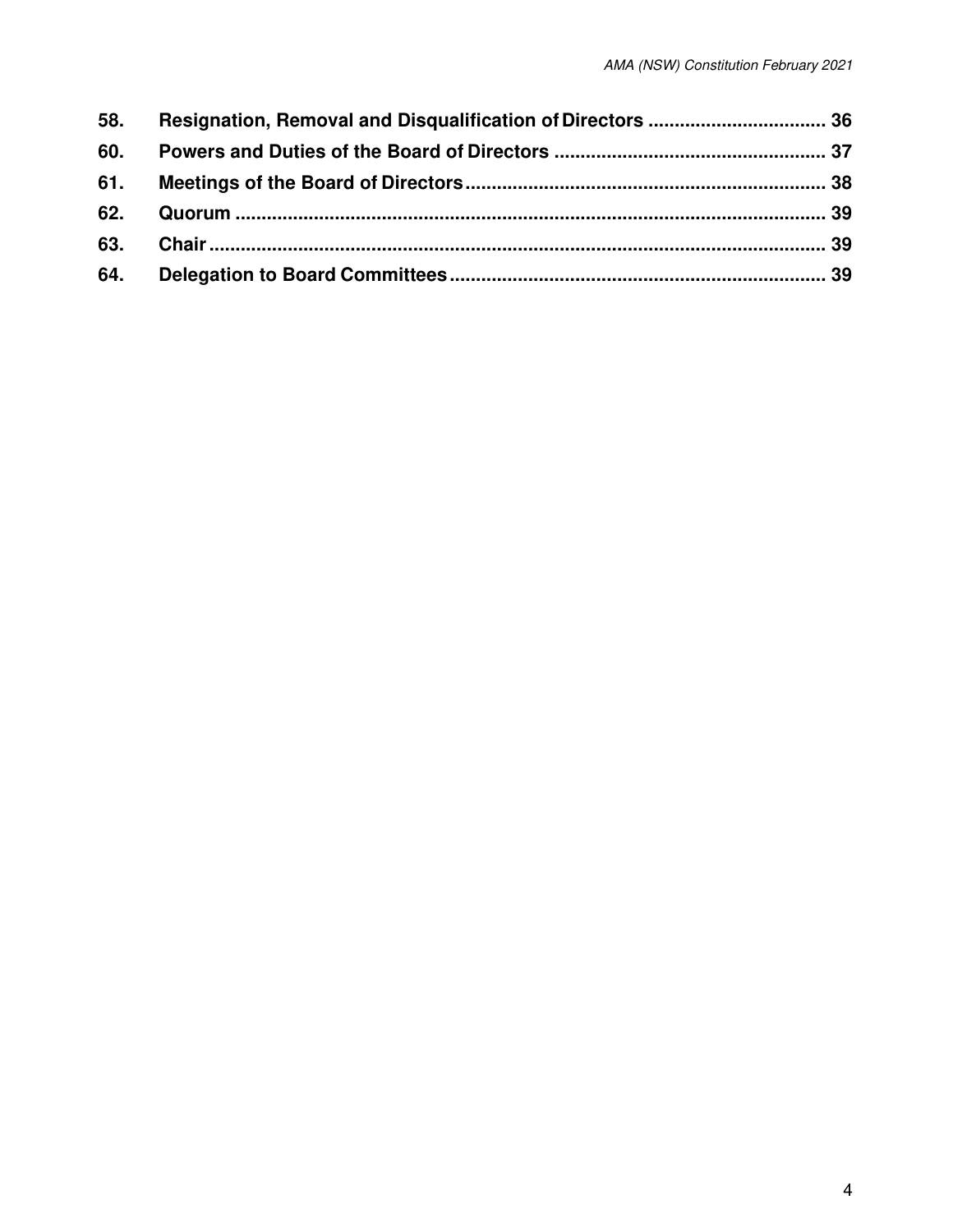#### **CONSTITUTION**

## **Of**

#### **AUSTRALIAN MEDICAL ASSOCIATION (NSW) LIMITED**

#### <span id="page-4-0"></span>**PART 1- PRELIMINARY**

#### <span id="page-4-1"></span>**1. Interpretation**

(a) In this Constitution, unless the context otherwise requires:

**'Annual Meeting', 'Ordinary Meeting'** and **'Extraordinary Meeting'** means respectively the Annual General Meeting, Ordinary General Meeting and Extraordinary General Meeting of the Members of the Association;

**'Area of the Association'** means the area of the Association as stated in Clause 9;

**'Association'** means Australian Medical Association (NSW) Limited (ACN 000 001 614);

**'Australian Medical Association'** means Australian Medical Association Limited (ACN 008 426 793**);**

**'Board of Directors'** means all or some of the Directors acting as a board.

**'Branch of the Australian Medical Association'** means a group of members of the Australian Medical Association that has been formally recognised under Article 3 of the Articles of Association of the Australian Medical Association:

**'By-Laws'** means the By-Laws of the Association;

'**this Constitution'** includes the By-Laws;

'**Corporations Act'** means the Corporations Act 2001 (Cth) as amended;

**'Council'** means the Council of the Association;

**'Director'** includes any person occupying the position of director of the Association;

**'donation or other payment for political objects'** includes a payment to a candidate, group or party and a payment towards or the payment of any expenses incurred, either directly or indirectly, by a candidate, group or party in relation to the election of candidates to an Australian Parliament or to some other public office;

**'Federal Council'** means the Federal Council constituted under the Constitution of the Australian Medical Association;

**'General Meeting'** means a meeting of the Members of the Association duly called and constituted;

**'Medical Practice Company'** means a company which employs or otherwise engages the services of Registered Medical Practitioners and makes available the services of those Registered Medical Practitioners to perform and render medical or surgical services;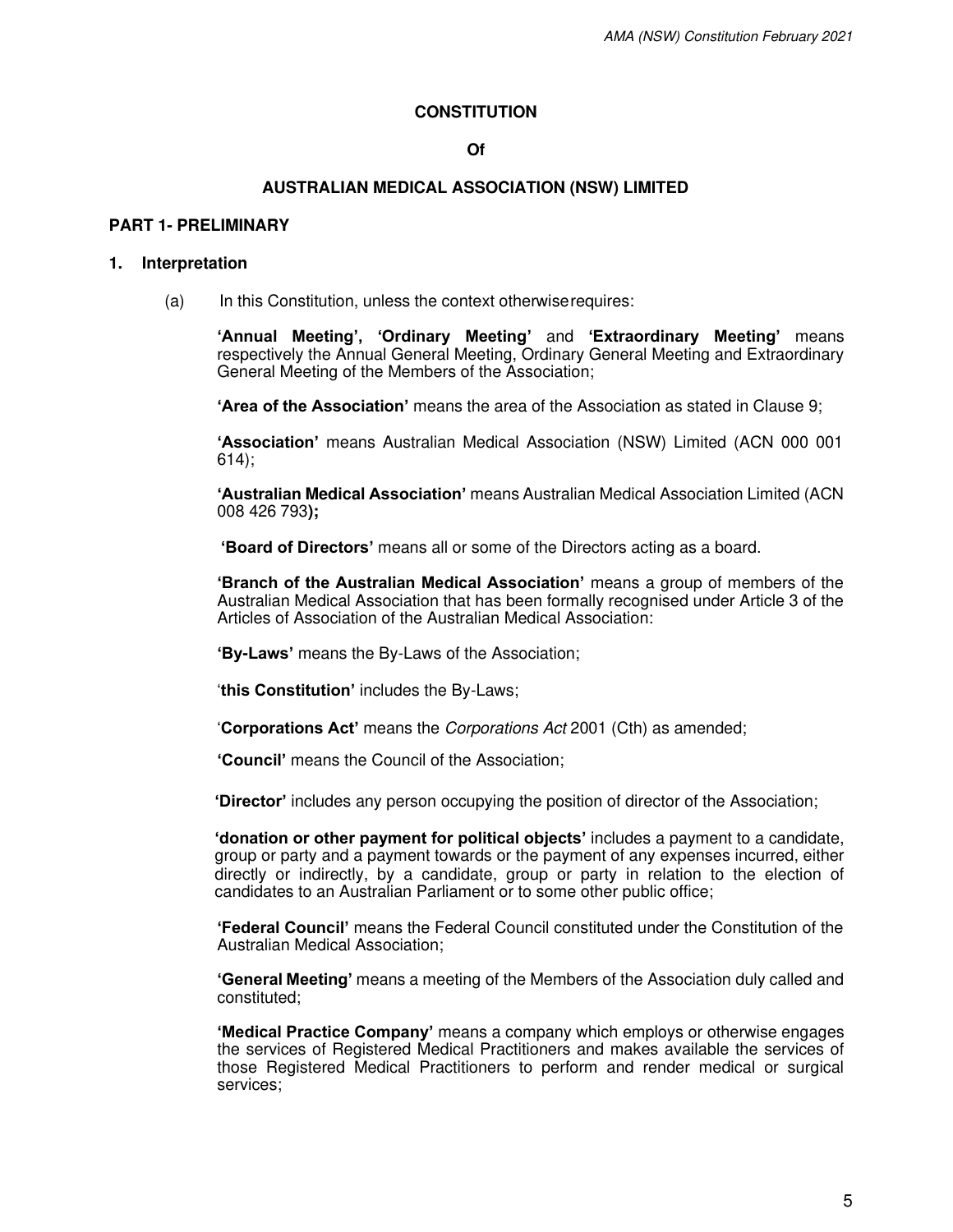'**Medical Student'** means an undergraduate in the Faculty of Medicine in any University in New South Wales;

'**Member'** means a member of the Association;

**'National Conference'** means the National Conference of the Australian Medical Association;

**'Nominated Representative'** means the person appointed by a Member under Clause 11 to represent that Member for the purposes of the Association;

**'Office'** means the registered office of the Association;

**'President', 'Vice-President', Chair of the Council', 'Director', 'DIT Director'**  and any other term referring to an officer of the Association means the person holding that office as provided for in this Constitution and the By- Laws and includes any person appointed to perform the duties of any one of those offices temporarily;

**'Registered Medical Practitioner'** means a person registered as a medical practitioner under the Health Practitioner Regulation National Law Act 2009 (NSW);

**'Returning Officer'** means the person appointed by the Council from time to time to act as the returning officer for the Association;

**'Seal'** means the Common Seal of the Association;

**'Secretary'** means the person appointed to be the Secretary of the Association for the purposes of the Corporations Act:

**'Special Resolution'** means a special resolution of the Association passed in accordance with the Corporations Act;

**'In writing'** or **'written'** means written or printed or partly written and partly printed and includes any mode of reproducing words in a visible form;

Words importing persons include companies and corporations and vice versa;

A reference to one gender includes a reference to all other genders.

References to any statute or statutory provision include that statute or statutory provision as amended, extended, consolidated or replaced by subsequent legislation and any orders, regulations, instruments or other subordinate legislation made under the relevant statute.

- (b) The Interpretation Act 1987 (NSW) applies in the interpretation of this Constitution in the same way it applies in the interpretation of an Act of Parliament.
- (c) The Replaceable Rules contained in the Corporations Act are specifically excluded from applying to the Association.

#### <span id="page-5-1"></span><span id="page-5-0"></span>**PART 2- GENERAL**

## **2. Name**

The name of the Association is 'Australian Medical Association (NSW) Limited'.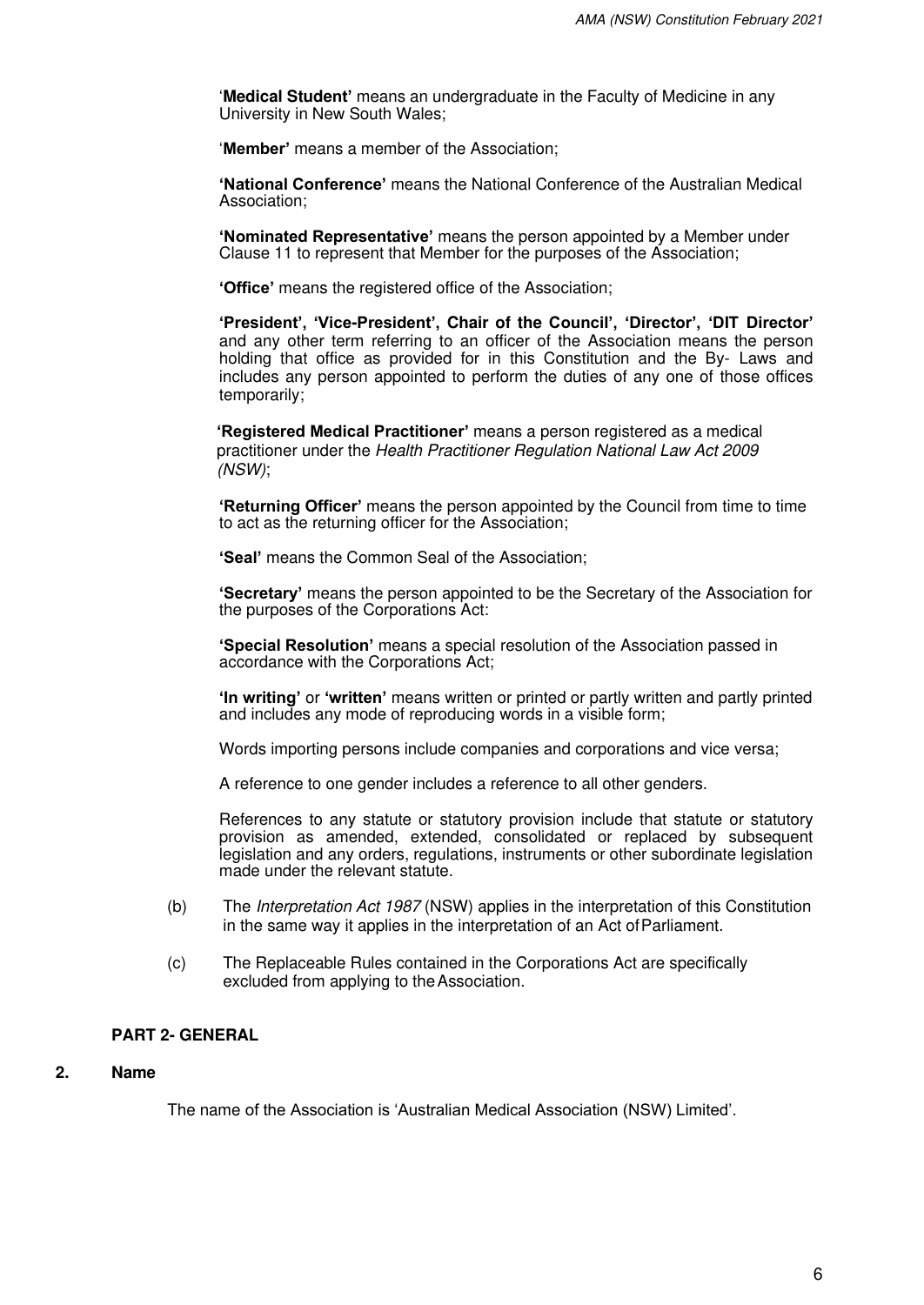## <span id="page-6-1"></span><span id="page-6-0"></span>**3. Registered Office**

The registered office of the Association shall be 69 Christie Street, St Leonards, New South Wales or such other place as the Board of Directors determines from time to time.

## **4. Objects**

The objects of the Association are:

- (a) The promotion either in conjunction with the Australian Medical Association or other similar body of medical and the allied sciences and the maintenance of the honour and the interests of the medical profession by aiding all or any of the following:
	- (i) Periodical meetings of the Members and of the medical profession generally in different parts of New South Wales.
	- (ii) The publication of a periodical journal which shall be the journal of the Association.
	- (iii) The occasional publication of transactions and other papers.
	- (iv) The grant of money out of the funds of the Association for the promotion of the medical and the allied sciences in such manner as may be determined on.
	- (v) Any other lawful things as are incidental or conducive to the attainment of the above objects.
- (b) To form a bond of union among the members of the medical profession and a medium through which their opinions can be easily ascertained or expressed.
- (c) To become a member or subscribe to any other association having objects similar to those of the Association.
- (d) To collect and circulate statistics and other information relating to the medical or allied sciences or the medical profession.
- (e) To advance the general and social interests of the medical profession.
- (f) To promote fair and honourable practice to suppress malpractice.
- (g) To settle disputed points of practice and to decide all questions of professional usage and courtesy.
- (h) To consider, originate and promote improvements in the law relating to the profession or to the medical or allied sciences and to consider alterations in the law and oppose or support and to petition Parliament and to take steps and proceedings as may be necessary.
- (i) To act as an association of employers and to represent the interests of the Members before any court, tribunal, committee or other body dealing with industrial relations or other industrial matters affecting its Members and to obtain registration under any Commonwealth Act or State Act, or under any law in force in a Territory being part of Australia relating to the settlement of industrial disputes.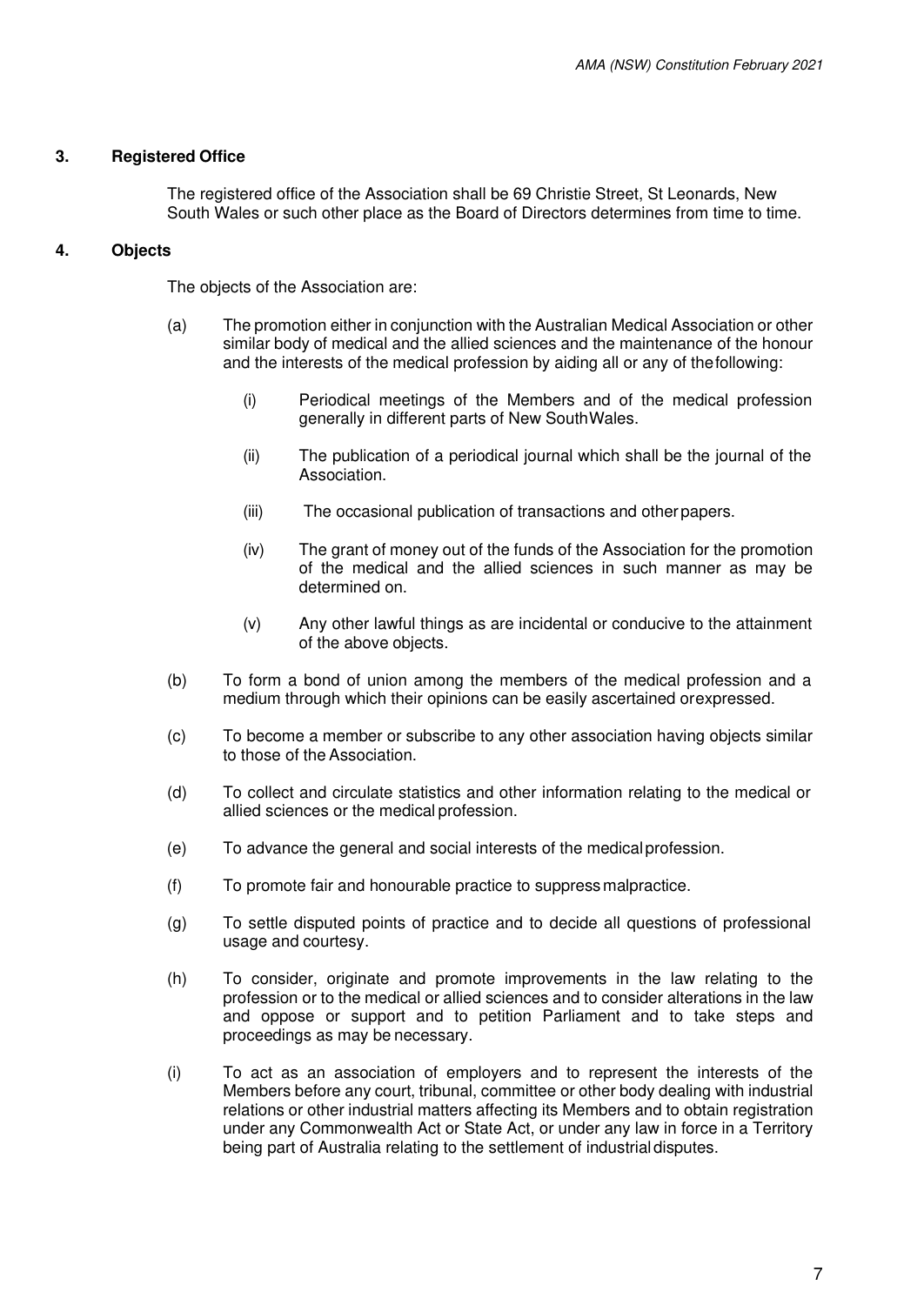- (j) To purchase or lease any land or buildings and to erect any buildings required for the purposes of the Association and to sell, improve, manage, develop, exchange, lease, mortgage, dispose of, turn to account or otherwise deal with all or any part of the property and rights of the Association.
- (k) To borrow moneys required for the purposes of the Association upon such security as may be determined and to make, accept and endorse any promissory note, bill of exchange and other negotiable instrument.
- (l) To invest the moneys of the Association not immediately required upon such securities.
- (m) To correspond with bodies or individuals in the other Australian States and elsewhere on any matter touching medical interests and by its moral influence and the exercise of a judicious supervision to prevent abuses in the profession.
- (n) To consider any subject connected with the appointments of medical persons to public institutions positions and services.
- (o) To consider any question of medical policy.
- (p) Subject to Clause 21, to collect voluntary contributions from Members in order to make any donation or other payment for political objects.
- (q) To publish a newspaper or periodical to be devoted to the interests of the medical profession.
- (r) To assist either by donations or otherwise:
	- (i) necessitous members of the medical profession and their wives or husbands and all or any of their children;
	- (ii) organisations providing such assistance to any such persons mentioned in (i) above.

## <span id="page-7-1"></span><span id="page-7-0"></span>**5. Income and Property**

Subject to Clause 56, the income and property of the Association must be applied solely towards the promotion to the objects of the Association.

## **6. Liability of Members on a Winding Up**

Every Member of the Association undertakes to contribute to the assets of the Association in the event that the Association is wound up during the time that he, she or it is a Member or within one year afterwards for payment of the debts and liabilities of the Association contracted before the time at which he, she or it ceases to be a Member and the costs charges and expenses of winding up the Association and for the adjustment of the rights of the contributories amongst themselves such amount as may be required not exceeding the sum of \$2.00.

## <span id="page-7-2"></span>**7. Registration**

For the purpose of registration the Association is declared to be unlimited.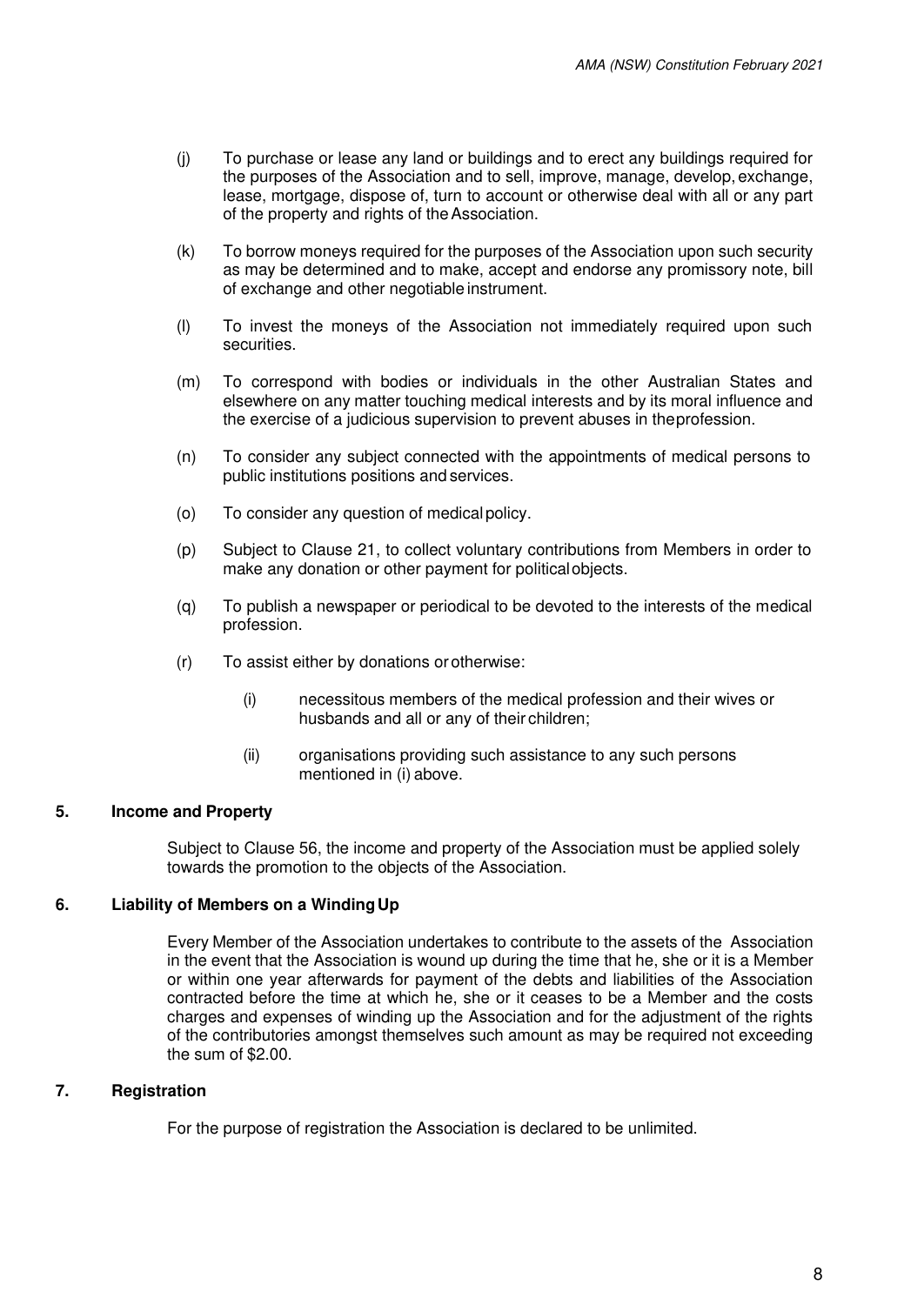## <span id="page-8-0"></span>**8. A Branch of the Australian Medical Association**

- 8.1. The Association is to act as a Branch of the Australian Medical Association.
- <span id="page-8-1"></span>8.2. The Association shall not be an agent for and shall not have the power to impose any responsibility or liability on or to pledge the credit of the Australian Medical Association in respect of any expenses, acts, matters or things incurred or done by the Association.

## <span id="page-8-3"></span><span id="page-8-2"></span>**9. Area of Association**

The Area of the Association is New South Wales.

## **PART 3- MEMBERSHIP**

## **10. Eligibility**

- 10.1. Subject to this Constitution, the following individuals and companies are eligible to become an Ordinary Member of the Association:
	- (a) Any individual resident within the Area of the Association who is a Registered Medical Practitioner and who in his or her capacity as a Registered Medical Practitioner, is an employer or has the potential to be an employer; or
	- (b) Any individual resident within the Area of Association who has retired from medical practice and who was at the time of retirement a Registered Medical Practitioner and has not subsequently been prohibited from reregistering and who in his or her capacity as a Registered Medical Practitioner was; or had the potential to be, an employer; or
	- (c) Any Medical Practice Company which satisfies all the following conditions:
		- (i) The Medical Practice Company complies with By-Law 13;
		- (ii) Each shareholder and director of the Medical Practice Company who is a Registered Medical Practitioner, is resident within the Area of the Association and is either an Ordinary Member of the Association or is to become a Nominated Representative pursuant to Clause 11 if the Medical Practice Company is elected an Ordinary Member; and
		- (iii) The Medical Practice Company is an employer or has the potential to be an employer in its capacity as a Medical Practice Company.
- 10.2. Subject to this Constitution and the ultimate discretion of the Board of Directors, every individual and company eligible to be an Ordinary Member shall, unless that individual or any one or more of the directors or shareholders of that company are of generally bad character, be entitled to be admitted as an Ordinary Member of the Association, subject to payment of the relevant membership subscription and shall be entitled to remain an Ordinary Member so long as that individual or company remains eligible to be an Ordinary Member and complies with the Constitution and By-Laws of the Association.
- 10.3. Subject to Clause 10.4, an individual or company is not entitled to remain an Ordinary Member of the Association if that individual or company ceases to be eligible to be an Ordinary Member of the Association and the Constitution and By-Laws do not otherwise permit that individual or company to remain an Ordinary Member.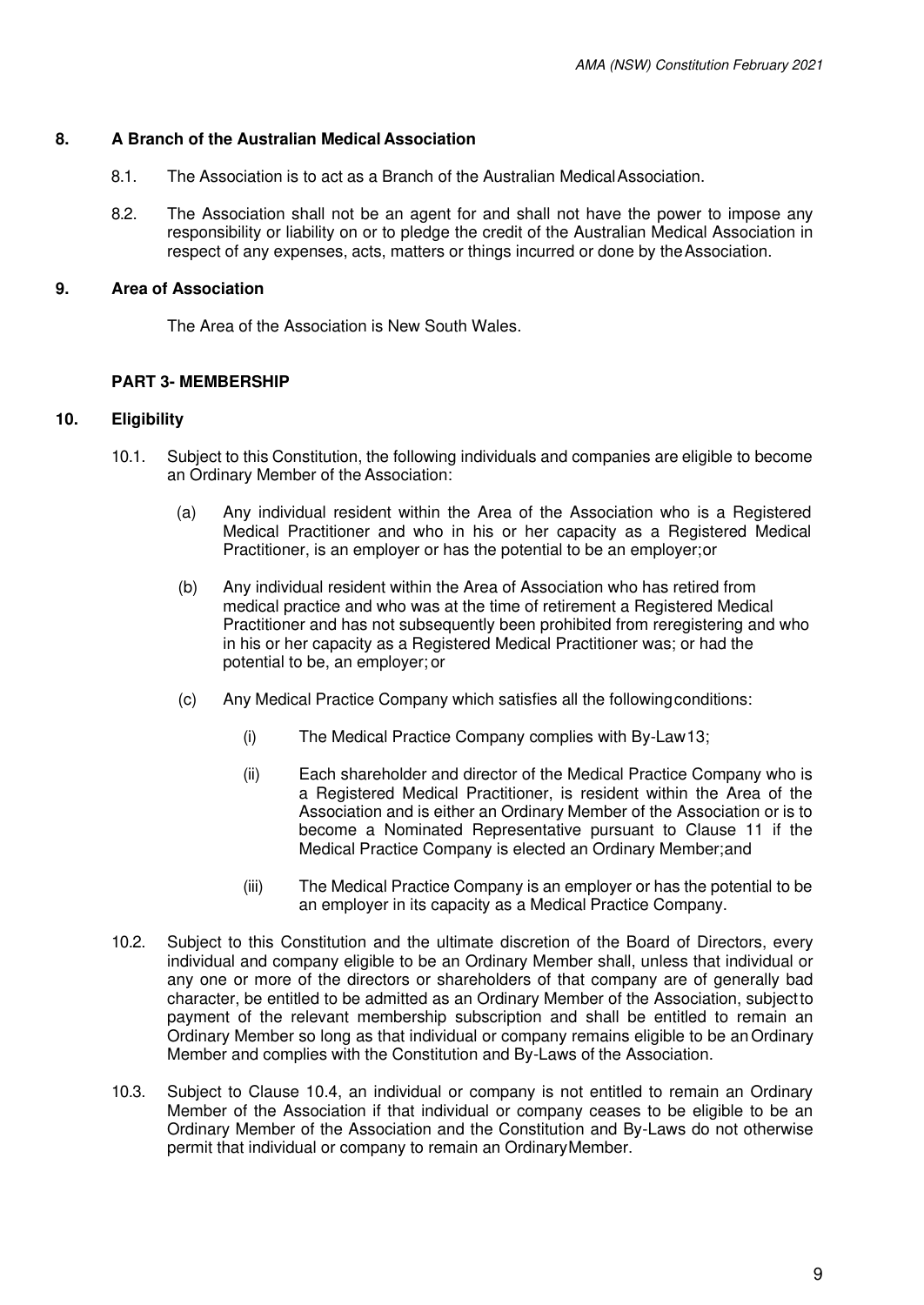- 10.4. If a director or shareholder of an Ordinary Member which is a company, other than the Nominated Representative of that Ordinary Member, ceases to be an Ordinary Member of the Association as required by Clause 10.1(c) (ii), then that Ordinary Member shall not for that reason alone cease to be entitled to remain an Ordinary Member of the Association, but if by the date the next annual subscriptions are due and payable, the Ordinary Member does not comply with Clause 10.1(c)(ii) then that Ordinary Member shall cease to be entitled to remain an Ordinary Member of the Association.
- <span id="page-9-0"></span>10.5. Subject to its Constitution and By-Laws, every Ordinary Member of the Australian Medical Association whose address as registered for the time being in the books of the Australian Medical Association is at a place situated within the area of the Association shall be an Ordinary Member of the Association.

## **11. Nominated Representative**

- 11.1. Each Ordinary Member which is a company shall appoint one of its directors who is a Registered Medical Practitioner resident within the Area of the Association as its Nominated Representative whose name shall be registered with the Association.
- 11.2. Each Ordinary Member which is a company may at any time revoke any such appointment and appoint a new Nominated Representative.
- 11.3. A Nominated Representative is entitled to exercise all the rights and enjoy all the privileges of the Ordinary Member which he or she represents for and on behalf of that Ordinary Member, including, but not limited to, the right to vote at meetings of the Association for and on behalf of that Ordinary Member.
- 11.4. An Ordinary Member who becomes a Nominated Representative shall cease to be an Ordinary Member and a Nominated Representative who becomes an Ordinary Member shall cease to be a Nominated Representative.
- 11.5. In any case where a determination needs to be made of the length of time that an individual has been an Ordinary Member of the Association, the period of time that an individual has been a Nominated Representative shall be added to the period of time that an individual has been an Ordinary Member.
- <span id="page-9-1"></span>11.6. An individual cannot be both an Ordinary Member and a Nominated Representative.

## **12. Extraordinary Members**

- 12.1. The Association shall have power to admit to certain of the privileges of membership other than that of voting:
	- (a) Members of the Australian Medical Association who are not entitled to be Ordinary Members of the Association.
	- (b) Members of the medical profession or persons distinguished in other sciences who are not eligible as Ordinary Members of the Association.
- 12.2. Persons admitted under Clause 12.1 shall be Extraordinary Members of the Association and shall be either Visiting or Complimentary Members.
- 12.3. Any Ordinary Member of any other Branch of the Australian Medical Association may be elected to be a Visiting Member.
- 12.4. Any Honorary Member of the Australian Medical Association who is ordinarily resident in the Area of the Association, but is not entitled to be an Ordinary Member of the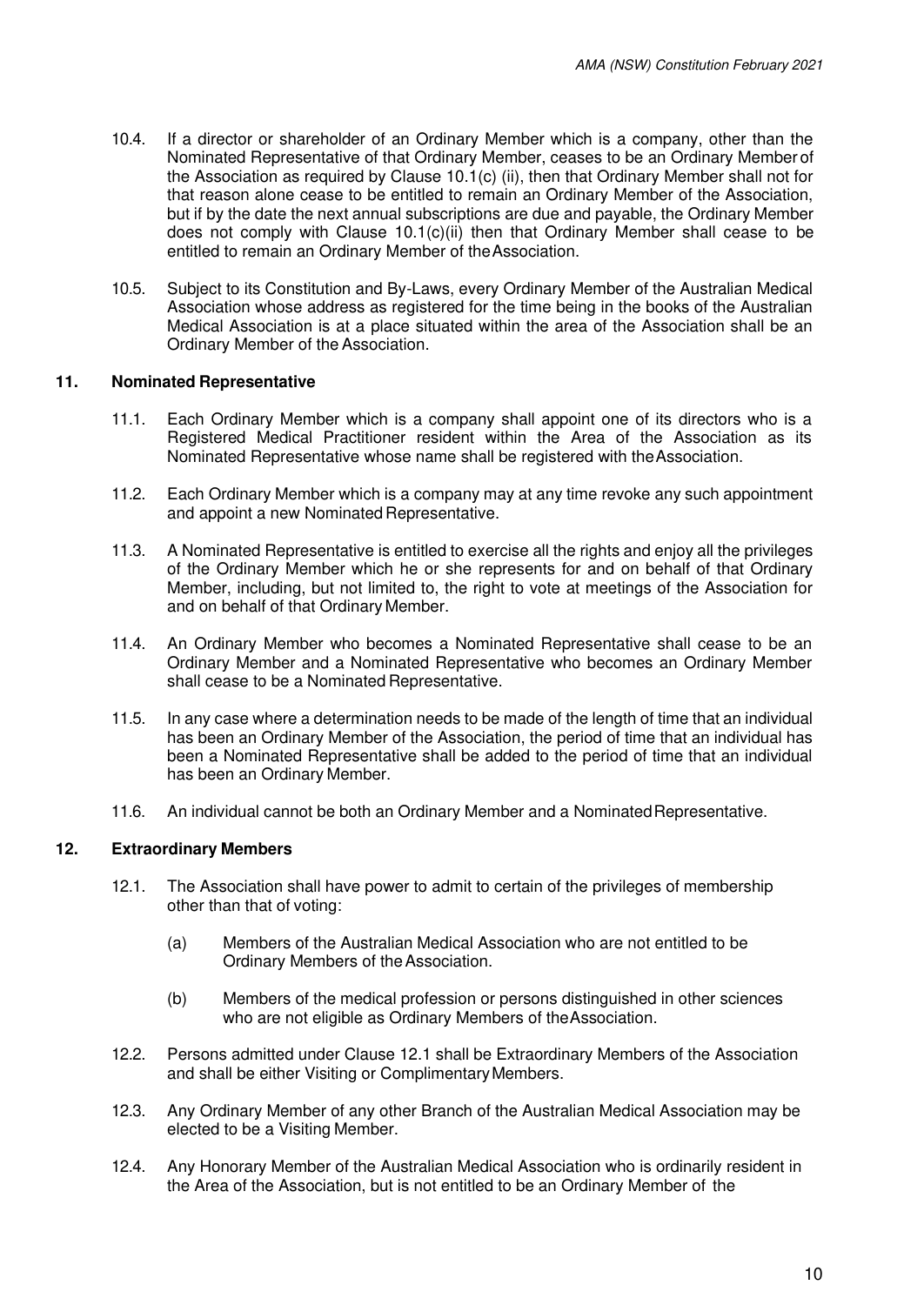Association and any legally qualified medical practitioner or person distinguished in science who is ordinarily resident in the Area of the Association but is not eligible to be an Ordinary Member of the Association may be elected to be a Complimentary Member.

- 12.5. The privileges of membership other than that of voting to which Extraordinary Members may be admitted shall be such as shall be prescribed by the Board of Directors or the By-Laws.
- <span id="page-10-0"></span>12.6. The mode and condition of election of Extraordinary Members shall be such as may be prescribed by the Board of Directors or the By-Laws.

## **13. Associates**

- 13.1. The Association shall have power to elect as Associates of the Association persons not eligible for Ordinary Membership of the Association who are graduates of any university or otherwise qualified in any branch or field of science allied to or associated with medical science or with which the practice of medicine is commonly associated.
- 13.2. The By-Laws may prescribe the qualifications necessary for a person to be eligible for election as an Associate and the manner of election but failing any By-Law in that regard the election of persons to be Associates shall be by the Board of Directors and the Board of Directors may determine all questions concerning the eligibility of persons to be Associates.
- 13.3. Persons elected as Associates may be admitted to privileges (not being inconsistent with the provisions of this Constitution or the By-Laws) as may be conferred on them by or under the By-Laws or failing any By-Law as determined by the Board of Directors.
- 13.4. An Associate shall not be a member of the Association and no Associate shall act as a member of the Council or Board of Directors, representative or officer of the Association or be entitled to receive notice of or to be present or to vote at any general meeting of the Association.
- <span id="page-10-1"></span>13.5. An Associate shall cease to be an Associate if they become eligible to be an Ordinary Member of the Association and the Board of Directors may at any time terminate the Associateship of any person.

## **14. Student Members**

- 14.1. The Association shall have power to elect medical students as Student Members of the Association and to admit them to privileges (not being inconsistent with the provisions of this Constitution or the By-Laws) as may be conferred on them by the By-Laws or failing any By-Law, as determined by the Board of Directors.
- 14.2. Every person who is eligible shall, unless of generally bad character, be entitled to be admitted as a Student Member of the Association and he or she is entitled to remain a Student Member so long as that person complies with this Constitution and the By-Laws.
- 14.3. A Student Member shall not be a member of the Association for any purpose and no Student Member shall act as an officer of the Association (other than as a member of the Council in the Student Member Class) or be entitled to receive notice of or to be present or to vote at any general meeting of the Association.
- 14.4. A Student Member shall immediately cease to be a Student Member of the Association if and when he or she is qualified to be an Ordinary Member of the Association or if he or she ceases to be a medical student.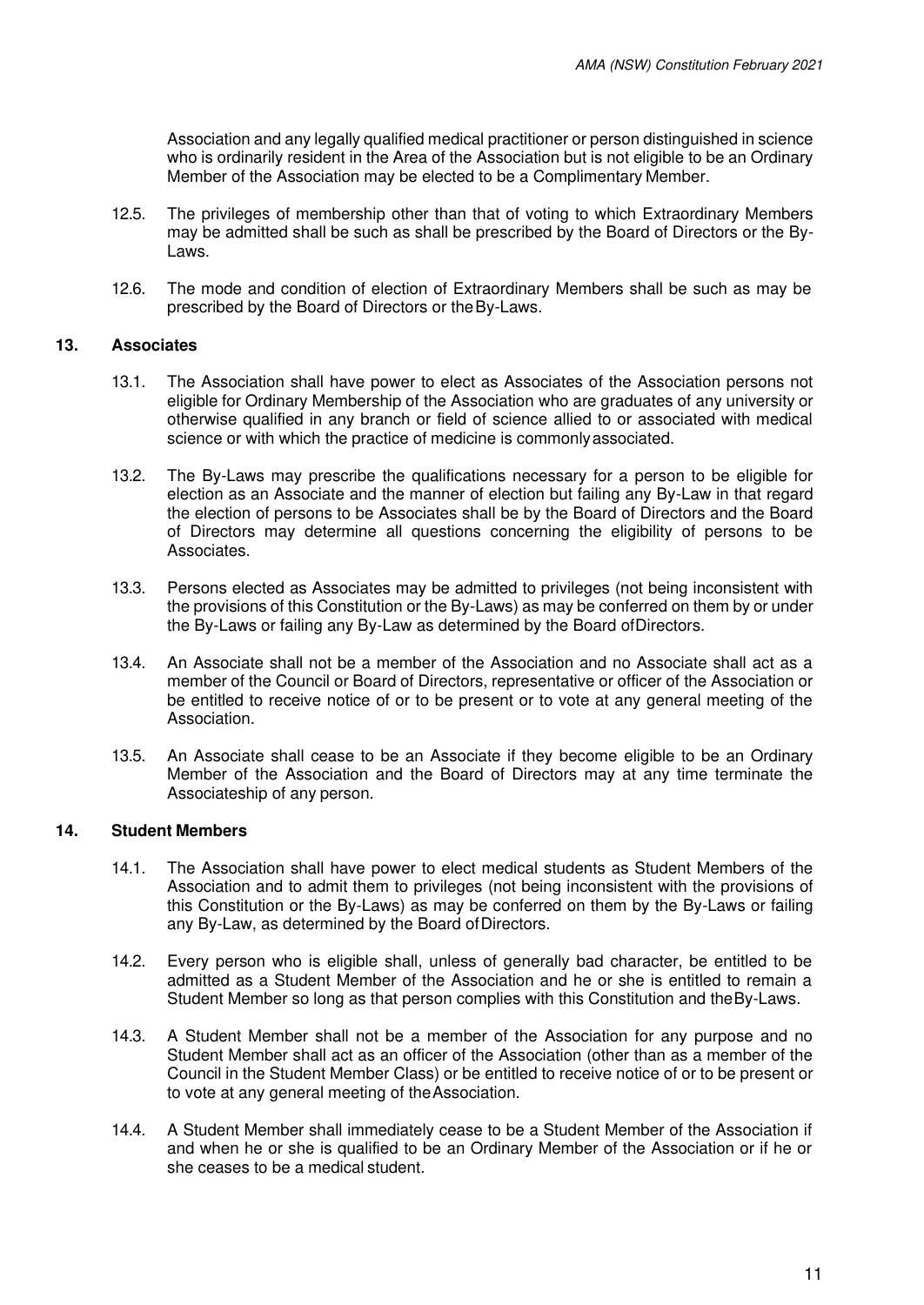<span id="page-11-0"></span>14.5. The By-Laws may prescribe the manner of the election of persons as Student Members of the Association but failing any By-Law, the election of persons to be Student Members of the Association shall be by the Board of Directors and the Board of Directors may determine all questions concerning the eligibility of persons to be Student Members.

## **15. Application for Membership**

- 15.1 Every person wishing to be an Ordinary Member shall apply for election in any form addressed to the Association.
- 15.2 Subject to clause 15.3, the application shall include a nomination by the applicant of those Classes referred to in Clause 35.1 relevant to an individual applicant or the Nominated Representative of an applicant which is a company, the name of its Nominated Representative in the case of an applicant which is a company and include an agreement by the applicant if elected to abide by the Constitution and By-Laws of the Association and the Constitution and By- Laws of the Australian Medical Association and to pay the relevant annual subscriptions to the Association and to the Australian Medical Association so long as the applicant shall remain an Ordinary Member.
- 15.3 For applicants nominating for membership in the Doctor in Training class, the application shall include:
	- (a) An agreement by the Doctor in Training applicant if elected to abide by the Constitution and the By-Laws of the Association and to pay the relevant annual subscription to the Association as long as the application shall remain a member;
		- (b) For those Doctor in Training applicants seeking membership of the Australian Medical Association, an agreement by the applicant to abide by the terms of the Constitution and By-Laws of the Australian Medical Association and to pay the relevant annual subscription to the Australian Medical Association so long as the applicant remains a member.

## <span id="page-11-1"></span>**16. Information to Applicants**

The Association must inform applicants for membership, in writing, of:

- (a) the financial obligations arising from membership; and
- (b) the circumstances, and the manner, in which a member may resign from the Association.

## <span id="page-11-2"></span>**17. Mode of Election and Annual Subscriptions**

- 17.1. Members of the Association shall be admitted by the Board of Directors or by a Committee authorised by the Board of Directors.
- 17.2. Subject to clause 15.3, Ordinary Members shall pay to the Association:
	- (a) an annual subscription in respect of his, her or its Association membership ('the Association subscription'); and
	- (b) an annual subscription in respect of his, her or its Australian Medical Association membership ('the AMA subscription').
- 17.3. The annual subscriptions shall be due and payable on a day each year as is determined by the Board of Directors or in the case of Ordinary Members elected during the year, on the date of election.
- 17.4. The Association subscriptions shall be of such amounts as may be determined by the Board of Directors from time to time.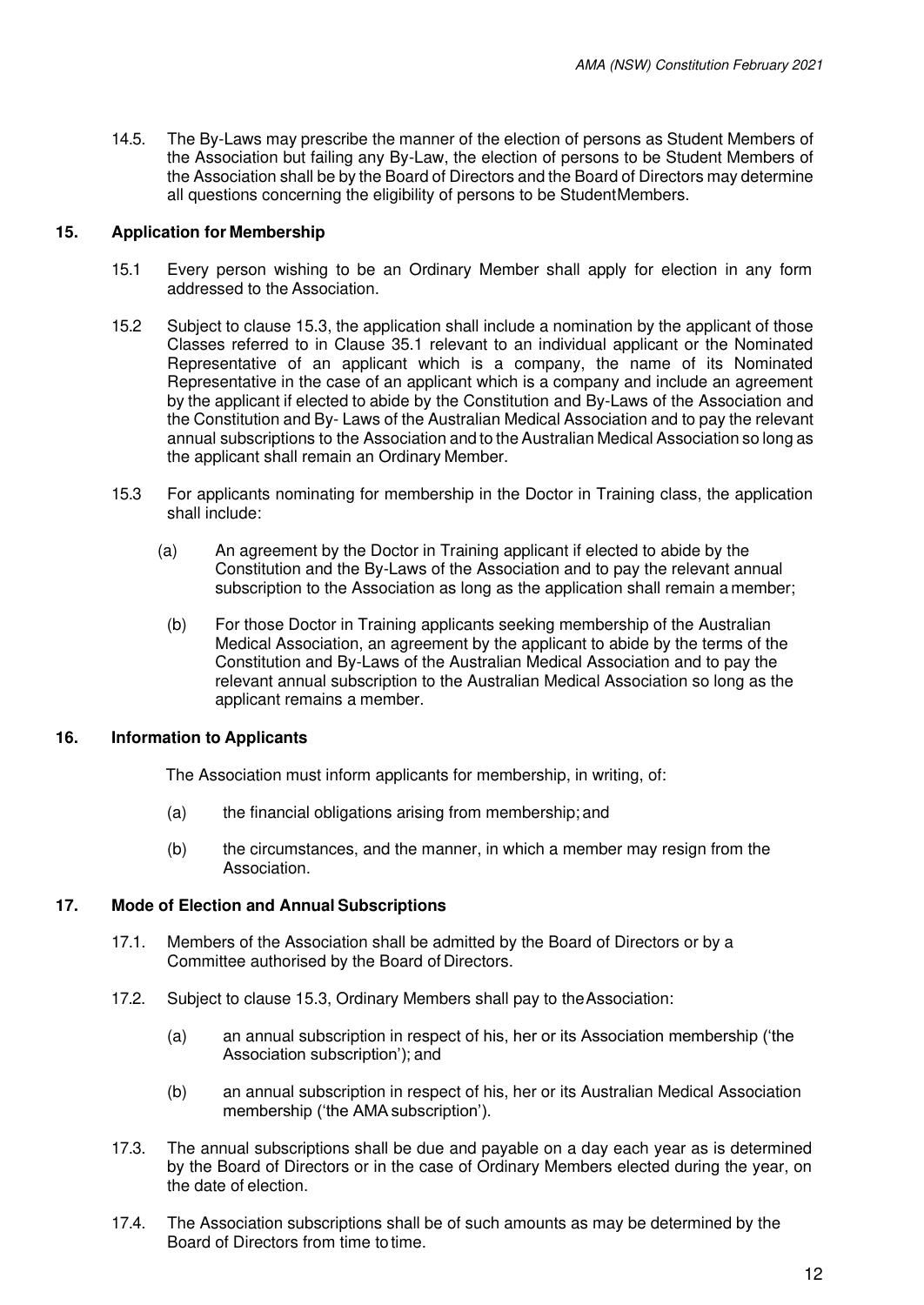- 17.5. The Board of Directors shall have power when determining the Association subscription to fix differing levels of annual subscriptions for different types, classes or categories of Ordinary Members as it deems appropriate.
- 17.6. The Board of Directors may, at any time during any year, but not later than 36 weeks from the date upon which the annual subscriptions for that year are due and payable, by resolution, increase the amount of any Association subscription.
	- (a) The amount of the increase shall not exceed 25% of the amount of the Association subscription previously fixed by the Council or the Board of Directors for that year.
	- (b) The increased amount determined by the Board of Directors shall be the Association subscription for that year in respect of the Ordinary Members to whom the increase applies in lieu of the Association subscription in respect of Ordinary Members previously fixed by the Council or the Board of Directors for that year.
	- (c) Notice of any resolution by the Board of Directors to increase any Association subscription for a year previously fixed by the Council or the Board of Directors shall be served on the Ordinary Members to whom the increase applies in accordance with clause 50 within one month after the date of the passing of the resolution.
	- (d) The amount by which the Association subscription of such Ordinary Members is increased shall be due and payable by such Ordinary Members to the Association on the date of service.
- 17.7 The Board of Directors shall give Members at least 28 days written notice of any proposed resolution regarding an increase in the Association's subscription previously fixed for that year prior to the Board of Directors' consideration of any such issue.
- <span id="page-12-0"></span>17.8 Despite the provisions of this Clause, the annual subscription payable by each Ordinary Member in respect of his, her or its Association membership must not exceed \$2,000.

## <span id="page-12-1"></span>**18. Duration of Membership**

Every Member shall remain a Member until his, her or its membership is terminated in accordance with Clause 19.

## **19. Termination of Membership**

- 19.1. Membership of the Association shall be terminated immediately in any of the following events:
	- (a) Failure to pay subscriptions due to the Association for such period as may be prescribed by the Board of Directors.
	- (b) For those members who are members of the Australian Medical Association, upon termination for whatever cause of membership of the Australian Medical Association in accordance with the Constitution and By-Laws of the Australian Medical Association.
- 19.2. Membership of the Association may also be terminated in any of the following ways:
	- (a) By resignation subject to such previous notice in writing given to the Association as may be prescribed by the Board of Directors. Any subscriptions or other sums in the nature of fines, levies, penalties or calls payable but not paid by the former Member in relation to the period, not exceeding 6 months, before the former Member's resignation took effect in the period not exceeding 6 months prior to the date of the commencement of proceedings to recover those sums, may be sued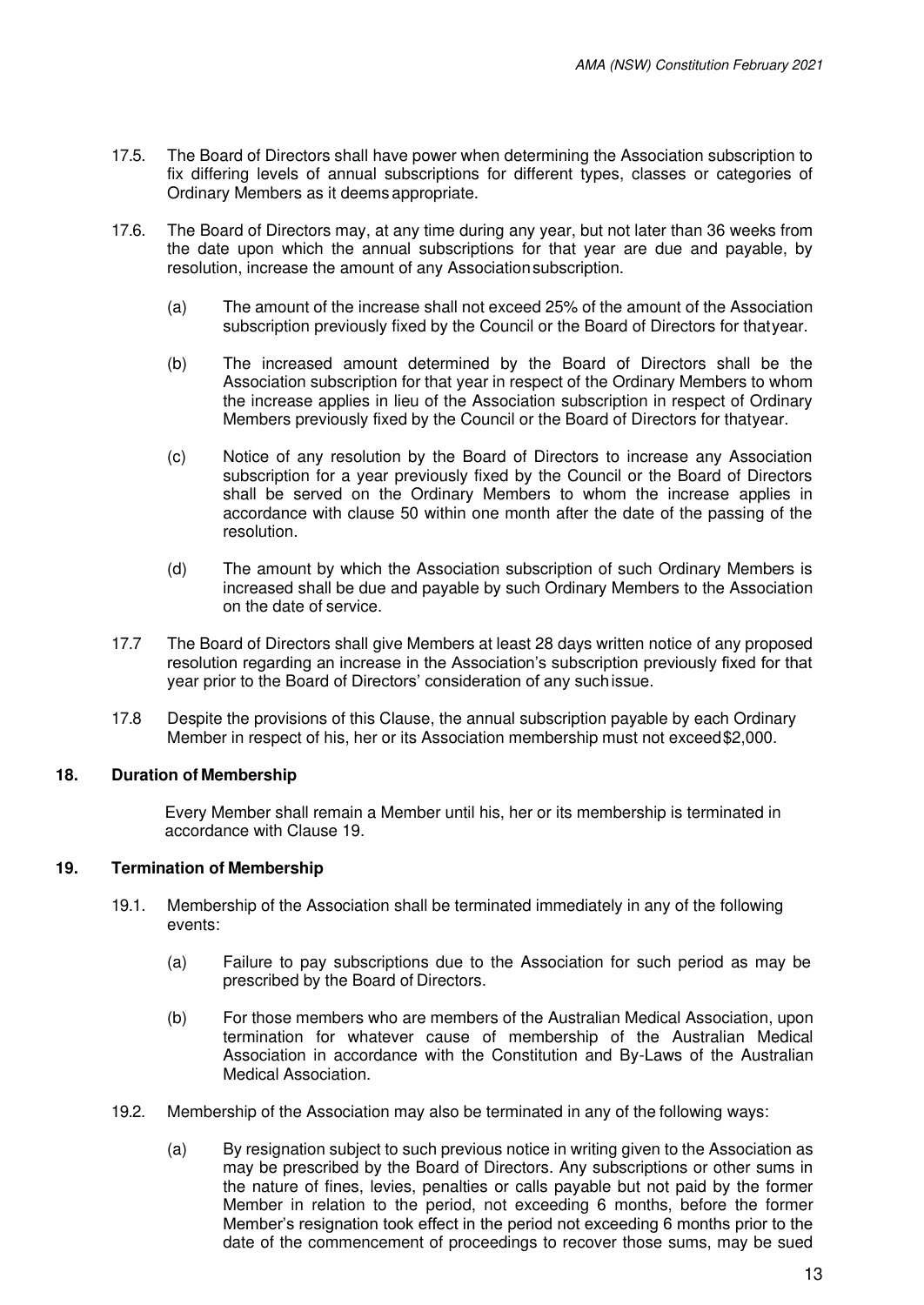for and recovered in the name of the Association in a Court of competent jurisdiction

as a debt due to the Association.

By expulsion (after the inquiry and in the manner prescribed by Clause 20) on the ground that the conduct of the Member or in the case of a Member which is a

Company, the conduct of any director or shareholder of the Member, who is a Registered Medical Practitioner:

- (i) Is detrimental to the honour and/or interests of the medical profession or of the Association or is calculated to bring the profession or the Association into disrepute or contempt.
- (ii) Has grossly contravened the custom of the medical profession.
- (iii) Has wilfully and persistently refused to comply with the Constitution or By-Laws of the Australian Medical Association or has wilfully and persistently refused to comply with or has committed a wilful breach of the provisions of this Constitution or the By-Laws.
- <span id="page-13-0"></span>19.3. If a member ceases to hold or retain the qualifications which rendered the Member eligible for membership of the Association, that Member's membership may at any time be terminated by a resolution of the Board of Directors and upon the passing of that resolution the name of the Member must be removed from the Register of Members.

## **20. Expulsion**

- 20.1 The Board of Directors shall have the power on the representation or complaint of any two Members of the Association to expel a Member from membership of the Association pursuant to Clause 19 but a motion for the expulsion of a Member shall only be received and passed or otherwise disposed of at a Special Meeting of the Board of Directors convened for that purpose with not less than one month's notice and after due inquiry by the Board of Directors or by any Committee authorised or directed in that behalf by the Board of Directors or the By-Laws.
- 20.2 At least 14 days' notice in writing of the motion shall be given to the Member concerned and the Member or the Nominated Representative of the Member shall be given an opportunity to address the Board of Directors in his, her or its defence.
- 20.3 Any subscriptions or other sums in the nature of fines, levies, penalties or calls payable but not paid by any expelled Member in relation to the period, not exceeding 6 months, before the expelled Member's expulsion from the Association took effect and in respect of the period not exceeding 6 months prior to the date of the commencement of proceedings to recover those sums, may be sued for and recovered in the name of the Association, in a Court of competent jurisdiction, as a debt due to the Association.

## <span id="page-13-1"></span>**21. Donations for Political Objects**

- 21.1. There shall be a separate fund for levies imposed for political objects from which any donation or other payment for political objects, raised by way of levies, shall be made.
- 21.2. Any contributions to the fund shall be voluntary.
- 21.3. A Member who does not contribute to the fund shall not be excluded from the benefits of the Association or placed at any disadvantage by reason of failure or refusal to contribute.
- 21.4. Any contribution to each levy raised must be voluntary and consent to each levy shall be evidenced in writing.
- 21.5. Donations or other payments from the fund shall be applied only for the purpose for which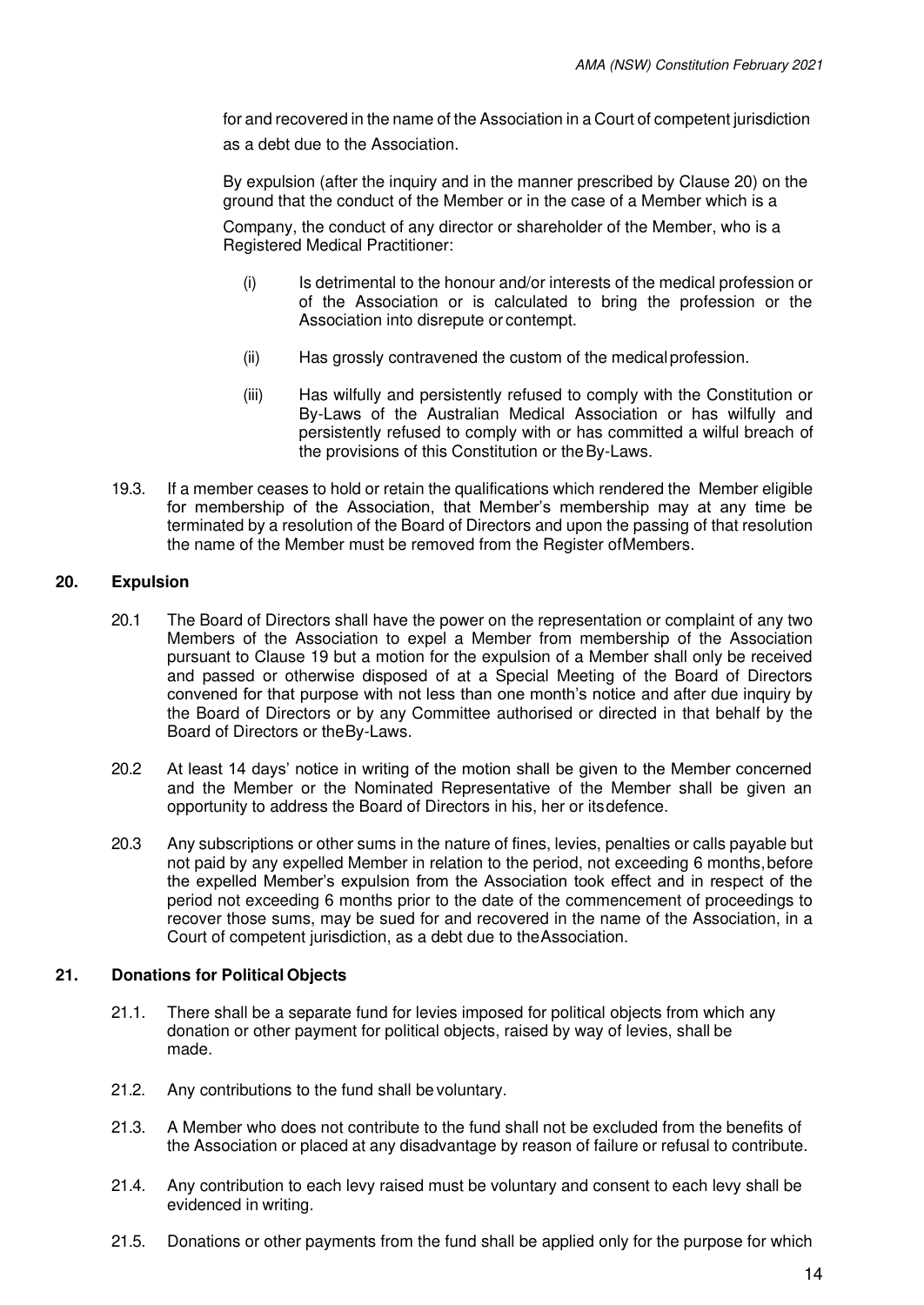they were raised, unless the Members making the contributions agree to some other application.

<span id="page-14-0"></span>21.6. The Board of Directors must approve the imposing of each levy and the making of each donation or payment and must satisfy itself that the imposing of each levy and the making of each donation or other payment out of the amounts levied is in accordance with the Constitution and By-Laws of the Association.

## **22. Entitlement to Inspect Books**

Each Member is entitled to inspect the books and documents of the Association but not any of the following:

- (a) Those relating to personal matters concerning particular individuals;
- (b) Those relating to personal hardship of any Member;
- (c) Those containing information relating to matters of ethics or professional conduct concerning a particular individual;
- (d) Those containing information given to the Association in confidence;
- (e) Those containing legal advice or any matter that would be privileged from production in legal proceedings on the ground of legal professional privilege.

## <span id="page-14-2"></span><span id="page-14-1"></span>**PART 4- GENERAL MEETINGS**

#### <span id="page-14-3"></span>**23. Annual Meetings**

The Annual Meeting of the Association shall be held once in every year at a time (not being more than 15 months after the holding of the last preceding Annual Meeting) and place or places fixed by the Board of Directors and if no place is fixed it shall be held at the Office.

## **24. Ordinary and Extraordinary Meetings**

- 24.1. Ordinary General Meetings shall be held at times and places as may be determined by the Board of Directors. These Meetings shall be called Ordinary Meetings. All other General Meetings shall be called Extraordinary Meetings.
- 24.2. The Board of Directors may whenever it thinks fit and shall upon a requisition made in writing by one hundred or more members or members with at least 5% of the votes that may be cast on the resolution convene an Extraordinary Meeting for the purpose of transacting any business as by statute or by this Constitution or the By-Laws is appointed to be transacted by a General Meeting.
- 24.3. Any such requisition shall state the object of the Meeting proposed to be called and the requisition shall be deposited at the Office.
- 24.4. Upon receipt of a requisition the Board of Directors shall convene a General Meeting and if it fails to do so within 21 days from the date of the requisition being deposited at the Office, the requisition or any one hundred or more of them may themselves convene a meeting to be held within two calendar months from the date of deposit for the object specified in the requisition.
- 24.5. Extraordinary General Meetings shall also be convened and held as provided for in the Corporations Act.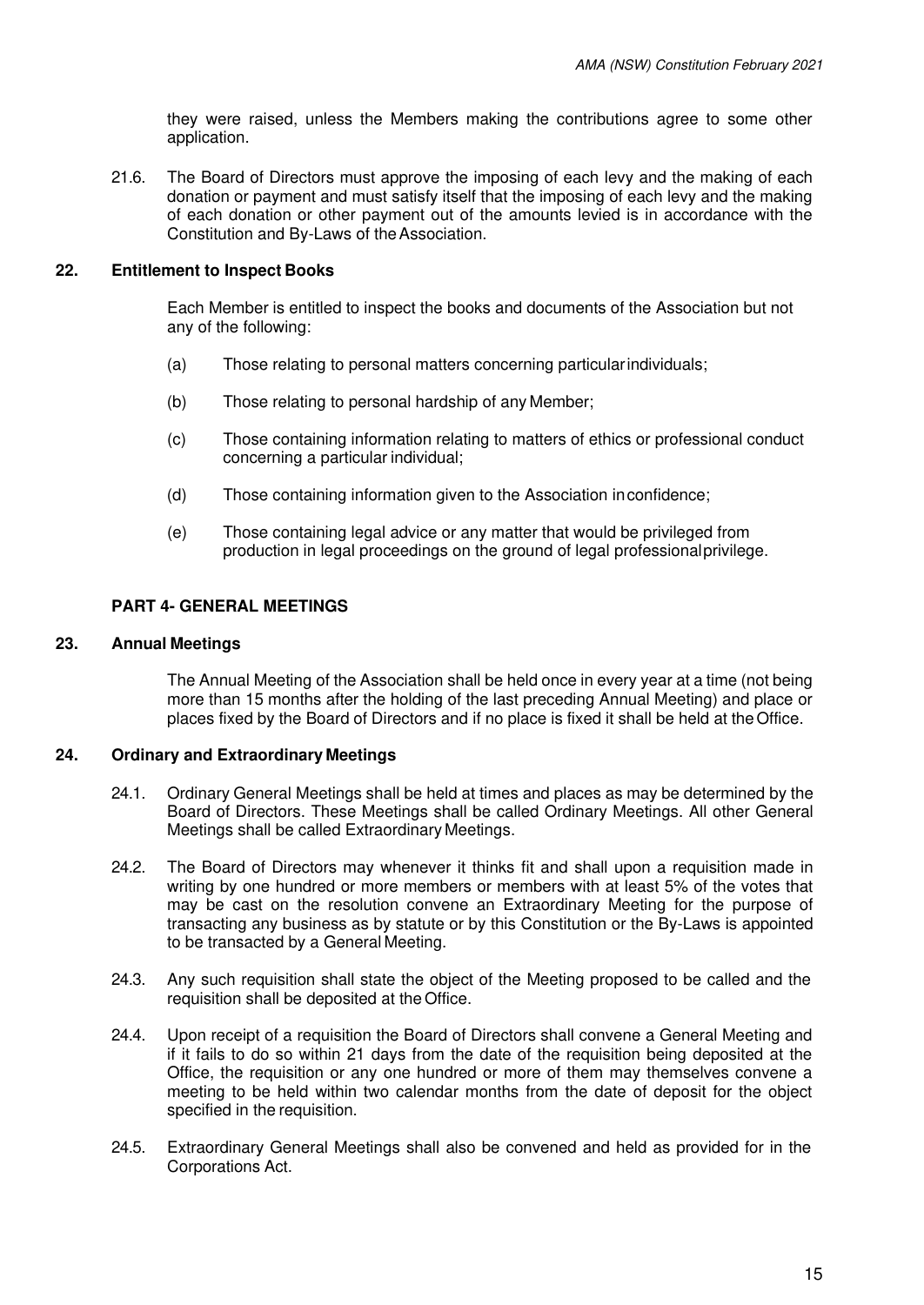## <span id="page-15-0"></span>**25. Plebiscites**

- 25.1. The Council may at any time conduct a plebiscite of Members on any such matters relating to medical polity as the Council determines.
- 25.2. If a requisition is made in writing by 200 Members and is deposited at the Office on or prior to June 30 or December 31 in any year ('the Final Date') requesting that any matter relating to medical polity be put to a plebiscite, the Council must conduct a plebiscite of Members on that and any other matter it considers appropriate within 3 months of the Final Date.
- 25.3. Each matter the subject of a plebiscite shall be proposed in the form of a motion. The Council shall have the right to determine the final form of any motion to be the subject of a plebiscite but in the case of a requisition pursuant to this Clause, the Council shall not change the intent of the motion lodged by the requisitions.
- 25.4. Each Member shall be called upon to vote for or against the motion.
- 25.5. Each motion the subject of a plebiscite shall be accompanied by a statement of not more than 200 words in length setting out the arguments in favour of the motion and a statement of similar length setting out the arguments against the motion. The statements for and against the motion shall be prepared by a person or persons as the Council determines. In the case of a motion which is to be put to a plebiscite as a result of a requisition of Members deposited with the Association pursuant to Clause 25.1, the Council shall allow the person nominated by the requisitions as their representative, a reasonable opportunity to prepare the statement setting out the arguments in favour of the motion referred to in this Clause.
- <span id="page-15-1"></span>25.6. The Council shall be bound by the will of the majority of Members who vote on any motion put to a plebiscite and up until the time of the next Council elections after a plebiscite, the Council shall not do any act or omit to do any act which is inconsistent with the will of the majority who voted on any such motion.

## **26. Notice of Meeting**

- 26.1 A notice of meeting must set out:
	- (a) If there is only one location at which the members who are entitled to physically attend the meeting may do so—the date, time and place for the meeting; and
	- (b) if there are 2 or more locations at which the members who are entitled to physically attend the meeting may do so—the date and time for the meeting at each location, and the main location for the meeting; and
	- $(c)$  if virtual meeting technology is to be used in holding the meeting sufficient information to allow members to participate in the meeting by means of the technology; and
	- (d) the general nature of the meeting's business; and
	- (e) if a special resolution is to be proposed at the meeting, set out the intention to propose the special resolution and state the resolution; and
	- $(f)$  if a member if entitled to appoint a proxy.
- 26.2 Where it is proposed to pass a Special Resolution, at least 21 days clear notice and in other cases at least 21 days clear notice of the holding of a General Meeting must be provided. The non-receipt of a notice by or the accidental omission to give notice to any Member shall not invalidate the proceedings at any General Meeting.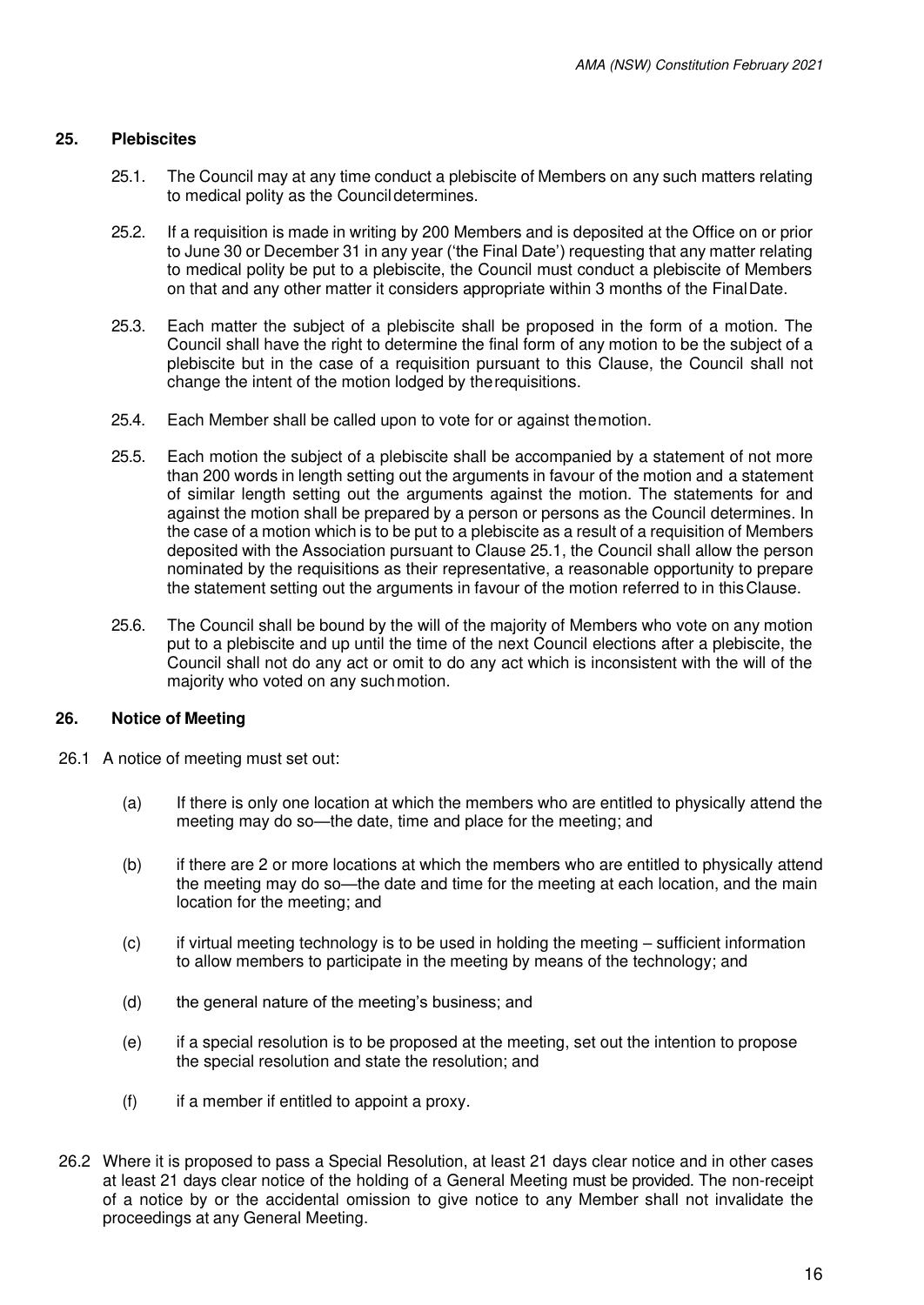## <span id="page-16-0"></span>**27. Business of Annual Meeting**

- 27.1. The business of an Annual Meeting shall be:
	- (a) The reception, discussion and consideration of the Accounts, Balance Sheets and ordinary Reports of the Board of Directors, the Council and of any committees or Board Committees instructed to report to the Meeting and of the Auditors.
	- (b) The declaration by the Chair of the result of the election of the members of the Council and the election of Auditors and Officers and other persons as may be required by this Constitution or the By-Laws to be elected at the Annual Meeting.
	- (c) To receive an address by the President if arranged by the Council and any addresses or communications relative to the medical and allied sciences and the discussion of these addresses or communications as arranged by the Council.
	- (d) To transact all business required by statute, by this Constitution or the By-Laws.
	- (e) To call for nominations for the positions of Officers of the Association.
	- (f) To appoint a Returning Officer for election of the Officers of the Association.
- <span id="page-16-1"></span>27.2. The Board of Directors shall arrange the order of the business of an Annual Meeting and shall fix the times at which matters described in Clause 27.1 shall respectively be considered. At the expiration of the time allowed for any particular business, any portion of business remaining for consideration shall be adjourned by the Chair without discussion to a time as may be appointed by the Meeting for its resumption.

## **28. Special Business of General Meeting**

All business transacted at Annual General Meetings other than that specified in Clause 27.1 shall be deemed Special and all business transacted at Ordinary Meetings or Extraordinary Meetings other than papers, addresses, demonstrations, exhibits, and other communications relating to the medical and allied sciences, the presentation of which shall have been arranged by the Council or other than as provided by the By-Laws shall be deemed Special.

## <span id="page-16-2"></span>**29. Quorum**

- 29.1. No business shall be transacted at any General Meeting unless a quorum of Members is present at the commencement of the business and except as provided below, a quorum shall consist of not less than 10 Members.
- <span id="page-16-3"></span>29.2. If within a half-hour from the time appointed for the Meeting a quorum of Members is not present, the Meeting if convened upon the requisition of Members shall be dissolved. In any other case it shall stand adjourned to the same day in the following week at the same time and place and if at the adjourned Meeting a quorum of Members is not present those present shall be a quorum.

## **30. Chair of General Meeting**

- 30.1. The President or in his or her absence the Vice-President shall preside as Chair at every General Meeting of the Association.
- 30.2. If at any Meeting the President or Vice-President is not present within 15 minutes after the time appointed for holding the Meeting, the Members present shall choose someone to be Chair of the Meeting.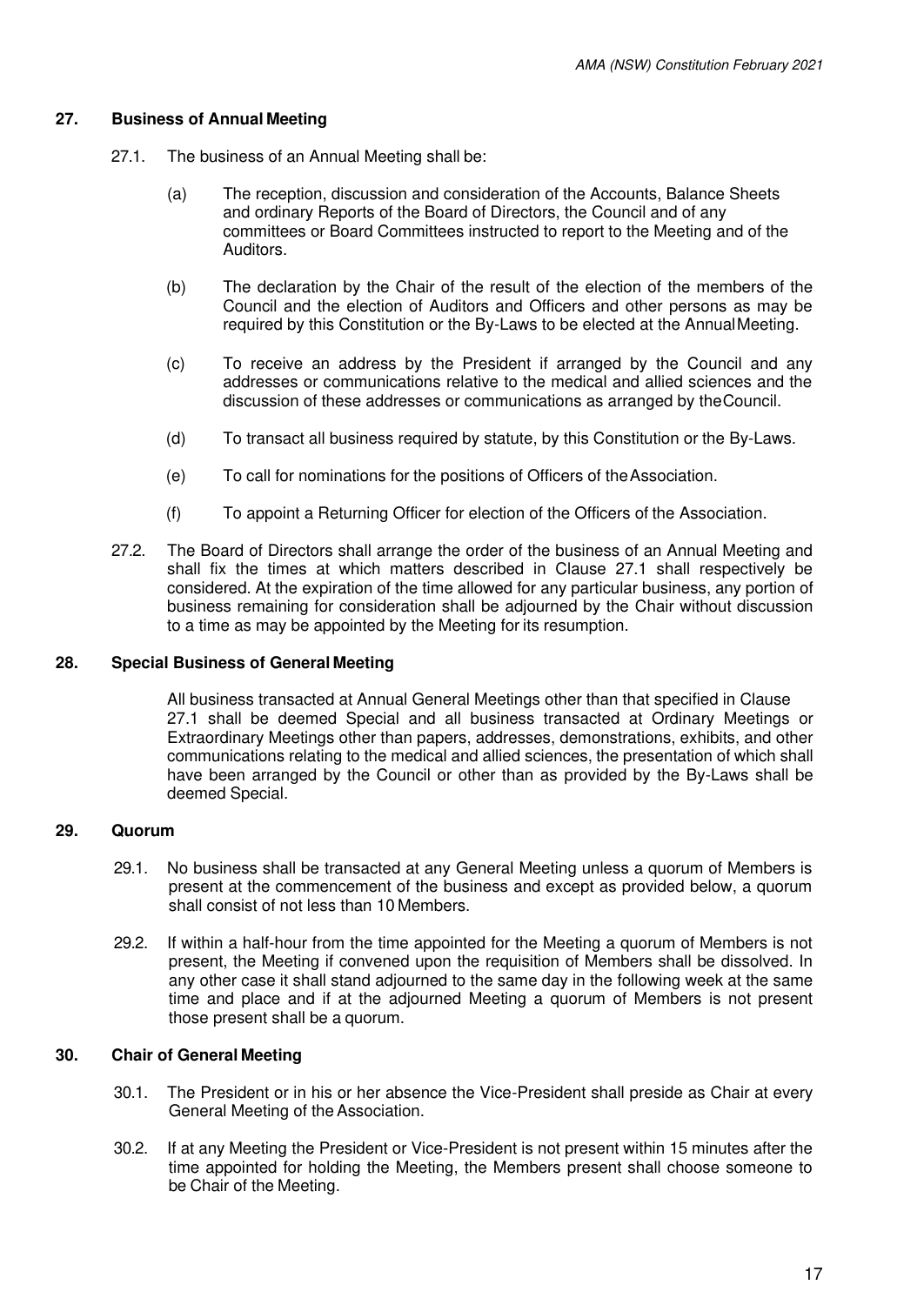## <span id="page-17-1"></span><span id="page-17-0"></span>**31. Adjournment**

The Chair may with the consent of the Meeting adjourn any business from time to time and from place to place but no business shall be transacted at any adjourned Meeting other than the business left unfinished at the Meeting from which the adjournment took place.

## **32. Voting**

- 32.1 A resolution put to the vote at a Meeting must be decided:
	- (a) On a poll if:
		- (i) Virtual technology is used for holding the meeting; or
		- (ii) A poll is demanded; or
	- (b) Otherwise a show of hands.
- 32.2. In the case of an equality of votes the Chair shall both on a show of hands and on a poll have a casting vote in addition to the vote that he or she may have as a Member or as a Nominated Representative of a Member.
- 32.3. At a General Meeting, unless a poll is conducted or demanded by at least 5 Members present at the Meeting, a declaration by the Chair that a resolution has been carried or carried by a particular majority or lost or not carried by a particular majority and an entry to that effect in the book of proceedings of the Association shall be sufficient evidence of the fact without proof of the number or proportion of the votes recorded in favour of or against such a resolution.
- 32.4. If a poll is conducted, the poll shall be taken in a manner and at the time and place as the Chair of the Meeting directs and either at once or after an interval or adjournment or otherwise and the result of the poll shall be deemed to be the resolution of the Meeting at which the poll was demanded. The demand for a poll may be withdrawn. In case of any dispute as to the admission or rejection of a vote, the Chair shall determine the vote and the determination shall be final and conclusive.
- 32.5. The demand for a poll shall not prevent the continuance of the Meeting and the transaction of any business other than the question upon which the poll has been demanded. No poll shall be demanded on the election of a Chair and a poll demanded on the question of adjournment shall be taken at the meeting without adjournment.
- 32.6. An Ordinary Member may vote in person or by proxy and the Nominated Representative of an Ordinary Member may vote in person on behalf of that Ordinary Member. Upon a show of hands every Ordinary Member present in person or the Nominated Representative or proxy of an Ordinary Member shall have one vote.
- 32.7. An instrument appointing a proxy shall only be valid if the appointer completes and signs the proxy form issued by or on behalf of the Chief Executive Officer to the appointor for that purpose. If a proxy form is used which has not been issued to the appointor by or on behalf of the Chief Executive Officer then that instrument shall not be a valid instrument of proxy.
- 32.8. A proxy must be an Ordinary Member of the Association or a Nominated Representative of an Ordinary Member of the Association. The instrument appointing a proxy shall be deemed to confer authority to demand or join in demanding a poll.
- 32.9. The instrument appointing a proxy shall be deposited at the Office or at such other place in Australia specified for that purpose in the notice convening the meeting not less than 48 hours before the time for holding the meeting or adjourned meeting at which the person named in the instrument proposes to vote and in default the instrument of proxy shall not be treated as valid.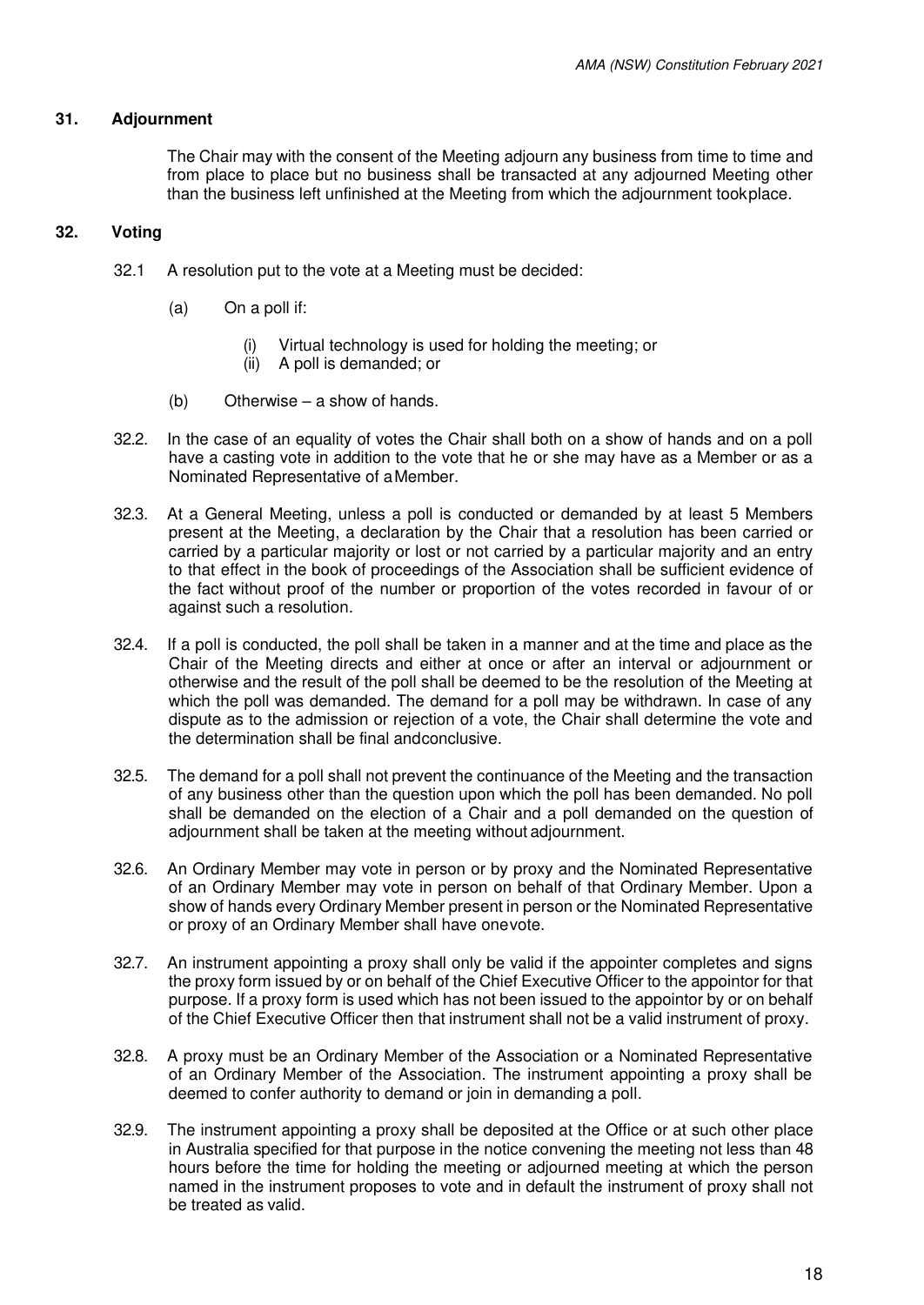## <span id="page-18-0"></span>**33. Form of Proxy**

33.1. Subject to Clauses 32.6 and 32.7, every instrument of proxy whether for an Annual Meeting, an Ordinary Meeting or an Extraordinary Meeting shall as nearly as circumstances will admit, be in or to the effect of the following form:

AUSTRALIAN MEDICAL ASSOCIATION (NSW) LIMITED

## Of

being an Ordinary Member of the Australian Medical Association (NSW) Limited hereby appoint

or failing him/her the Chair of the meeting as my proxy to vote for me and on my behalf at the (Annual, Ordinary or Extraordinary as the case may be) General Meeting of the Association to be held on the day of and at any adjournment thereof. SIGNED THIS day of

<span id="page-18-1"></span>33.2. A vote given in accordance with the terms of an instrument of proxy shall be valid notwithstanding the previous death or unsoundness of mind of the principal or the revocation of the instrument if no intimation in writing of such death, unsoundness of mind or revocation has been received by the Association at the place where the meeting or adjourned meeting is to be held before the commencement of the meeting or adjourned meeting at which the instrument is used.

## <span id="page-18-2"></span>**PART 5- COUNCIL**

## **34. Constitution**

- 34.1. The constitution, duties, powers and mode of procedure of the Council shall be determined by this Constitution and shall be determined from time to time by the By- Laws.
- 34.2. In this Clause and in Clause 35:
	- (a) A reference to a member or Nominated Representative being engaged in a particular branch or specialty of the medical profession or to a member or Nominated Representative carrying on a particular type of medical practice shall mean a member or Nominated Representative who is primarily engaged in that branch or specialty of the medical profession or in carrying on that particular type of medical practice.
	- (b) A reference to a member or Nominated Representative carrying on his or her profession in a particular Zone shall mean a member or Nominated Representative who carries on his or her profession primarily in that Zone.
	- (c) **'Salaried doctor**' means a member who is engaged not less than 50% of his or her professional time in carrying out duties as an employee otherwise than in private medical practice and includes an academic and a member who is primarily engaged in conducting research.
	- (d) **'Doctor in training'** means an employed member who is undertaking a course of post graduate training and who does not otherwise fall within any of the classes referred to in paragraphs (a) to (k) of Clause 35.1.
	- (e) **'Rural doctor'** means a member or Nominated Representative who is engaged in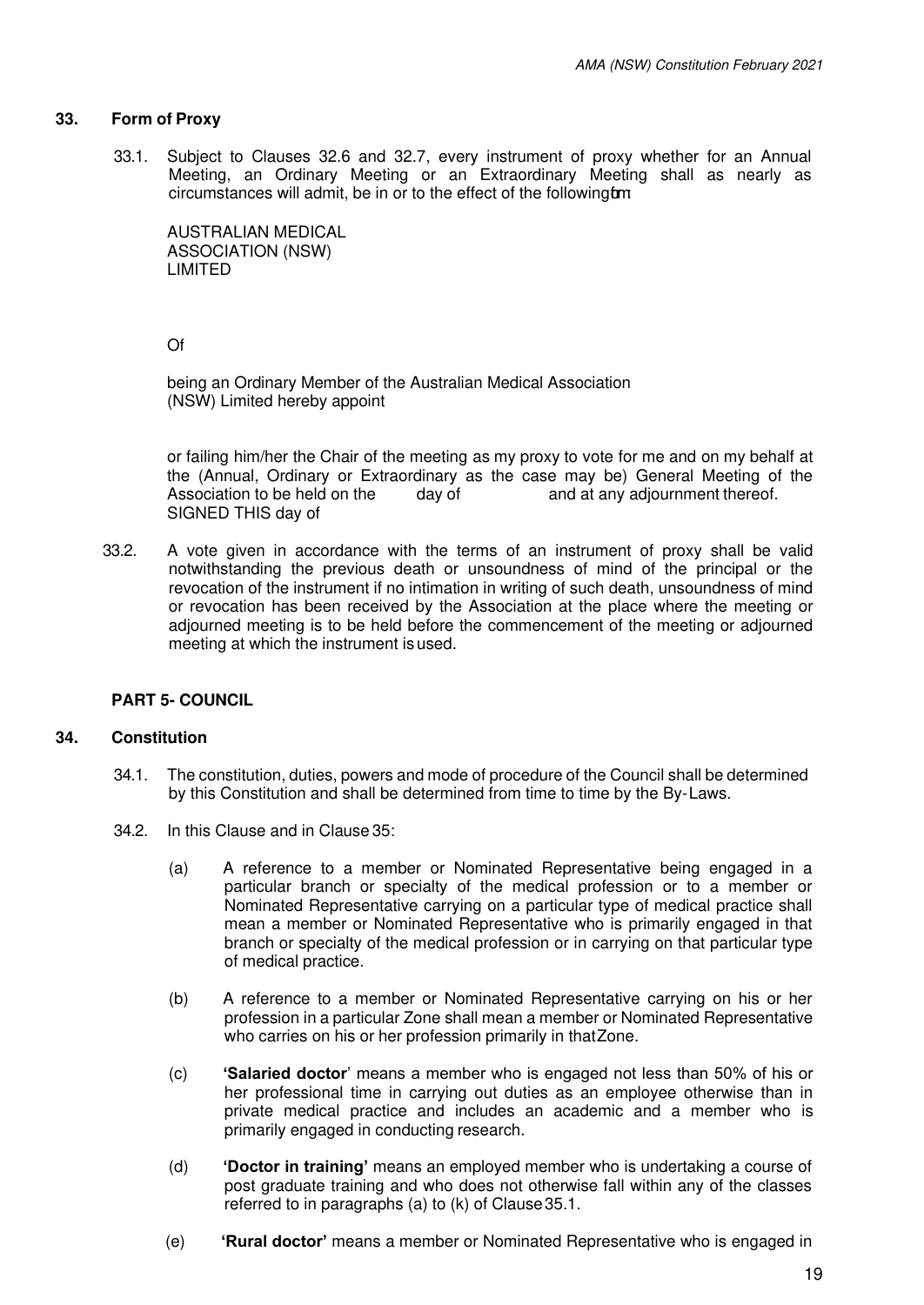a private medical practice in one of the Zones referred to in paragraphs (I) to (p)

inclusive of this Clause where the practice at which that member or Nominated Representative is primarily engaged in carrying on his or her profession is not in a Town or City which has a base Hospital.

- (f) **'Northern Metropolitan Zone'** means that area defined in the By-Laws.
- (g) '**Southern Metropolitan Zone'** means that area defined in the By-Laws.
- (h) '**Central Metropolitan Zone'** means that area defined in the By-Laws.
- (i) '**Western Metropolitan Zone'** means that area defined in the By-Laws.
- (j) '**North Western Metropolitan Zone'** means that area defined in the By-Laws.
- (k) **'South Western Metropolitan Zone'** means that area defined in the By-Laws.
- (l) **'New England and North Coast Zone'** means that area defined in the By-Laws.
- (m) **'North West Zone'** means that area defined in the By-Laws.
- (n) **'Illawarra and South Coast Zone'** means that area defined in the By-Laws.
- (o) **'South Zone'** means that area defined in the By-Laws.
- (p) **'Hunter and Central Coast Zone'** means that area defined in the By-Laws.

## <span id="page-19-0"></span>**35. Composition of Council**

- 35.1. The Council shall be composed of 38 Ordinary Members or Nominated Representatives and one Student Member of the Association belonging to the following classes who are elected or appointed in the manner provided for in this Constitution:
	- (a) One shall be a member or Nominated Representative who is a physician (Physician Class).
	- (b) One shall be a member or Nominated Representative who is a surgeon (Surgeon Class).
	- (c) One shall be a member or Nominated Representative who is an ophthalmologist (Ophthalmologist Class).
	- (d) One shall be a member or Nominated Representative who is a psychiatrist (Psychiatrist Class).
	- (e) One shall be a member or Nominated Representative who is a pathologist (Pathologist Class).
	- (f) One shall be a member or Nominated Representative who is a general practitioner (General Practitioner Class).
	- (g) One shall be a member or Nominated Representative who is a radiologist (Radiologist Class).
	- (h) One shall be a member or Nominated Representative who is an anaesthetist (Anaesthetist Class).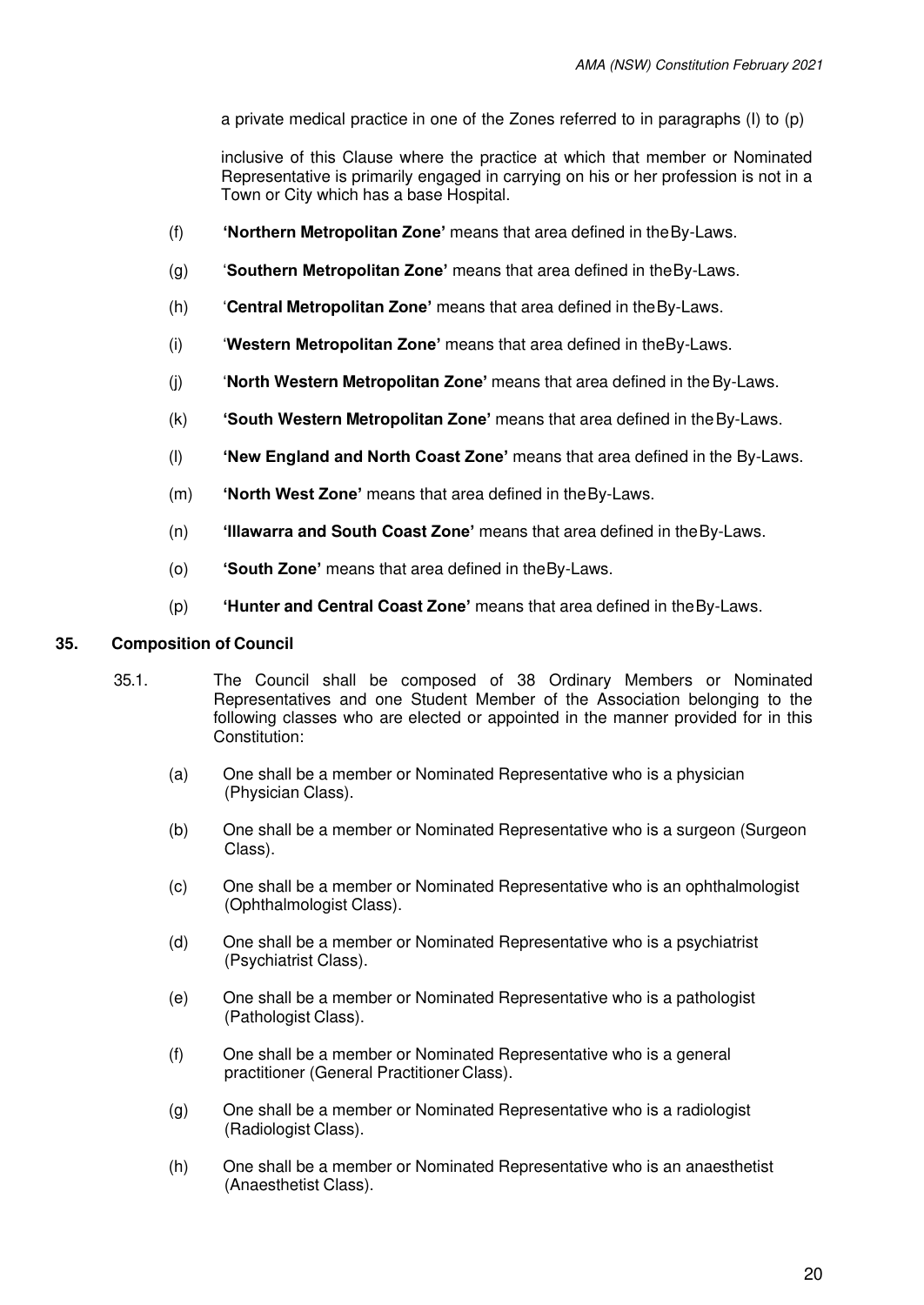- (i) One shall be a member or Nominated Representative who is an obstetrician or a gynaecologist or an obstetrician and gynaecologist (Obstetrician/Gynaecologist Class).
- (j) One shall be a member who is a salaried doctor (Salaried Doctor Class).
- (k) One shall be a member or Nominated Representative who is a rural doctor (Rural Doctor Class).
- (l) Five shall be members who are doctors in training (Doctor in Training Class).
- (m) One shall be a member or Nominated Representative who carries on his or her profession in the Northern Metropolitan Zone (Northern Metropolitan Zone Class).
- (n) One shall be a member or Nominated Representative who carries on his or her profession in the Southern Metropolitan Zone (Southern Metropolitan Zone Class).
- (o) One shall be a member or Nominated Representative who carries on his or her profession in the Central Metropolitan Zone (Central Metropolitan Zone Class).
- (p) One shall be a member or Nominated Representative who carries on his or her profession in the Western Metropolitan Zone (Western Metropolitan Zone Class).
- (q) One shall be a member or Nominated Representative who carries on his or her profession in the North Western Metropolitan Zone (North Western Metropolitan Zone Class).
- (r) One shall be a member or Nominated Representative who carries on his or her profession in the South Western Metropolitan Zone (South Western Metropolitan Zone Class).
- (s) One shall be a member or Nominated Representative who carries on his or her profession in the New England and North Coast Zone (New England and North Coast Zone Class).
- (t) One shall be a member or Nominated Representative who carries on his or her profession in the Illawarra and South Coast Zone (Illawarra and South Coast Zone Class).
- (u) One shall be a member or Nominated Representative who carries on his or her profession in the North West Zone (North West Zone Class).
- (v) One shall be a member or Nominated Representative who carries on his or her profession in the South Zone (South Zone Class).
- (w) One shall be a member or Nominated Representative who carries on his or her profession in the Hunter and Central Coast Zone (Hunter and Central Coast Zone Class).
- (x) Eleven shall be members or Nominated Representatives from any of the above classes referred to in this Clause provided that at least three of those eleven shall be general practitioners (Unrestricted General Member Class).
- (y) One shall be a Student Member (Student Member Class).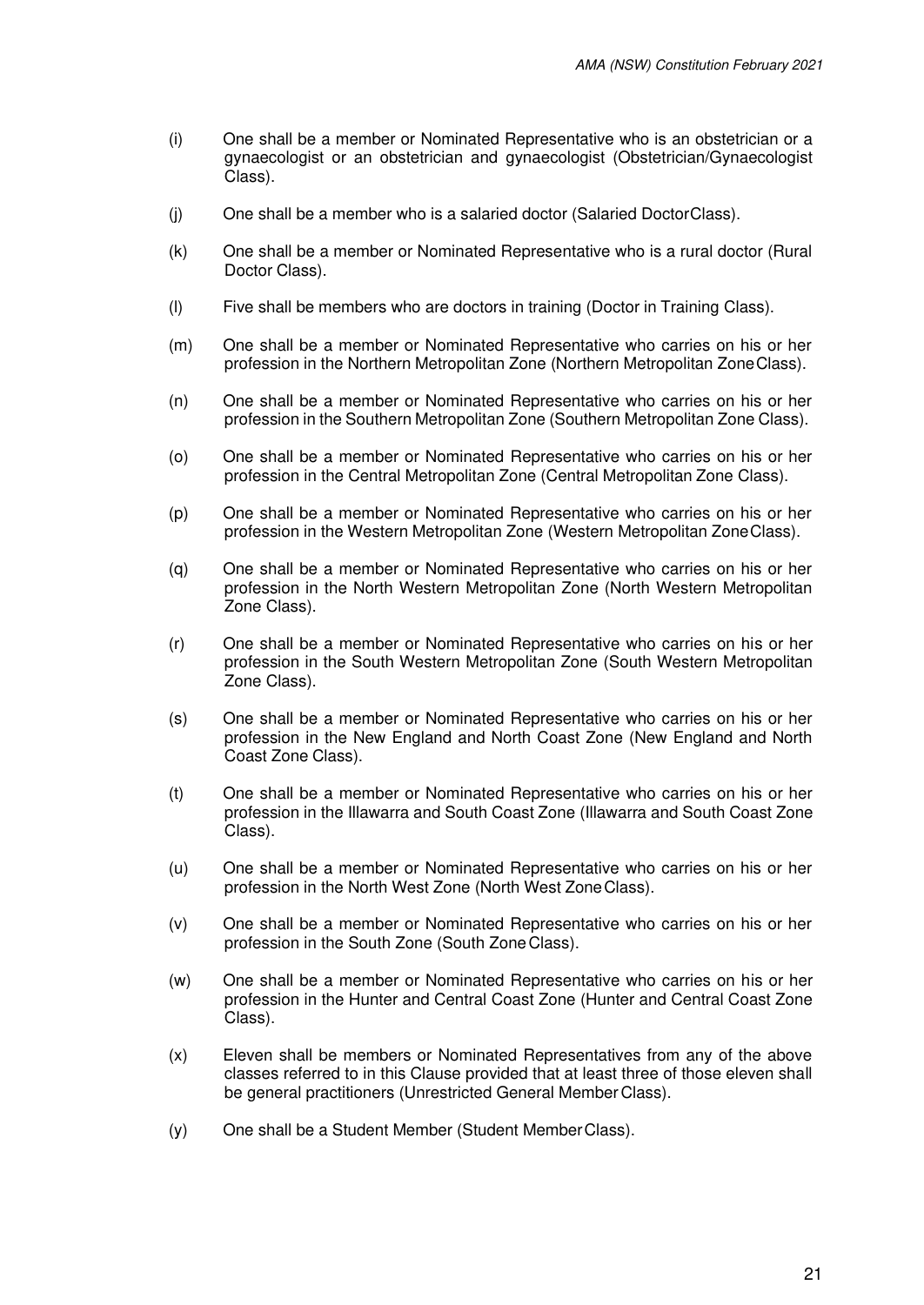- 35.2. A representative from the Australian Indigenous Doctors Association will be invited to become a member of the Council at the first Council meeting following an election of the Council pursuant to clauses 36 or 37 of this Constitution, and if the invitation is accepted, will appointed to the Council at the same meeting.
- 35.3. Each year, an invitation will be extended to the President of the New South Wales Medical Students' Council to be a member of the Council for the coming year. If the invitation is accepted, the New South Wales Medical Student Council President will be appointed to Council at the Annual General Meeting and shall hold office for one year. That person shall hold the office of the Student Member on Council.
- 35.4. Subject to the provisions of Clauses 37, 39.2, 40 and 42.2 to 42.6 inclusive, all the members of the Council shall retire from office at the Annual Meeting of the Association held in 1995 and in each alternate year thereafter.
- 35.5. Subject to the following provisions of this Clause, members of the Council who retire from office shall, if nominated under the provisions of Clause 36, be eligible for re-election. Notwithstanding any other provision of this Constitution, a Member or Nominated Representative shall not be eligible to be re-elected to the Council at the next election of the Council held pursuant to Clause 36 where that member or Nominated Representative will have served as a member of the Council for three (3) or more consecutive terms or 72 or more consecutive months immediately preceding the declaration of the poll at that election and in so determining whether a member is eligible for re-election to the Council, where any of those consecutive terms or months includes:
	- (a) any term or period served as a member of the Council during which that member of the Council also serves as an Officer of the Association; or
	- (b) any term or period served as a member of the Council following an appointment pursuant to Clause 40 or any predecessor to Clause 40;

that term or period shall not be counted in calculating the consecutive terms or months to determine eligibility for re-election and any terms or period served immediately before and immediately after that term or period shall be deemed to be consecutive.

## <span id="page-21-0"></span>**36. Election of Council**

- 36.1. Thirty-eight members of the Council as provided for in Clause 35.1 (save for the Student Member who shall be appointed in accordance with clause 35.4) shall be elected in 2021 and in each alternate year thereafter or where the Council is dismissed pursuant to Clause 37, in the following manner.
	- (a) At least 58 days before the time fixed for the Annual Meeting in each year during which an election of members of the Council is to take place, within 14 days of the dismissal of the Council pursuant to Clause 37 or within 14 days of a member of the Council ceasing to hold office where an election is required to replace that member of the Council, the Returning Officer must send an election notice by post to all Members of the Association who appear to be entitled to vote in the election.
	- (b) The election notice is to:
		- (i) state that the election is to be held by the Returning Officer;
		- (ii) invite nominations for the election;
		- (iii) include a nomination form and advise where further nomination forms may be obtained;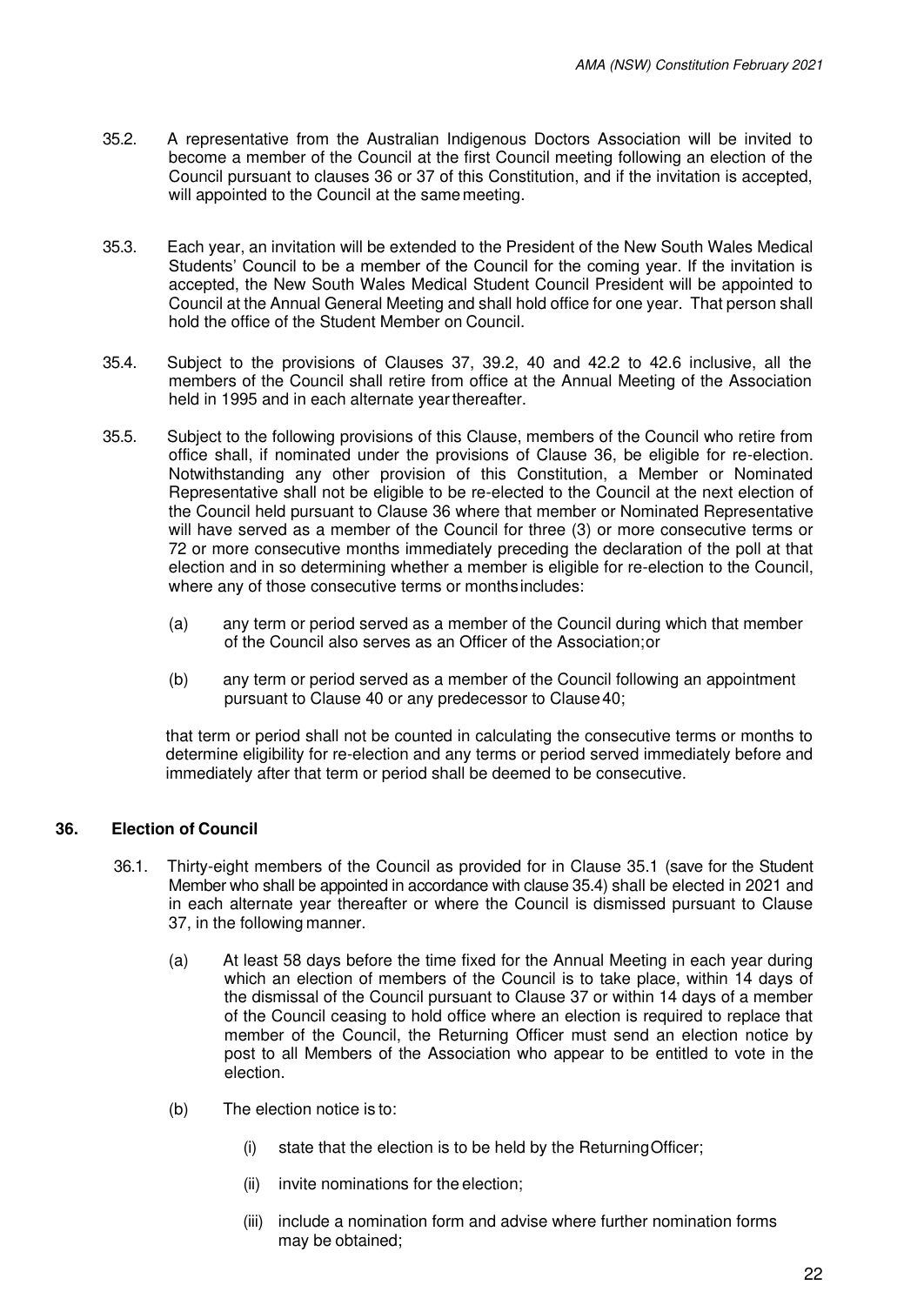- (iv) fix the time and date for the close of nominations in the election;
- (v) specify the place where nominations for the election may be lodged;
- (vi) specify the qualifications needed by candidates in the election and by the persons nominating a candidate;
- (vii) fix the time and date for the close of the membership roll in the election; and
- (viii) fix the time and date for the close of the ballot in the election.
- (c) The dates fixed in an election notice for the close of nominations, the close of the roll and the close of ballot in the election must, as far as is reasonably practical, comply with the following requirements:
	- (i) there is to be a period of at least 21 days between the date the election notice is posted to Members and the date for the close of nominations;
	- (ii) the date for the close of the roll is to be not later than the date for the close of nominations;
	- (iii) there is to be a period of at least 28 days between the date for the close of nominations and the date for the close of the ballot.
- (d) Each completed nomination must be in writing and contain the following information:
	- (i) the full name, telephone number, primary practice address and date of birth of the candidate;
	- (ii) the full name and signature of the nominator, who must fall within the class mentioned in Clause 36 for which the candidate is nominated;
	- (iii) the class mentioned in Clause 35 for which the candidate is nominated along with the candidate's written consent to the nomination.
- (e) No member or Nominated Representative can be nominated for election in more than one class.
- (f) Each Affiliated Local Association and Special Group may endorse one or more of their members as Affiliated Local Association or Special Group candidates and those endorsements must be noted on the ballot paper.
- (g) In the event of a contested election for a position, the candidates will be entitled to provide a statement to support their election to Council to the Returning Officer for approval prior to the secret ballot for the election being conducted. . The candidate information sheet shall be contained on a sheet of paper no larger than A4 size. The Returning Officer may determine other conditions for the agreed formatting of the candidate information sheets and may reject any material contained in a candidate information sheet which is false, misleading, defamatory or otherwise inappropriate. The Returning Officer shall send out any approved information sheets with the ballot paper.
- (h) If the number of candidates nominated in any class does not exceed the number of members of the Council to be elected in that class the candidate or candidates nominated in that class shall be declared duly elected. If the number of candidates nominated in any class exceeds the number of members of the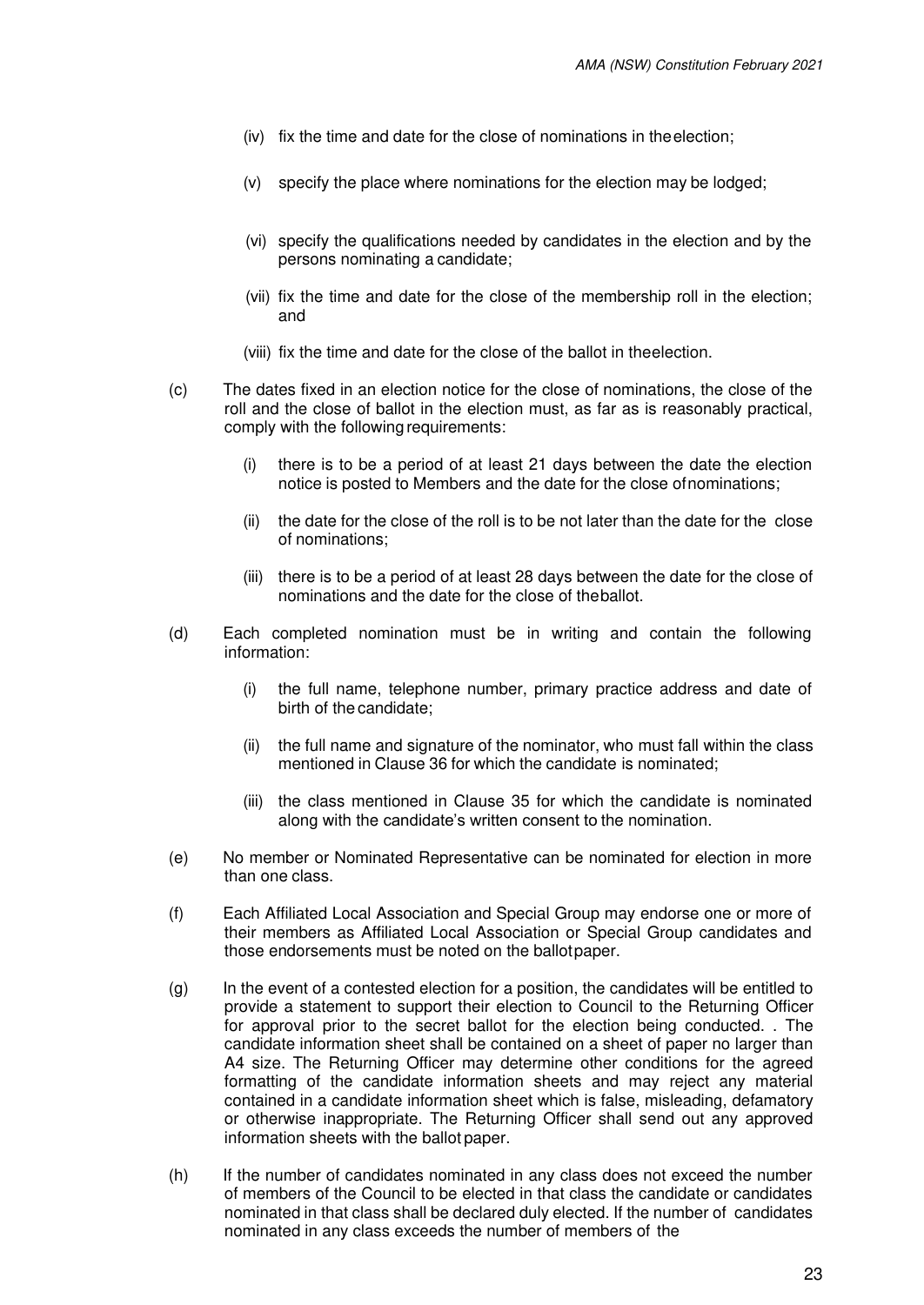Council to be elected in that class a secret postal ballot for that class shall be conducted.

- (i) Each ballot paper shall be marked for identification in a manner as the Returning Officer shall determine and shall contain the name of each person nominated in the relevant class and a statement as to the number of candidates to be elected in that class. No Member shall be furnished with a ballot paper other than the one sent to the Member by the Returning Officer except that if the Returning Officer is satisfied that a ballot paper has been destroyed or spoiled the Returning Officer may provide a new ballot paper to replace the one destroyed or spoiled.
- (j) Each Member shall be entitled to vote only in respect of the class or classes to which that Member or its Nominated Representative belongs.
- (k) Each Member voting in any class shall indicate the name or names of the candidate or candidates in the relevant class or classes for whom that Member wishes to vote.
- (l) If a ballot is required in the Unrestricted General Member Class each Member (other than Student Member) may vote in respect of that class and in respect of any other class or classes to which that Member or its Nominated Representative belongs if a ballot is required in respect of that class or those classes.
- (m) No Member voting in any class shall vote for more than the full number of candidates required to be elected to fill the vacancies on the Council in that class and if a Member does so, that Member's vote shall be informal and shall not be counted, but an informal vote in any one class shall invalidate only the vote in that class in respect of which the informal vote was given.
- (n) The candidate or candidates up to the number required to fill the vacancy or vacancies in each of the respective classes receiving the greatest number of votes shall be elected. In the event of a tied vote a fresh ballot shall be conducted involving the candidates who achieved the tied vote.
- (o) The Returning Officer shall ascertain the result of the ballot as soon as practicable after the close of the ballot and prior to the time fixed for the holding of the Annual Meeting in the case where the outgoing members of the Council are to retire from office at that Annual Meeting.
- (p) The Board of Directors may at any time resolve that any ballot, poll or election of the Council may be conducted by electronic or web-based voting system instead of voting by ballot paper.
- (q) If the Board resolves to use electronic or web-based voting system it must ensure that:
	- (i) the system has a secure method of identifying a Member by reference to a personal identification code or similar means of identification allocated to the member; and
	- (ii) the website includes instructions on how to vote; and
- (iii) the website includes the closing date of the vote.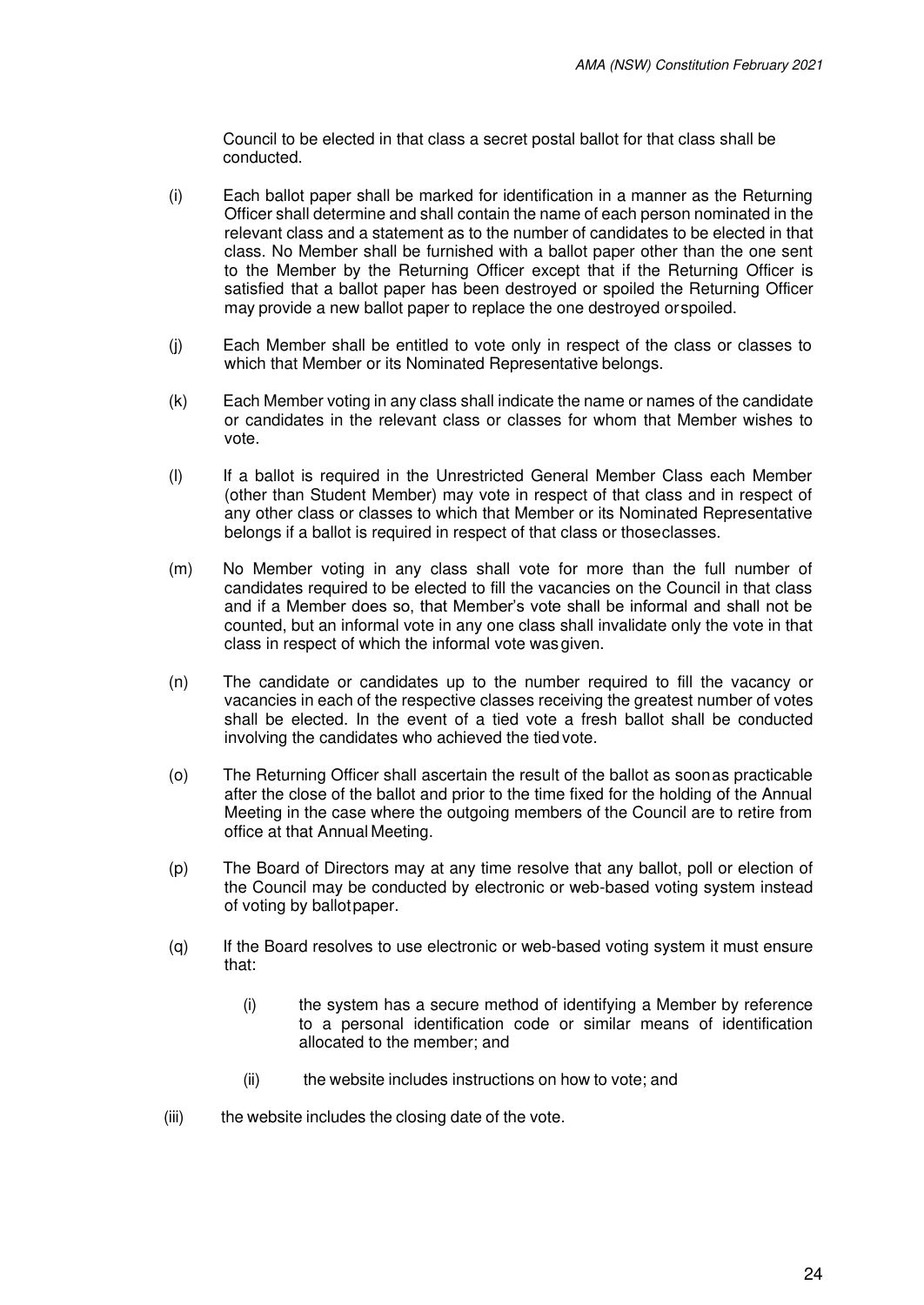- (r) The Returning officer is responsible for authorizing all information relating to ballots, polls or election of Council to be placed on the website.
- (s) The Returning Officer must send to each person entitled to vote instructions on how to access the electronic voting system, including the internet address of the voting website.
- (t) The Returning Officer may make alternative arrangements for persons eligible to vote who are unable to participate by electronic means.
- (u) The Returning Officer must ensure that the means of retrieval of votes from the electronic website is kept secure until the counting of votes begins.
- (v) If the electronic or web-based voting system malfunctions or is interrupted because of technical difficulties, then the Returning Officer may extend the voting period or determine that the ballot is to be held again, either by other electronic means or paper based.
- (w) The Returning Officer shall following the completion of the election give written notification to the Executive Officer of the Association of the result of the election and in the case of an election of all members of the Council who are to take office at the Annual Meeting, the result of the election shall be announced to the Annual Meeting by the Chair of the Annual Meeting and in any other case the Executive Officer shall give written notice of the result of the election to the candidates.

Any decision that the Returning Officer is required or permitted to make relating to the taking of a ballot in an election for members of the Council is final.

## <span id="page-24-0"></span>**36A. Transitional Provision**

- 36A.1 At the first meeting of Council following the Annual General Meeting for the year 2020- 2021, the Council shall issue a notice to invite nominations from the Doctor-In-Training class for appointment to Council. The notice is to:
	- (a) Invite nominations for appointment to Council from members of the Doctor-In-Training Class;
	- (b) Include a nomination form;
	- (c) Fix the time and date for the close for nominations.
- 36A.2 At the next Council meeting following the close of nominations, the Council shall, in its discretion, appoint from amongst the nominees, up to four additional members of Council from the Doctor-In-Training Class.
- <span id="page-24-1"></span>36A.3 Members appointed to Council pursuant to this clause must vacate office at the time of the 2021 Annual General Meeting. Those persons will be eligible to nominate in accordance with the requirements of this Constitution for election in 2021.

## **37. Control of Council by Members**

- 37.1. The Association may by special resolution dismiss the Council in accordance with this Clause.
- 37.2. At any time after the expiration of 6 months from the election of the Council, the Council shall on the requisition in writing of not less than 5% of the total number of Members convene an Extraordinary Meeting of the Association to be held not later than 28 days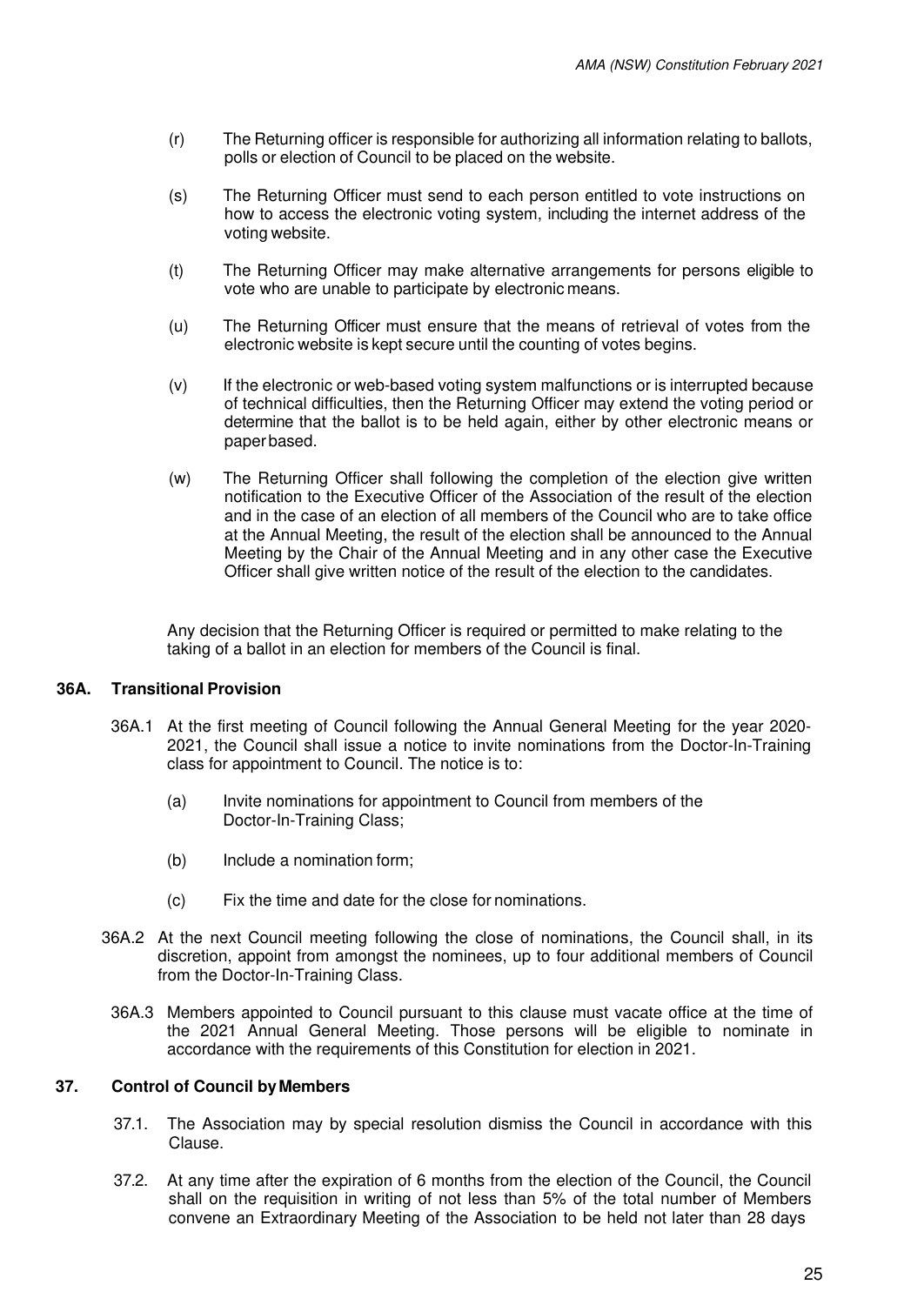after the date of the deposit of the requisition, for the purpose of considering a special resolution to dismiss the Council but a requisition pursuant to this Clause may not be lodged within 6 months of the lodgement of a previous requisition pursuant to this Clause.

- 37.3. In the event that the Council is dismissed pursuant to this Clause, an election for the new Council shall be held in accordance with this Constitution and until the election of a new Council in accordance with this Constitution, the affairs of the Association shall be conducted by an Interim Executive of 3 members one of whom shall act as Chair. The members of the Interim Executive, including the Chair, are to be elected by the Extraordinary Meeting which dismissed the Council and all the provisions of this Constitution relating to the Council shall, subject to any necessary changes being made, apply to the Interim Executive.
- <span id="page-25-0"></span>37.4. A new Council which is elected following a dismissal of the Council pursuant to this Clause shall, subject to this Clause, hold office only for the period of office which the Council it replaced would have held office had it not been dismissed.

## **38. Removal of a Councillor**

- 38.1. The Association at a General Meeting may remove a person from office as a member of the Council if the person is guilty of:
	- (a) misappropriation of the funds of the Association; or
	- (b) a substantial breach of the Constitution or the By-Laws: or
	- (c) gross misbehaviour or gross neglect of duty.
- <span id="page-25-1"></span>38.2. Following removal from office, the Association shall, subject to Clause 40, at the same general meeting, elect by simple majority, one of their number to fill the vacant office.

## **39. Powers of Incomplete Council**

- 39.1. If the number of members of the Council is incomplete, all the powers conferred on the Council shall belong to and be exercised by the President, Vice-President and such other members of the Council as may have been duly elected or appointed.
- 39.2. In the case of a vacancy in the Council occasioned by a failure to elect at an election, the members of the Council then in office may in their discretion take steps to cause the vacancy to be filled by means of an election by the Members of the Association in the manner provided for in this Constitution or the Council may themselves appoint a Member of the Association to fill the vacancy. The person so elected or appointed shall, subject to the provisions of Clauses 41.2 to 42.6 inclusive, retain office only until the next Annual Meeting at which members of the Council are to retire under the provisions of Clause 36.

## <span id="page-25-2"></span>**40. Casual Vacancy in the Council**

40.1. Any casual vacancy in the Council may be filled by the Council by appointment. If there is more than one candidate for the position the Council shall elect, by simple majority, one of the candidates to be appointed to the vacant office. Casual vacancies shall be advertised in NSW Doctor at least one month prior to the Council meeting at which the casual vacancy will be filled by appointment.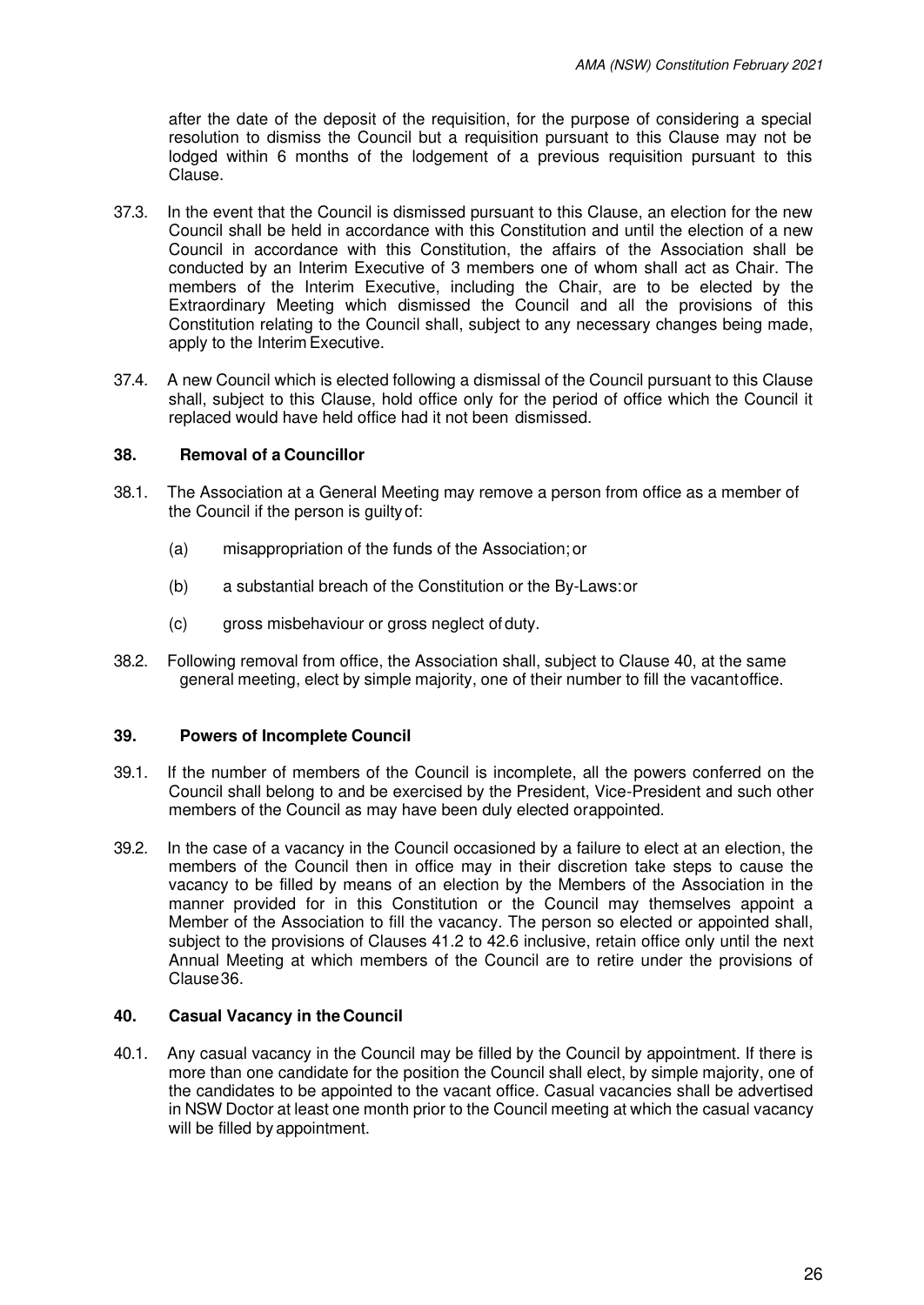<span id="page-26-0"></span>40.2. Any person appointed or elected to fill a casual vacancy shall retain that office only until the next Annual Meeting at which members of the Council are to retire under the provisions of Clause 35.

## **41. Powers and Duties of Council**

- 41.1. The Council is responsible for determining questions and matters of policy for the Association.
- 41.2. The Council is responsible for establishing Standing and Other Committees as provided for in the Constitution and By-Laws.
- 41.3. The Council is responsible for establishing Special Groups as provided for in the Constitution and By-Laws.
- 41.4. Upon recommendation of the Board of Directors the Council may decide to remunerate Directors.
- 41.5. A record of attendance of each member of the Council at its meetings shall be kept and published annually in the report of the Council.
- 41.6. The Council may meet, convene its meetings, adjourn and otherwise regulate its proceedings as it thinks fit but it shall meet not less than 4 times in each period of one year during its term of office. The first of such meetings is to be held within a month after the date of each Annual Meeting of the Association or within one week after the election of a new Council in the case of the dismissal of the Council pursuant to Clause37.
- 41.7. Meetings of the Council shall be presided over by the Chair of the Council or in the absence of the Chair of the Council by the President or in their absence by a Chair appointed by the meeting from its members. No business shall be transacted at a meeting of the Council unless at least 5 members are present.
- 41.8. Except where otherwise provided in this Constitution or the By-Laws, questions arising at any meeting of the Council shall be decided by a majority of votes.
- 41.9. Each member of the Council present in person shall have a vote and in the case of an equality of votes, the Chair shall have a second or casting vote.
- 41.10. It shall not be necessary to give notice of a meeting of the Council to any member who is not in New South Wales.
- 41.11. The President may if he or she thinks fit, upon receiving a requisition signed by not less than 5 members of the Council, specifying the business for which a special meeting of the Council is required, call together a special meeting of the Council, but no business shall be transacted at that special meeting other than that for which the special meeting was called.
- 41.12. The Council may continue to act notwithstanding that its number is reduced by death, retirement or otherwise below the full number. If at any time the number of Councillors is reduced below 12, the continuing members shall only act for the purpose of filling up vacancies until there are at least 12 members of the Council and such vacancies shall be filled in the manner provided for in Clause 40 for the filling of casual vacancies.
- 41.13. The office of a member of the Council shall become vacant if the member of the Council: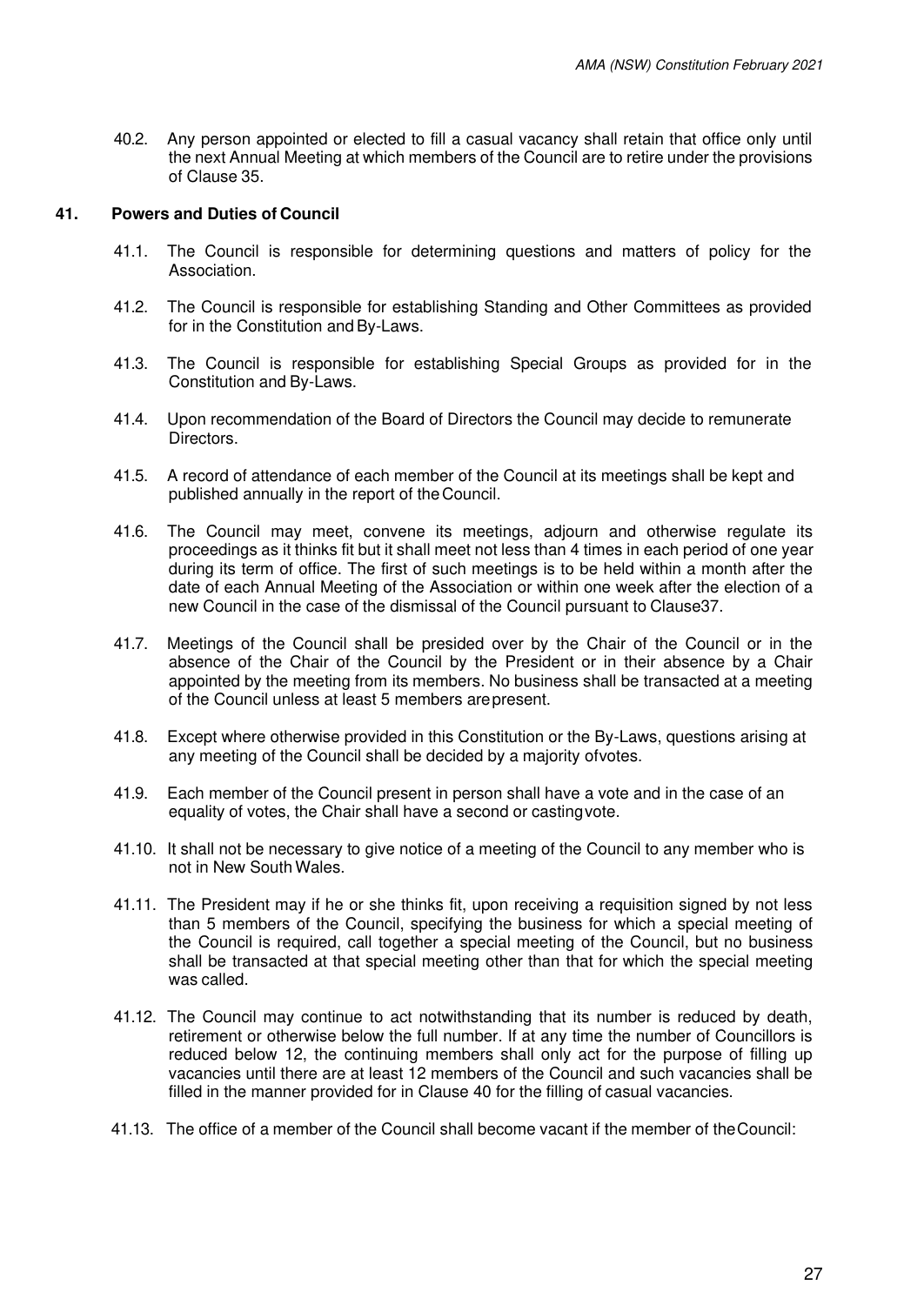- (a) becomes of unsound mind or a person whose person or estate is liable to be dealt with in any way under the law relating to mental health;
- (b) resigns from office by notice in writing to the Association or refuses to accept office;
- (c) is removed from office pursuant to Clause 37;
- (d) is removed from office pursuant to Clause 38;
- (e) is absent from 3 consecutive meetings of the Council without the permission of the Council;
- (f) dies;
- (g) ceases to be an Ordinary Member or a Nominated Representative of an Ordinary Member of the Association; or
- (h) ceases to be a member of the class referred to in Clause 35 in respect of which that member of the Council was elected to the Council;
- (i) otherwise ceases to be eligible to hold office under this Constitution or the By-Laws;

but any disqualifying conditions or any of them may so far as the Corporations Act permits be dispensed with by a resolution of the Council.

<span id="page-27-0"></span>41.14. The travelling expenses properly incurred by any Council member in attending meetings of the Council, Council Committees or any Conference authorised by the Council shall be paid by the Association. The Board of Directors shall determine what shall be considered an attendance for the purpose of this Clause.

## **42. Officers**

- 42.1. There shall be the following officers of the Association namely, a President, a Vice-President, a Chair of the Council, a Doctor in Training Director and five Directors of the Association. The officers shall be elected in a manner and shall have and enjoy such duties powers and privileges as shall be determined by this Constitution and the By-Laws.
- 42.2. The Council at its first meeting held after the Annual Meeting of the Association in 2021 and every second year thereafter or after an election following a dismissal of the Council pursuant to Clause 37 must elect by secret ballot one of its members to fill each of the offices: Chair of the Council, and three Directors of the Association.
- 42.3. The Council at its first meeting held after each Annual Meeting of the Association in 2022 and every second year thereafter or after an election following a dismissal of the Council pursuant to Clause 37 must elect by secret ballot:
	- (a) one of its members to fill each of the offices: President, Vice-President and two Directors of the Association; and
	- (b) from amongst those Councillors who are Doctors-in-Training, a member to fill the office of the Doctor-in-Training Director.
- 42.4. The procedure for the conduct of the elections in clauses 42.2 and 42.3 shall be as follows: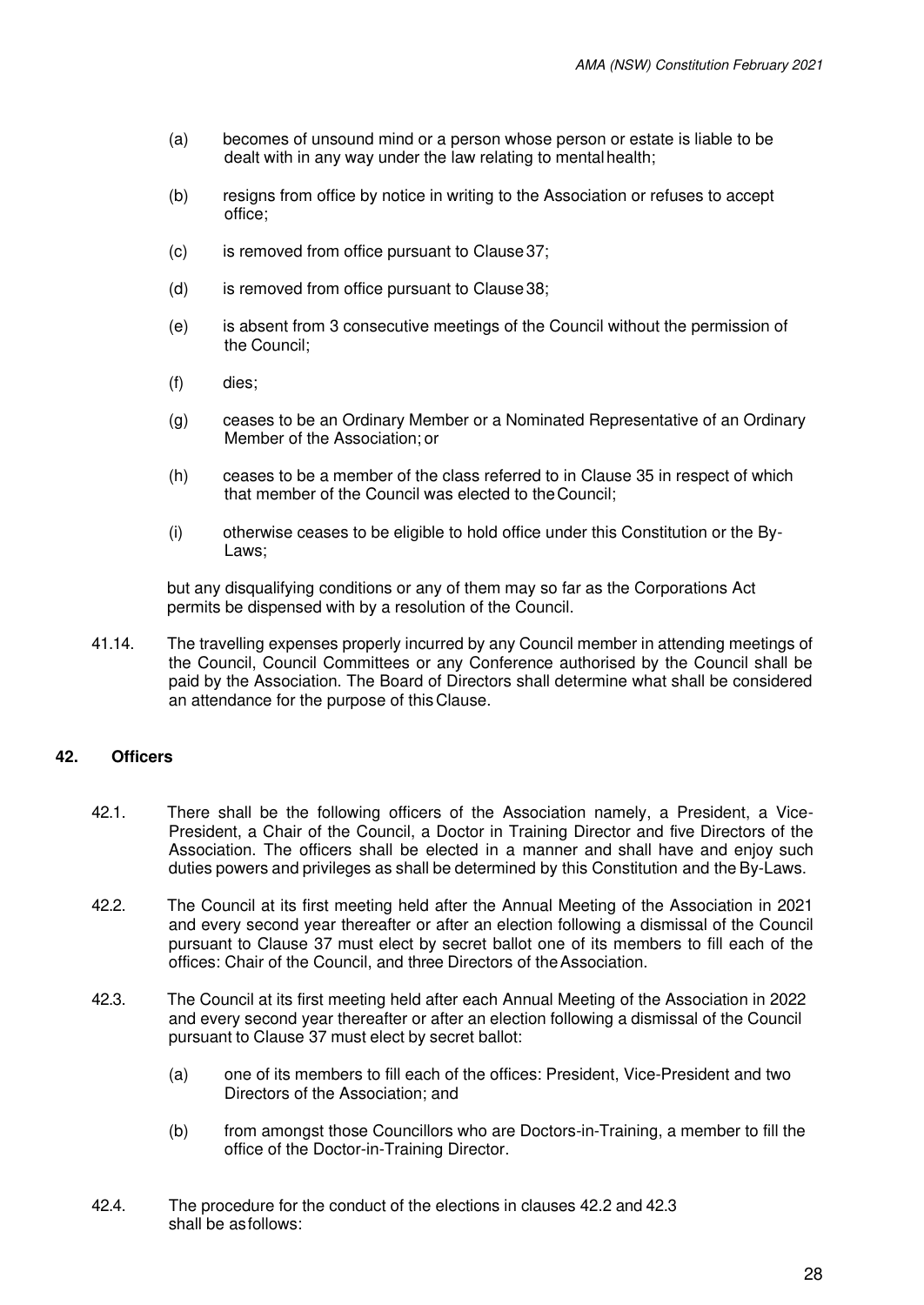- (a) The election shall be conducted by the Returning Officer;
- (b) At the Annual Meeting of the Association, the Chair shall call for nominations which shall close at 4pm on the Friday immediately following the Annual Meeting;
- (c) Each candidate must be nominated by two members of the Council and the Candidate must consent to the nomination;
- (d) Any member of the Council is eligible to be nominated for more than one office but may only be elected to one office;
- (e) If there is only one nomination for an office, that candidate is deemed elected;
- (f) If there is more than one candidate for an office, a secret ballot shall be held and the candidate with the most number of votes shall be elected.
- 42.5. Subject to the other provisions of this Constitution, each of the officers to be elected or appointed pursuant to this Clause shall hold office from their date of election or appointment pursuant to this Clause until the next election of the incoming officers at the first meeting of the Council held after the next Annual Meeting of the Association.
- 42.6. The President shall be the Chair of the Annual Meeting of the Association held following the President's election and shall cease to hold office upon the election of the succeeding President.
- <span id="page-28-0"></span>42.7. Where the Council has been dismissed pursuant to Clause 37 the Chair of the Interim Executive pursuant to Clause 37.3 shall act as Chair of the first meeting of the Council held after the election of the new Council and shall cease to hold office upon the election of the President at that meeting of the Council.

## **43. Honorary Life Members**

- 43.1. The Board of Directors shall have the power to nominate for election at the Annual Meeting any member or Nominated Representative or ex-member or former Nominated Representative who by his or her service to the Association is in the opinion of the Board of Directors worthy of election as an Honorary Life Member.
- 43.2. An Honorary Life Member shall be entitled to all the rights and privileges and be subject to all the obligations of an Ordinary Member as long as the Honorary Member remains eligible to be an Ordinary Member, except that an Honorary Life Member shall not be liable to pay an annual subscription in respect of his or her Association membership pursuant to Clause 17.
- 43.3. A person elected to be an Honorary Life Member shall remain an Honorary Life Member for life unless that person ceases to be eligible to be an Ordinary Member or that person's membership as an Honorary Life Member is terminated by resignation in writing to the Association by the Honorary Life Member or by an ordinary resolution of the Association at a meeting of the Association pursuant to a motion put to the meeting by the Council.
- 43.4. Members who were Distinguished Members prior to this Clause taking effect are automatically Honorary Life Members.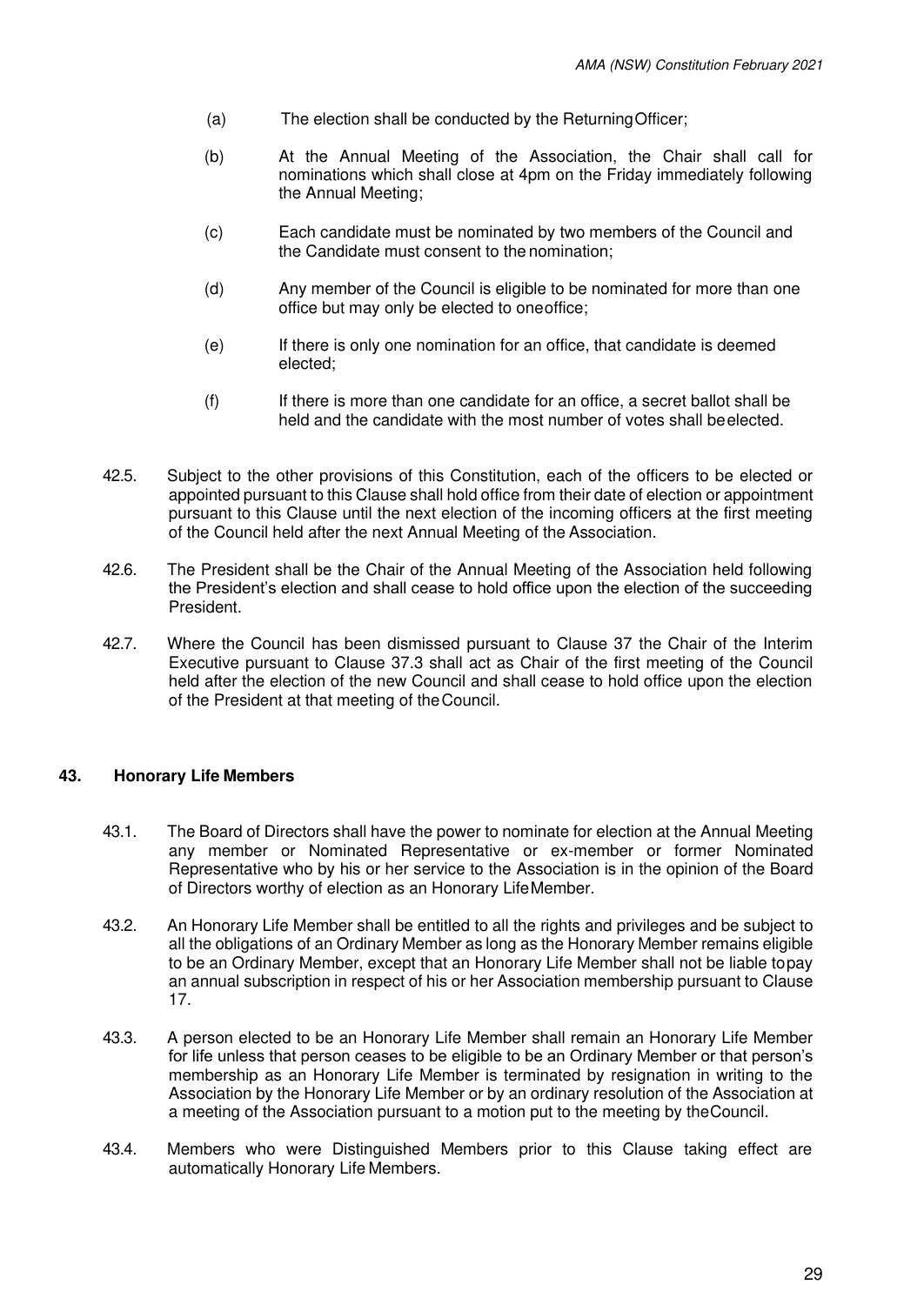## <span id="page-29-1"></span><span id="page-29-0"></span>**44. Chief Executive Officer**

The Board of Directors may appoint a person to be the Chief Executive Officer. The Chief Executive Officer shall be employed for a period of time and remunerated upon terms determined by the Board of Directors. The duties of the Chief Executive Officer shall be prescribed by the Board of Directors or by this Constitution.

## <span id="page-29-2"></span>**45. Secretary**

The Board of Directors shall appoint the Secretary of the Association for the purposes of the Corporations Act and the duties of the Secretary shall include the duty to transmit to the Australian Medical Association at its head office in January of each year, certified copies of this Constitution and the By-Laws. The Board of Directors may appoint a Director or a senior member of the AMA NSW Staff as the Secretary.

## **46. Vacancies in Offices**

- 46.1. In the event of the death or resignation of the President, the Vice-President shall, subject to Clause 46.4 discharge the duties of that office and shall be titled President and another member of the Council shall be elected to the office of the Vice-President.
- 46.2. Subject to Clauses 46.4, 58 and 59 a vacancy in the office of Vice-President, Chair of the Council, or Director shall be filled by the Council as soon as its practical by an election by a simple majority of one of its members to fill the vacant office.
- 46.3. A vacancy in the office of the Doctor in Training Director shall be filled by the Council as soon as its practical by the appointment of a member of the Doctors in Training Committee.
- 46.4. Subject to Clause 47.4**,** in the event of a vacancy occurring in any office by reason of circumstances not specified in this Clause and there is no provision made elsewhere in this Constitution or the By-Laws for the filling of that office, the Council shall have power to fill the vacancy by making such appointment or other provision as it may deem expedient for the purposes of the discharge of the duties of the office until the next election or appointment to that office.
- 46.5. In the event of a casual vacancy in any office where the unexpired part of the term of that office exceeds 12 months or three quarters of the term of the office (whichever is the greater) the Council shall elect a Councillor by secret ballot to fill that office.

## <span id="page-29-3"></span>**47. Auditor**

- 49.1 The Association shall at every Annual Meeting confirm to the Members that an Auditor has been appointed for the following year.
- 49.2 No Director or member of the Council shall be capable of acting as the Auditor.
- 49.3 The Auditor shall be nominated and appointed and his or her duties regulated in accordance with the Corporations Act.
- <span id="page-29-4"></span>49.4 Any casual vacancy in the office of Auditor may be filled by the Board of Directors, but while any such vacancy continues any continuing Auditor may act.

## **48. Notices**

- 50.1 A notice may be given by the Association to any Member by:
	- (a) Serving it on the person;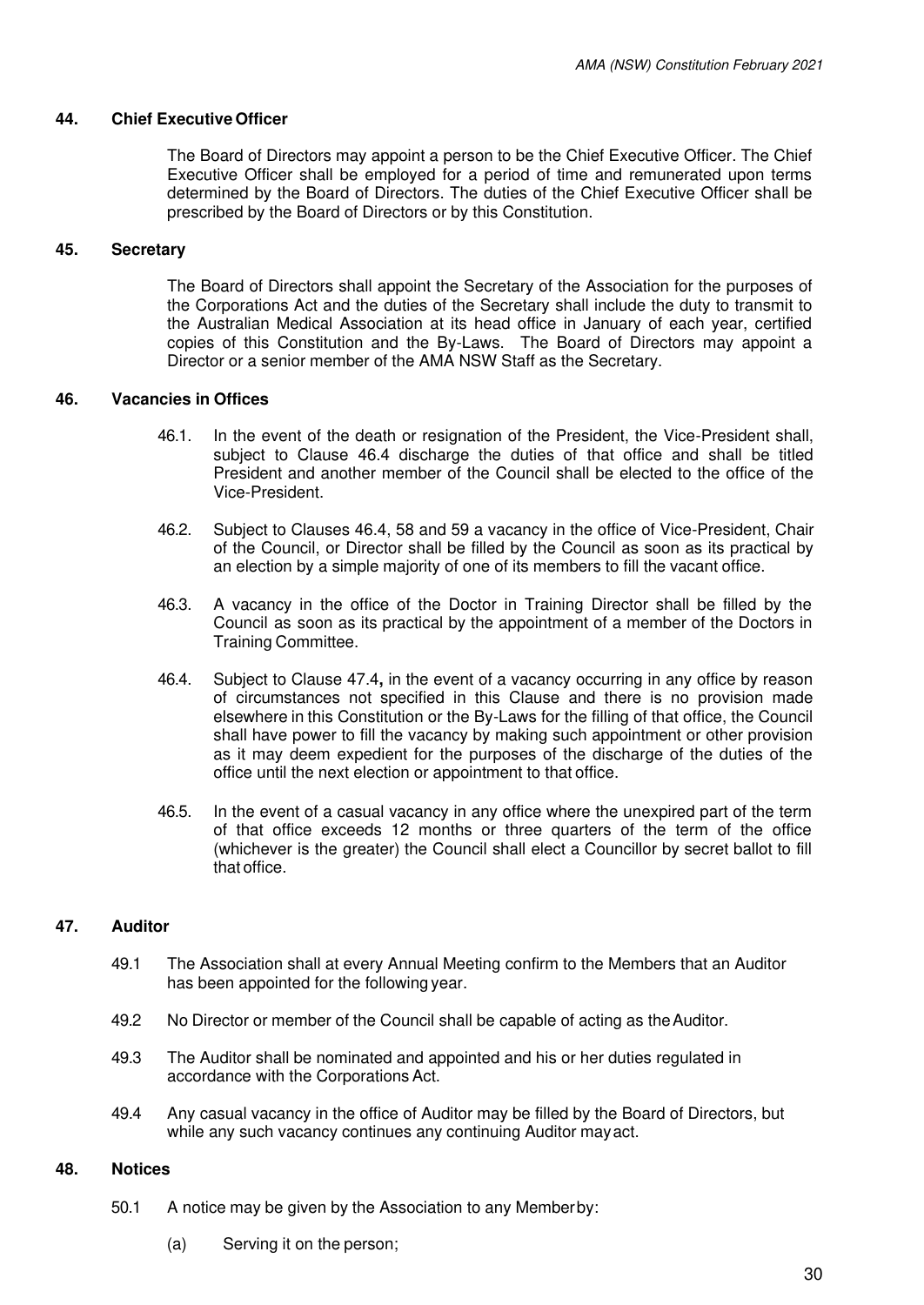- (b) Sending it by post, facsimile transmission or electronic notification to the person at the person's address shown in the Register or the address nominated by the Member to the Association for sending notices to the Member;
- (c) Publishing it in the NSW Doctor.
- 50.2 No notice of Meetings or other proceedings of the Association shall be required to be served on any Member who has no address in New South Wales known to the Association.
- 50.3 A notice:
	- (a) sent by post is taken to be served:
		- (i) by properly addressing, prepaying and posting or directing the delivery of the notice; and
		- (ii) on the day after the day on which it was posted or given to the courier for delivery.
	- (b) sent by facsimile transmission or electronic notification is taken to be served:
		- (i) by properly addressing the facsimile transmission or electronic notification and transmitting it; and
		- (ii) on the day of its transmission except if transmitted after 5.00pm in which case it is taken to be served the nextday.
	- (c) Published in NSW Doctor is taken to be served on the day after the day on which it is published in NSW Doctor.

## <span id="page-30-1"></span><span id="page-30-0"></span>**49. Seal**

The Board of Directors shall provide for the safe custody of the Seal and the Seal shall not be used except pursuant to a resolution of the Board of Directors and in the presence of two members of the Board of Directors each of whom shall sign every instrument to which the Seal is affixed.

## <span id="page-30-2"></span>**PART 6- COMMITTEES**

## **50. Standing Committees**

- 50.1. The Council at its first meeting after each Annual Meeting of the Association or at its first meeting after an election of the Council following a dismissal of the Council pursuant to Clause 37 shall appoint Standing Committees, including a Professional Issues Committee, a Hospital Practice Committee, and an Audit Committee as it shall determine, which may each include one or more persons who are not members of the Council or of the Association subject to clause 51.2. The Council shall determine the name, composition, powers, duties, quorum and rules regulating these Committees. The Council shall appoint, from amongst the members of Council a Chair of the Hospital Practice Committee, a Chair of the Professional Issues Committee and a Chair of the Audit **Committee**
- 50.2. Subject to the provisions of the Constitution and By-Laws, the majority of the members of any committee established by the Council pursuant to Clause 51.1 must be Members of the Council.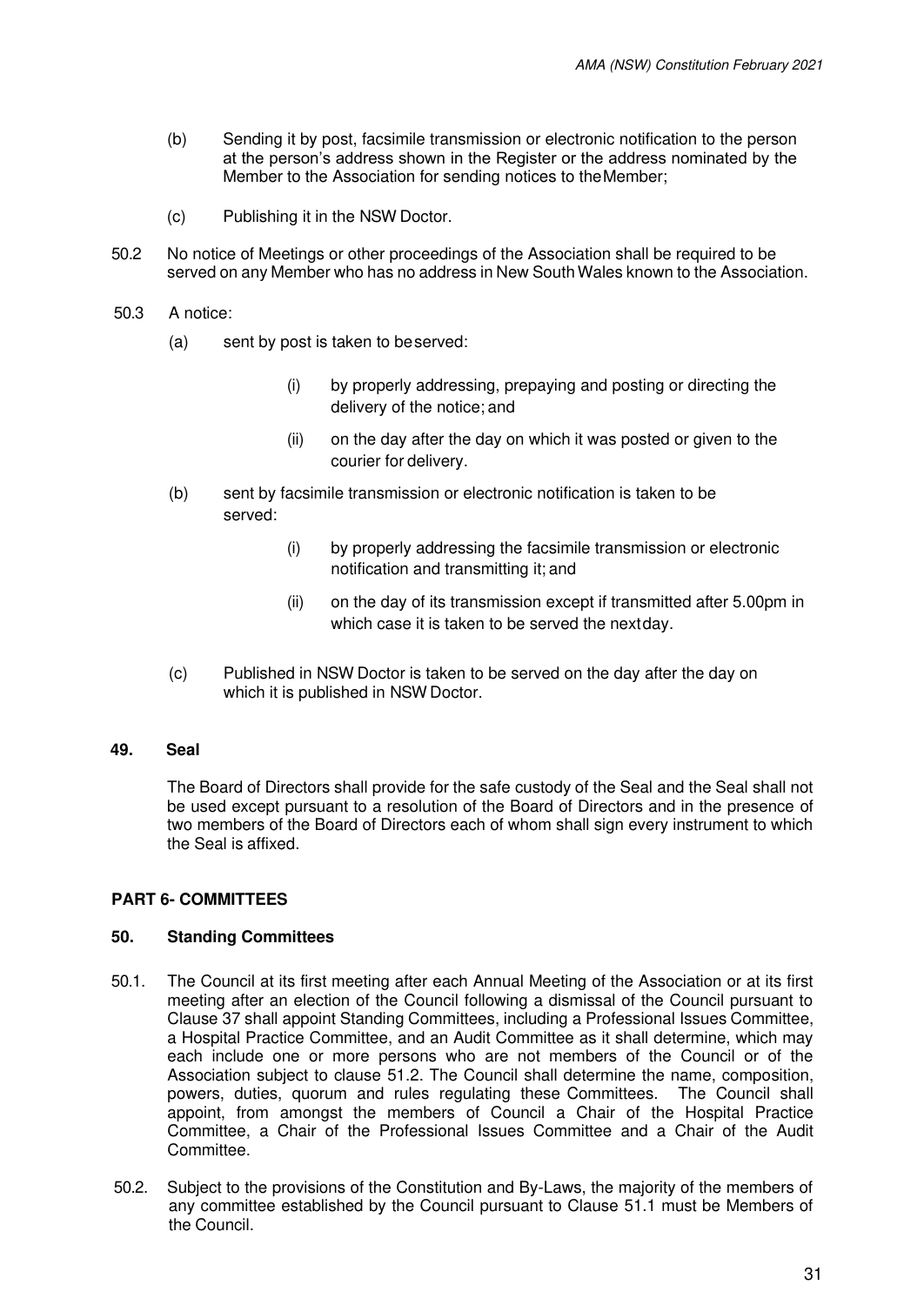- 50.3. Each member of the Council shall be appointed to be and shall serve as a member of one or more Standing Committees.
- 50.4. The Chair of each Standing Committee shall be a member of the Council and shall be elected by the Council from the members of the Council. The Chair of each Standing Committee shall chair its meetings and in the absence of the Chair, the Standing Committee shall elect one of its number to chair that meeting.
- 50.5. Except as provided in Clauses 42.2 to 42.6 inclusive, any vacancy occurring in the membership of any Standing Committee or in the office of the Chair of any Standing Committee shall be filled by the Council. Except as otherwise determined by the Council pursuant to this Clause, each Standing Committee may meet, convene its meetings, adjourn and otherwise regulate its proceedings as it thinks fit and if no quorum is fixed 2 members shall form a quorum.
- 50.6. Questions arising at any meeting of a Standing Committee shall be decided by a majority of votes and in the ease of an equality of votes the Chair shall have a second or casting vote.
- 50.7. Standing Committees may make recommendations to the Executive Committee to the Council. A Standing Committee is not entitled to make a determination of policy for the Association but may provide advice to the Council in any area falling within its jurisdiction to assist the Council in making a determination of policy of the Association. A resolution in writing signed by all the members of a Standing Committee shall be deemed equivalent to a resolution passed at a meeting of the Standing Committee duly convened and held.

## <span id="page-31-0"></span>**51. Other Committees**

- 51.1. The Association or the Council shall have power to appoint other committees with such powers it deems necessary or convenient and to fix the quorum for meetings and lay down the rules for regulating the proceedings of such Committees.
- 51.2. A Committee is not entitled to make a determination of policy for the Association but may provide advice to the Council in any area falling within its jurisdiction to assist the Council in making a determination of policy for the Association.
- 51.3. Subject to any such rules, any Committee appointed may meet, convene its meetings, adjourn and otherwise regulate its proceedings as it thinks fit. If no quorum be adopted, 2 members of a Committee shall form a quorum. The Council shall appoint a Convenor of each Committee appointed pursuant to this Clause, who shall chair meetings of the Committee and in the absence of the Convenor, the Committee shall elect one of its number to chair that meeting.
- 51.4. Questions arising at any meeting of a Committee shall be decided by a majority of votes and in case of an equality of votes the Convenor shall have a second or casting vote. A resolution in writing signed by all the members of a Committee shall be deemed equivalent to a resolution passed at a meeting of the Committee duly convened and held.
- <span id="page-31-1"></span>51.5. Any vacancy occurring in the membership of any Committee shall be filled by the Council.

## **53A. Doctors in Training Committee**

- 53A.1 The Council shall appoint a Doctors in Training Committee. The Committee shall be comprised of Doctors in Training members of the Association. The Council shall determine the composition, powers, duties, quorum and rules regulating this Committee.
- 53A.2 The Doctors in Training Committee is not entitled to make a determination of policy for the Associate but may provide advice to the Council in any area falling within its jurisdiction to assist the Council in making a determination of policy for the Association.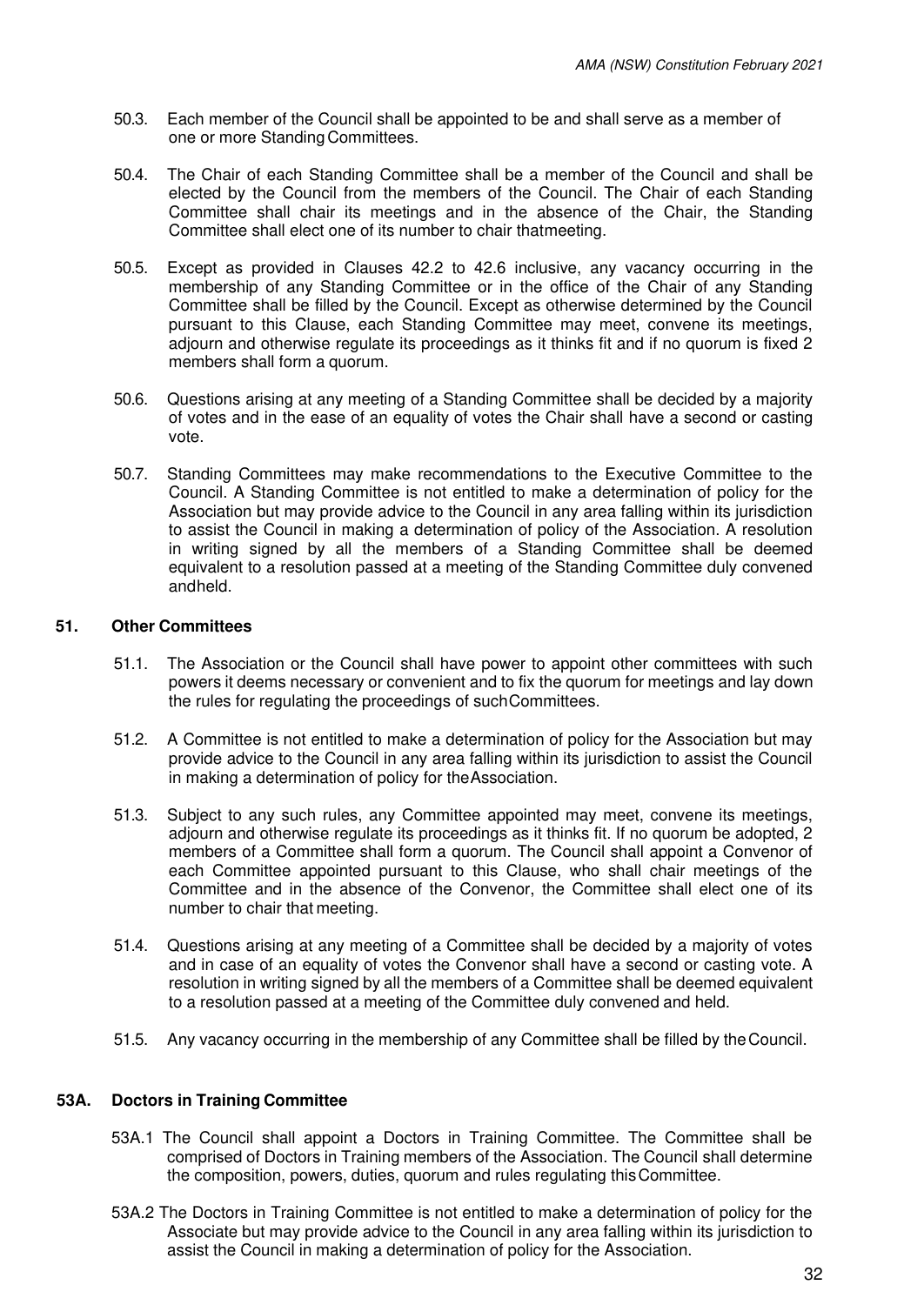#### <span id="page-32-0"></span>**52. Special Groups**

- 52.1. The Council may form or promote the formation within the Association of Special Groups of Members having distinctive professional interests and may dissolve these Groups or any of them. The objects of any such Group shall be all or any of the following:
	- (a) The collection, propagation and dissemination by and amongst members of the Group of scientific knowledge, information and data and such other analogous scientific and incidental purposes as the Council may approve;
	- (b) The promotion advancement and maintenance of the particular professional, practice, general and social interest of the members of the Group by such means and in such manner as the Council may approve; and
	- (c) Such other matters and purposes incidental to the foregoing or any of them as the Council may approve.
- 52.2. The circumstances conditions and manner in, under or upon which respective Groups may be formed carried on and/or dissolved and the qualifications for membership thereof and the rights privileges restrictions and obligations of such respective groups and/or the members thereof shall be such as shall from time to time be determined or prescribed by the By-Laws. If there is no such By-Law, such matters shall be determined by the Council and the Association shall have full power to make any such By-Laws and the provisions of Clause 53 of this Constitution shall in all respects govern, extend and apply to any such By-Law made.
- 52.3. The Association or the Council may join or concur with the Australian Medical Association in the initiation or promotion by the Australian Medical Association of the formation of Special Groups of members of more than one Branch of the Australian Medical Association having distinctive professional interests and having objects similar to those mentioned in Clause 52.1 in such circumstances and upon such conditions as the Council shall determine or approve.
- <span id="page-32-1"></span>52.4. Members of the Association who are members of any Special Group referred to in Clause 52.3 shall during their membership observe and conform to any By-Laws made and any conditions or directions imposed or given by the Australian Medical Association relating to that Special Group.

## **53. By-Laws**

- 53.1. Subject to any relevant law or this Constitution, the constitution and mode of government of the Association, all matters relating to medical ethics, the rights and obligations of each Member and any separate body of Members, the election or appointment, duties, powers and privileges of all officers and of all Council Committees and governing and administrative bodies of the Association, the election or appointments of Members or other persons to represent the Association at the National Conference and on the Federal Council of the Australian Medical Association and in any other body corporation institution or organisation in which the Association has or may have the right or privilege of being represented shall be such as may be prescribed and determined by or in accordance with the By-Laws and the By-Laws may be added to, amended, altered or repealed by the Association in General Meeting. The Association in General Meeting shall be deemed to have full power to make By-Laws on all such matters and on all other matters relating to the affairs of the Association or for the purpose of carrying out its objects and all By-Laws so made and for the time being in force shall be binding on the Members of the Association as if they formed part of this Constitution and shall have full effect accordingly.
- 53.2. No resolution of a General Meeting to make any addition to or any amendment, alteration or repeal of any By-Law or to make any new By-Law shall have any operation unless: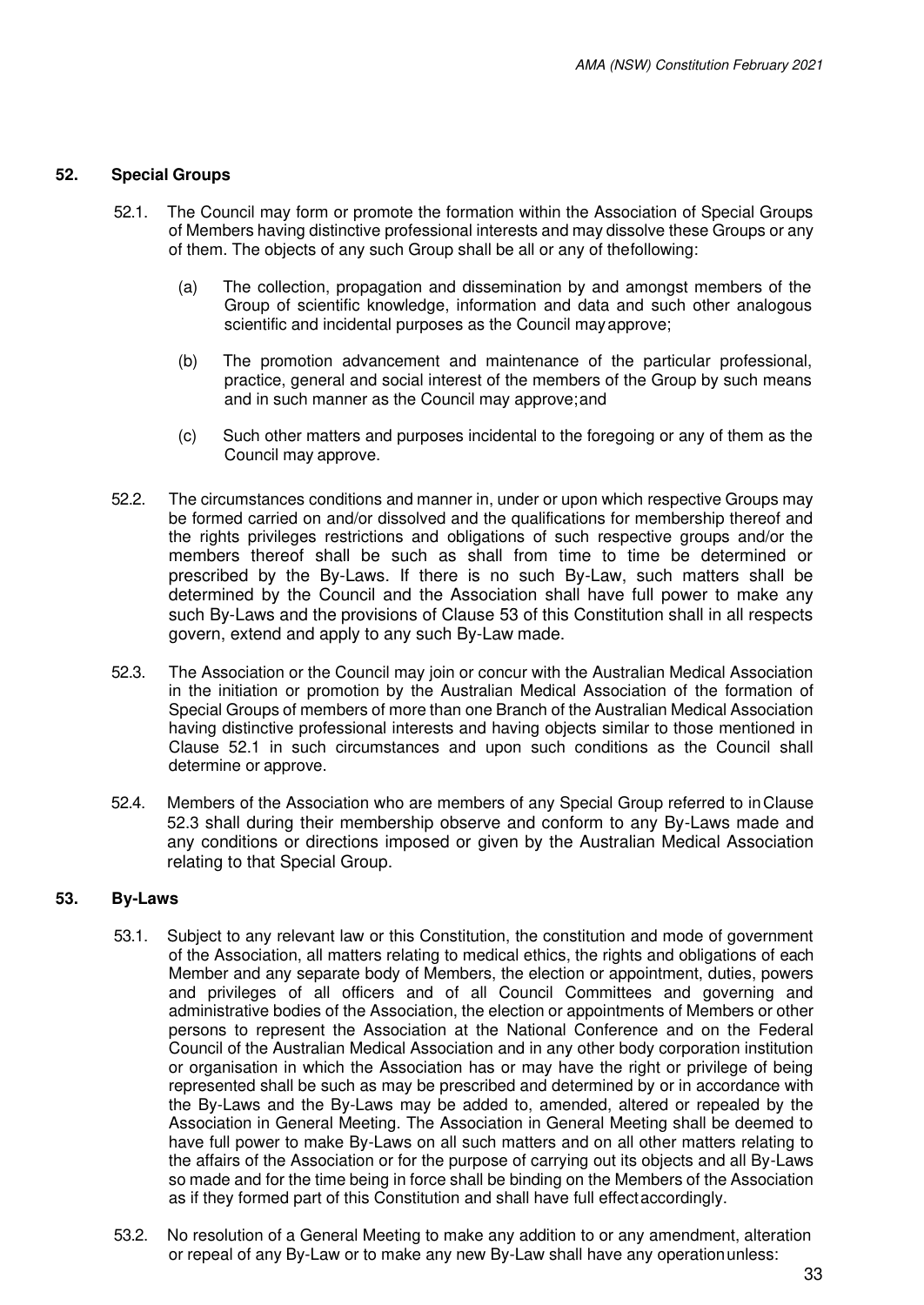- (a) The proposal to make the resolution shall have been:
	- (i) previously approved by the Board of Directors and Council;
	- (ii) submitted to the General Meeting by the Council; and
	- (iii) published by the Council for the information of the Members not less than 21 days before the day of holding the General Meeting; and
- (c) the resolution of the General Meeting shall have been carried by a majority of not less than two-thirds of the votes given.

## <span id="page-33-1"></span><span id="page-33-0"></span>**54. Winding Up**

If upon a winding up or dissolution of the Association there remains any property of the Association after satisfaction of all its debts and liabilities, that property shall not be paid to the members of the Association but shall be given or transferred to some other institution or institutions having objects similar to the objects of the Association.

## **55. Indemnity and Insurance**

- 55.1. To the extent permitted by law, and unless the Board of Directors in its absolute discretion resolves that the circumstances do not justify indemnification, the Association must indemnify each person who is, or has been, an officer or employee of the Association (to the extent that the officer or employee is not otherwise indemnified) against all liability incurred by that person as an officer or employee:
	- (a) to any person (other than the Association or a related body corporate) unless the liability arises out of conduct involving a lack of good faith; or
	- (b) for costs and expenses incurred by the person in defending proceedings, whether civil or criminal, in which judgement is given in favour of the person or in which the person is acquitted or in connection with an application, in relation to such proceedings in which the Court grants relief to the person under the Corporations Act.
- 55.2. The indemnity provided for in Clause 55.1 applies to a liability incurred after the date of adoption of this Constitution and the indemnity provided for in the Constitution prior to the adoption of this Constitution applies to a liability incurred on or before the date of adoption of this Constitution.
- 55.3. To the extent permitted by law, the Association may pay or agree to pay a premium in respect of a contract insuring a person who is, or has been, an officer or employee of the company against a liability incurred by the person as such an officer or employee, including, but without limiting the generality of the foregoing a liability for costs and expenses incurred by the person in defending proceedings, whether civil or criminal and whatever their outcome.
- 55.4. For the purposes of Clause 55 only:
	- (a) 'officer' means:
		- (i) a Director;
		- (ii) an alternate Director;
		- (iii) a Councillor; and
		- (iv) a Secretary.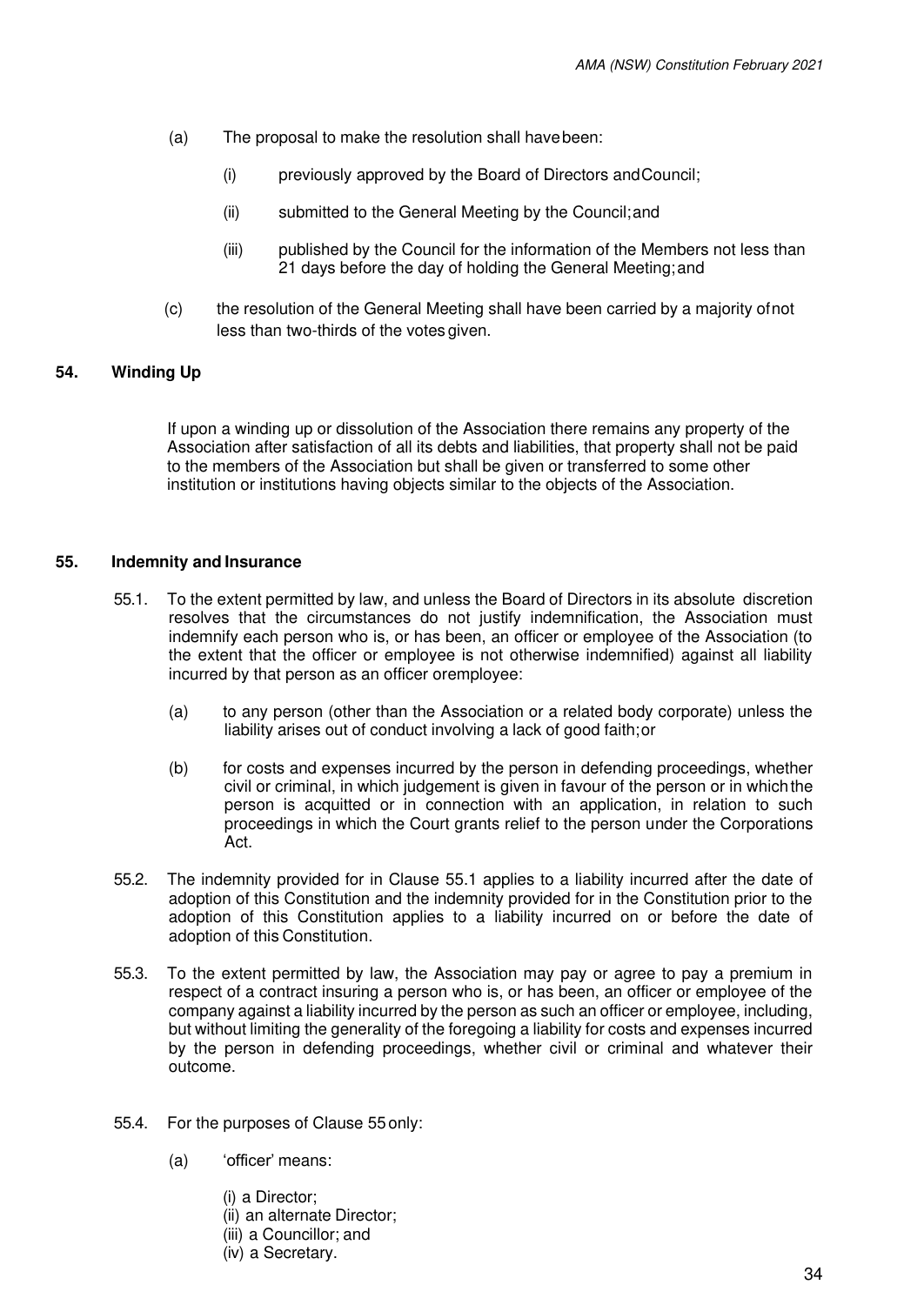(b) 'related body corporate' has the same meaning as in section 9 of the Corporations Act.

## <span id="page-34-1"></span><span id="page-34-0"></span>**PART 7 - BOARD OF DIRECTORS**

#### **56. The Board of Directors**

- 56.1. The Board of Directors shall be comprised of:
	- (a) The following persons elected in accordance with clause 42:
		- (i) The President,
		- (ii) The Vice-President,
		- (iii) The Chair of Council,
		- (iv) Five Directors of the Association,
	- (b) Doctor in Training Director appointed pursuant to clause 42;
	- (c) An independent Director (who is not a member of the Association) may be appointed by the Board of Directors from time to time.
- 56.2. There shall be a minimum of nine (9) and a maximum of ten (10) Directors at any one time.
- 56.3. The elected members of the Board of Directors shall hold office from the date of their election pursuant to this Constitution for two years.
- 56.4. Appointed members of the Board of Directors shall hold office from the date of appointment for two years.
- 56.5. Subject to Clause 56.1, a Councillor shall not be eligible to be elected to the office of President, Vice-President or Chair of Council, who has served in that office for one term of that office immediately preceding that election.
- 56.6. A Councillor shall not be eligible to be elected to any of the offices in Clause 56.1 where that Councillor has served in one or more of those offices for 12 consecutive years.
- 56.7. The provisions of Clauses 56.5 and 56.6 take effect after the election of the first Board of **Directors**

## **57A Transitional Provisions**

- 57A.1 The persons elected in 2020 to the Board in the offices of Chair of Hospital Practice Committee, Chair of Professional Issues Committee and Honorary Treasurer will, following the Extraordinary General Meeting in 2021, remain on the Board filling three of the five Director positions until the first Council Meeting following the Annual Meeting in 2021.
- 57A.2 The person elected in 2020 to the Board in the office of Chair of Council will, following the Extraordinary General Meeting in 2021, remain on the Board and in the position of Chair of Council until the first Council Meeting following the Annual Meeting in 2021.
	- 57A.2 The persons elected or appointed in 2020 to the offices of President, Vice-President, DIT Director and Director positions shall retain office until the first Council Meeting following the Annual Meeting in 2022.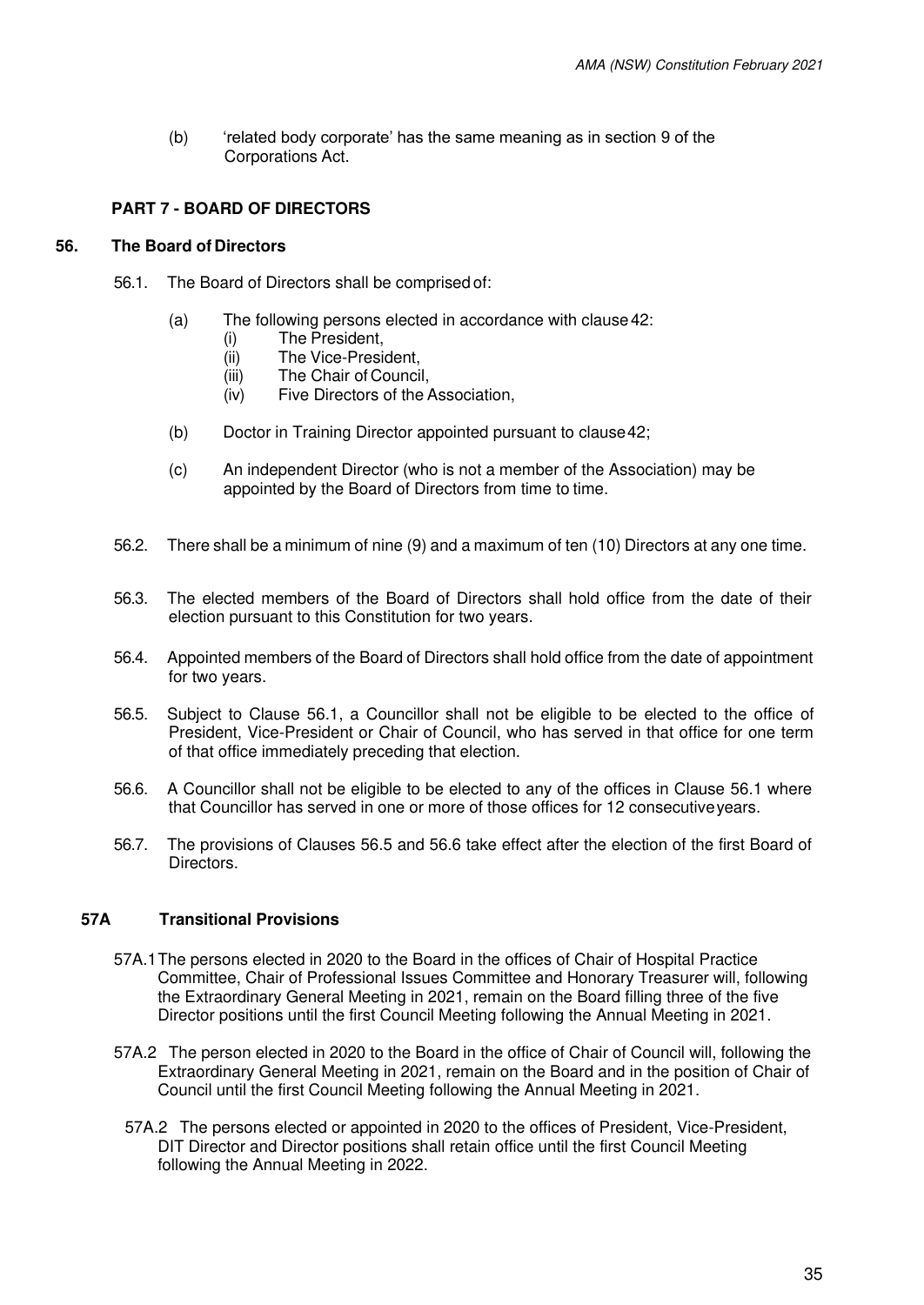## <span id="page-35-0"></span>**57. Resignation, Removal and Disqualification of Directors**

- 57.1. The office of a Director shall become vacant if the Director:
	- (a) Is prohibited by the Corporations Act from holding office or continuing as a Director;

Is liable to have a person appointed, under a law relating to the administration of estates or persons who through mental or physical incapacity are incapable of managing their affairs, to administer it, or becomes in the opinion of the Board of Directors incapable of performing his or her duties;

- (b) Resigns from office by notice in writing to the Association or Council or refuses to accept office;
- (c) Is removed from office pursuant to Clause 58.3;
- (d) Is absent from Board of Directors' meetings for three consecutive Board of Directors' meetings without leave of absence from the Board of Directors;
- (e) Dies;
- (f) Other than the Doctor In Training Director and the independent Director, is no longer eligible to be a member of Council pursuant to Clause 41.13;
- (g) Otherwise ceases to be eligible to hold office under the Constitution or By-Laws.

But any disqualifying conditions or any of them may so far as the Corporations Act permits be dispensed with by a resolution of the Council.

- 57.2. A Director may resign his or her office upon giving notice in writing to the Council or Association of his or her intention to do so and such resignation shall take effect upon expiration of such notice or its earlier acceptance by the Council.
- 57.3. Following removal from office, the Council shall, subject to clause 40, at the same special meeting, elect by simple majority, one of their number to fill the vacant office of President, Vice-President, Chair of Council, or Director.
- 57.4. In the event of a casual vacancy on the Board of Directors where the unexpired part of the term of the office exceeds 3 months or three quarters of the term of office (whichever is the greater) the Council shall, in the case of the position of President, Vice-President, Chair of Council, or Director elect, from amongst their number, a Director by secret ballot to fill that office.
- 57.5. In the event of a casual vacancy in the office of Doctor in Training Director, regardless of the length of the unexpired term, the Council shall appoint a member of the Doctors in Training Committee to fill the vacant office.
- 57.6. Where the Council has been dismissed pursuant to Clause 37 of the Constitution the Interim Executive elected pursuant to clause 37 shall also act as Board of Directors until such time as a new Council is elected in accordance with that provision. The new Council will then elect the new Board of Directors as provided for in the Constitution.
- 57.7. The new Board of Directors elected following the dismissal of Council pursuant to clause 37 shall hold office only for the period of office which the Board it replaced would have held office had it not been dismissed.

## **58. Removal under Section 203D of the Corporations Act 2001**

58.1. In accordance with section 203D of the Corporations Act, the Association may, by resolution passed in a general meeting, remove a Director from office before the end of the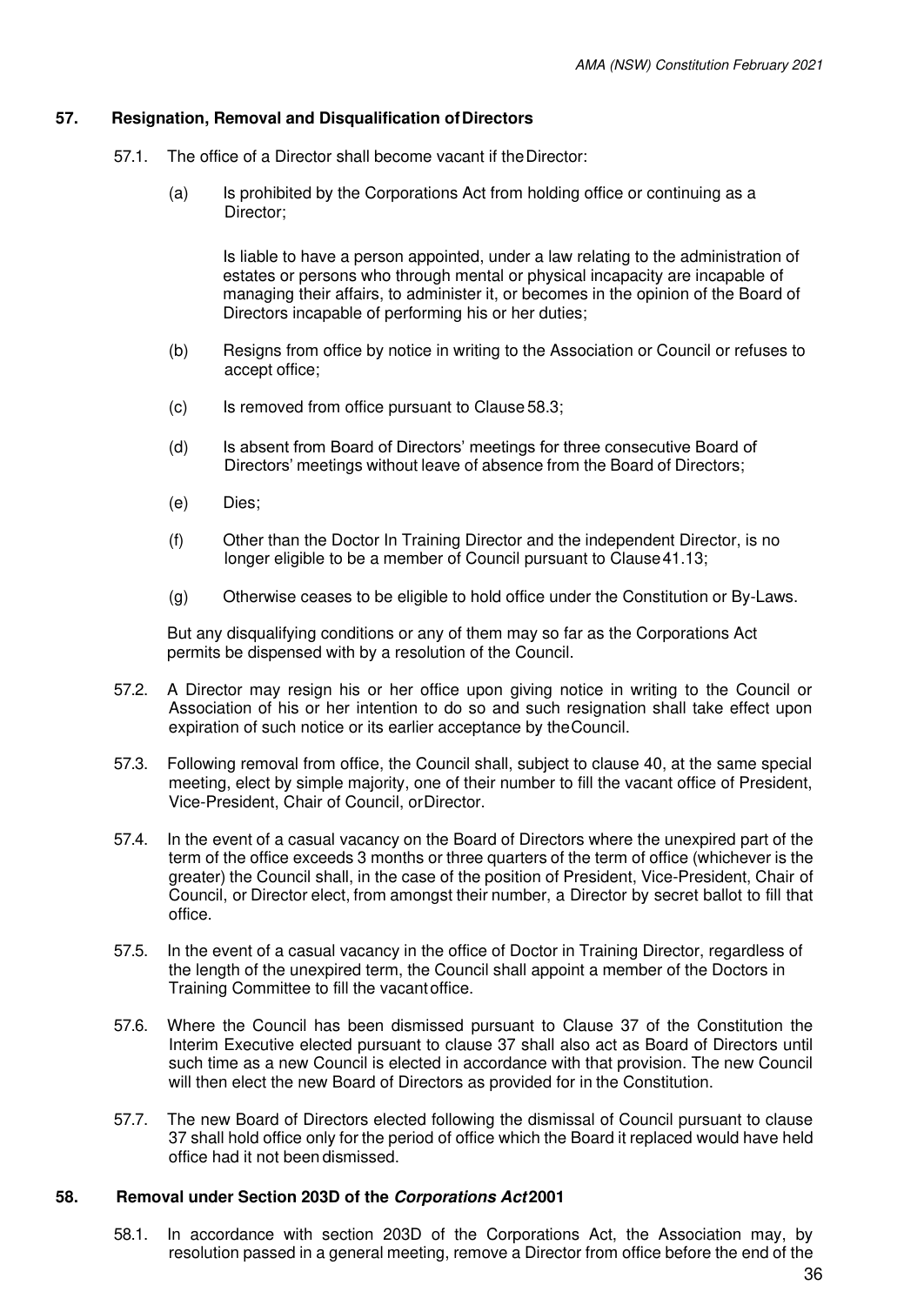Director's period of office.

- 58.2. Notice of an intention to move on the resolution to remove the Director must be given to the Association at least 2 months before the meeting is to be held. However, if the Association calls a meeting after the notice of intention is given, the meeting may pass the resolution even though the meeting is held less than two months after the intention is given (subject to compliance with Clause 60.3.)
- 58.3. At least 21 days' notice must be given to members of the Association of a meeting at which a resolution will be moved to:
	- (a) Remove a Director under section 203D; or
	- (b) Appoint a Director in place of a Director removed under that section.
- 58.4. As soon as practicable after receiving notice of an intended resolution to remove a Director under this Clause, the Association shall send a copy of the notice to the Director concerned, and the Director is entitled to be heard on the resolution at the meeting.
- 58.5. When notice is given in accordance with clause 58.4, and the Director concerned makes written representations to the Association (not exceeding a reasonable length) and requests that the representations be notified to Members of the Association, the Association shall, unless the representations are received by it too late for it to do so:
	- (a) state, in any notice of the resolution given to Members of the Association, that the representations have been made; and
	- (b) send a copy of the representations to every Member of the Association to whom notice of the meeting has been or is sent.
- 58.6. If a copy of the representations is not sent because they were received too late or because of the Association's default, the Director may, without prejudice to any right to be heard orally, require that the representations be read out at the meeting.
- <span id="page-36-1"></span>58.7. Notwithstanding the preceding provisions of this Clause, copies of the representations need not be sent out and the representations need not be read out at the meeting if, on the application either of the Association or of any other person who claims to be aggrieved, the Court is satisfied that the rights conferred by this Clause are being abused to secure needless publicity for defamatory matter.
- 58.8. On an application under Clause [58.7,](#page-36-1) the Court may order that the costs of the applicant be paid in whole or in part by the Director, even if the Director is not a party to the application.
- 58.9. A vacancy created by the removal of a Director under this Clause, if not filled at the meeting at which the Director is removed, may be filled as a casual vacancy.
- <span id="page-36-0"></span>58.10. A person appointed as a Director in place of a person removed under this Clause shall be treated, for the purpose of determining the time at which that person or any other Director is to retire, as if that person had become a Director on the day on which the person in whose place that person is appointed was last appointed a Director.

## **59. Powers and Duties of the Board of Directors**

- 59.1. The business of the Association is managed by the Board of Directors who may exercise all powers of the Association that this Constitution, the By-Laws and the Corporations Act do not require to be exercised by the Association in general meeting.
- 59.2. Without limiting the generality of clause 59.1, the Board of Directors may exercise all powers of the Association to: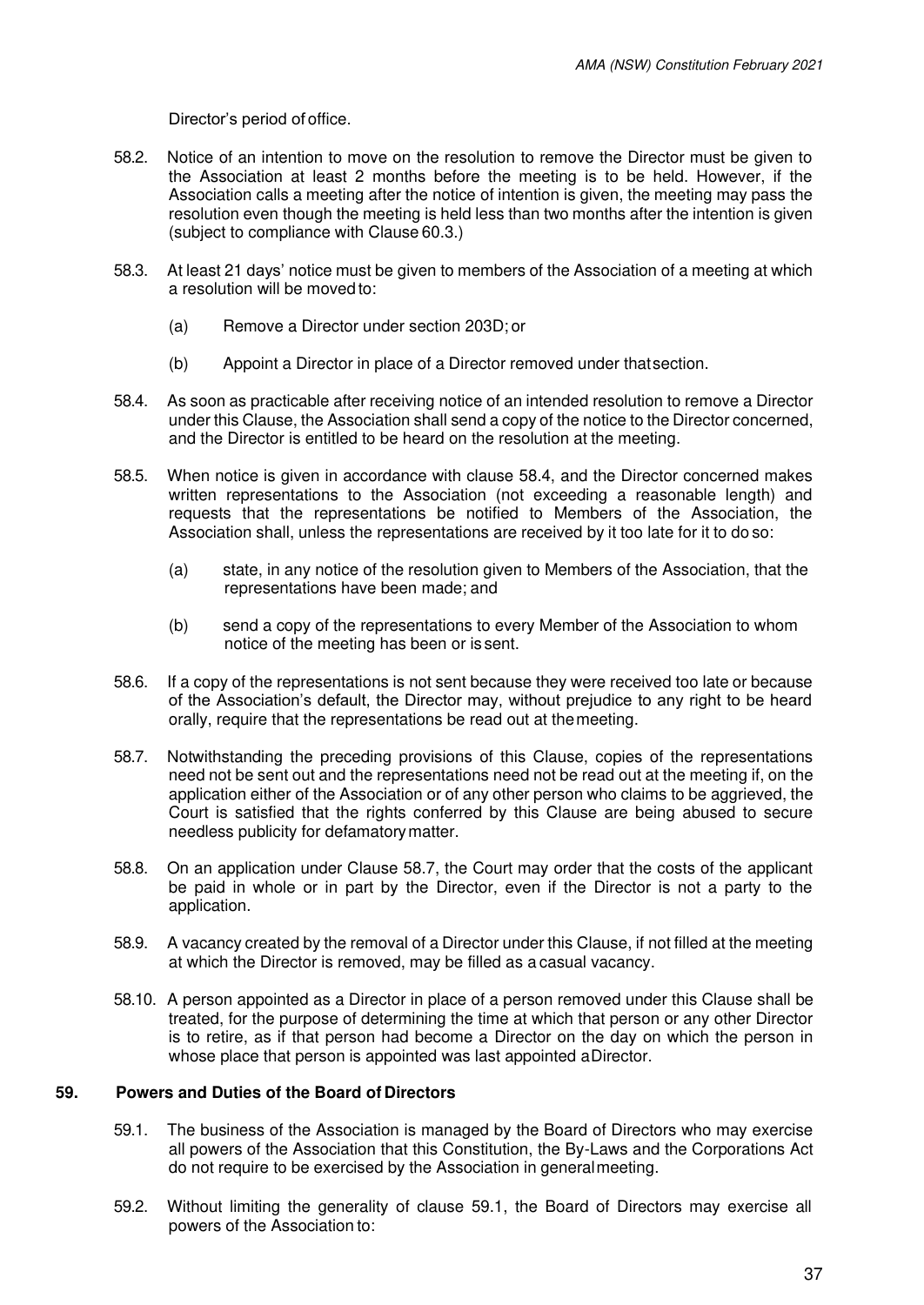- (a) borrow money;
- (b) charge any property or business of the Association;
- (c) issue debentures or give any other security for a debt, liability or obligation of the Association or any other person;
- (d) guarantee or become liable for the payment of money or the performance of any obligation by any other person;
- (e) approve membership of the Association; and
- (f) establish, cancel or alter the provision of the membership services of the Association.
- 59.3. The Board of Directors shall keep true accounts of all sums of money received and expended by the Association and of the matters in respect of which receipt and expenditure take place and of the property credits and liabilities of the Association.
- 59.4. The Board of Directors shall annually prepare a balance sheet and financial statement of the Association for the past year and a report of the general state and proceedings of the Association for the past year. The Balance Sheet and Statement shall be audited by the Auditors.
- 59.5. The travelling expenses properly incurred by any Director in attending meetings of the Board of Directors or any Conference approved by the Board of Directors shall be paid by the Association. The Board of Directors shall determine what shall be considered an attendance for the purpose of this Clause.
- 59.6. A loan, grant or donation must not be made by the Association unless the Directors:
	- (a) Have satisfied themselves:
		- (i) That the making of the loan, grant or donation would be in accordance with the other provisions of the Constitution and By Laws; and
		- (ii) In the case of a loan that, in the circumstances, the security proposed to be given for the repayment of the loan is adequate and the proposed arrangements for the repayment of the loan are satisfactory; and
	- (b) Has approved the making of the loan, grant or donation.
- 59.7. Paragraph 59.6(a) does not apply in relation to payments made by the Association pursuant to Clauses 41.14 or 59.5 or payments by way of provision for, or reimbursement of, out-of-pocket expenses incurred by persons for the benefit of the Association.
- <span id="page-37-0"></span>59.8. Subject to law, the Board of Directors does not have the power to determine Association policy but may provide advice to the Council in relation to policy matters.

## **60. Meetings of the Board of Directors**

- 60.1. A record of attendance of each member of the Board of Directors at it meetings shall be published annually in the report of the Directors.
- 60.2. The Board of Directors may meet, convene its meetings, adjourn and otherwise regulate its proceedings as it thinks fit but it shall meet not less than nine times in each period of one year during its term of office with the first of such meetings to be held within four weeks, or sooner if Council thinks fit, after the election of the Directors.
- 60.3. The Board shall be presided over by the Chair.